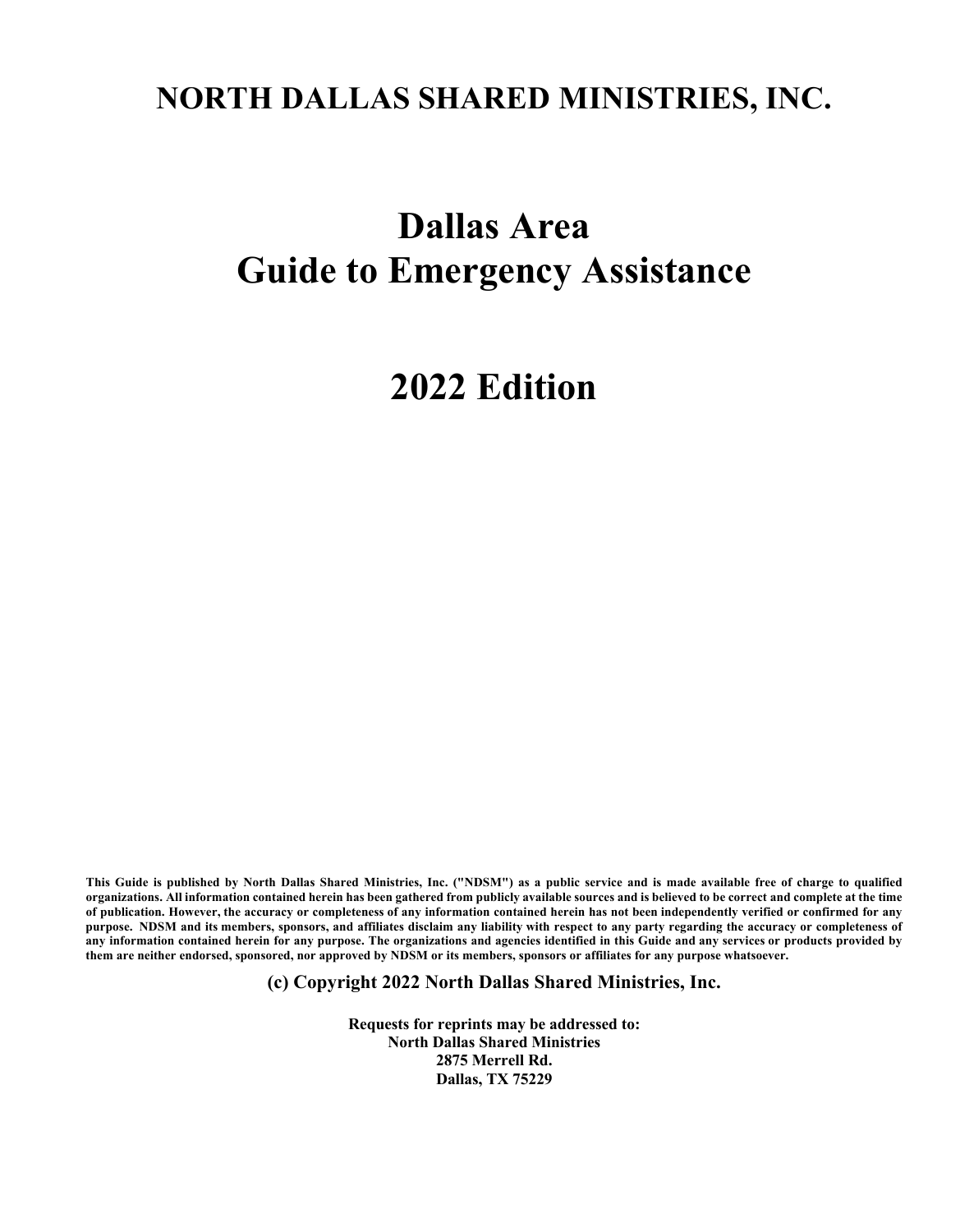## **TABLE OF CONTENTS** IGNORE

**Letter from the Executive Director 1 How to Use This Guide 2 Index of Agency Descriptions 3 - 4 Emergency Aid Centers** • **Dallas County 5 - 7** • **Zip** Code Specific Agencies (75001 **Emergency Overnight Shelters 33 Emergency Rental Assistance 34 Emergency Utility Assistance 35 – 36 Domestic Violence 37 Food Programs Emplyment Programs Senior Programs Substance Abuse Programs 43 Transitional Living Programs 44 Medical Clinics 45 – 49 Parkland Clinics Dental Clinics Dallas County Dept. of Health & Human Service Mental Health Care Social Security Medicaid, SNAP, TANF WIC 61 Texas Dept. of Public Safety 62 Agency Descriptions 63 - 94**

|             | $\mathbf{1}$     |
|-------------|------------------|
|             | $\boldsymbol{2}$ |
|             | $3 - 4$          |
|             |                  |
|             | $5 - 7$          |
| $1 - 75287$ | $8 - 32$         |
|             | 33               |
|             | 34               |
|             | $35 - 36$        |
|             | 37               |
|             | $38 - 39$        |
|             | 40               |
|             | $41 - 42$        |
|             | 43               |
|             | 44               |
|             | $45 - 49$        |
|             | $50 - 53$        |
|             | $54 - 55$        |
| es          | 56               |
|             | 57               |
|             | 58               |
|             | $59 - 60$        |
|             | 61               |
|             | 62               |
|             | $63 - 94$        |
|             |                  |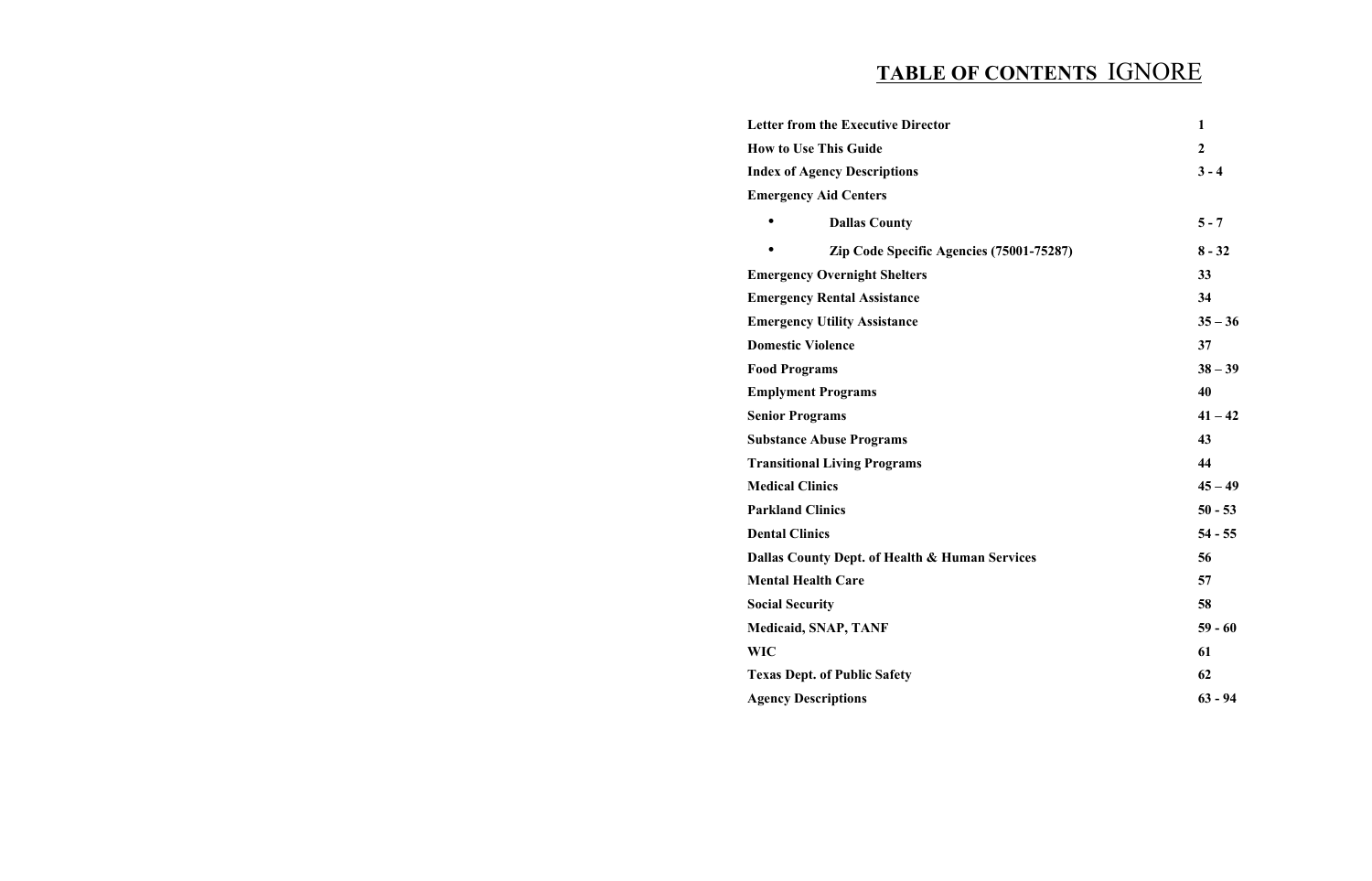Dear Friends:

The *Dallas Area Guide to Emergency Assistance* is compiled to assist caseworkers, volunteers, clergy, and other staff people to locate appropriate resources for their clients. It attempts to clarify the availability and limitations of community resources. The *Guide* is not intended for clients or patients.

Since its founding in 1983, NDSM has emphasized communication and cooperation with its member congregations and area agencies to see that the most effective and appropriate assistance is provided to those in need. Publication of this Guide is intended to foster cooperation by listing private and public entities that provide food, financial assistance, clothing, and medical care as well as those that address longer-term needs.

North Dallas Shared Ministries' mission is based on three principles:

- To provide charitable assistance to persons in need
- To promote a sense of self-respect and responsibility
- To work with other organizations to respond to conditions of human need

In his book *The Working Poor*, David Shipler wrote, "Each person's life is the mixed product of bad choices and bad fortune, of roads not taken and roads cut off by the accident of birth or circumstance. It is difficult to find someone whose poverty is not somehow related to his or her unwise behavior…And it is difficult to find behavior that is not somehow related to the inherited conditions of being poorly parented, poorly educated, poorly housed."

We have all chosen to aid those Shipler describes. It is our responsibility, our challenge, our reward. This *Guide* is a tool to help all of us to work together, leveraging the strengths we bring to the fight.

• Condensed listing of agencies providing other help such as medical and dental clinics, transitional housing, shelters, recovery programs, public programs, food programs and employment resources • Detailed descriptions of each agency, its hours of operation, specific requirements and other

NDSM distributes *The NDSM Dallas Area Guide to Emergency Assistance* at no cost to over 300 congregations, social service agencies, hospitals, law enforcement agencies, and other public and private entities. We hope that you find it a useful and valuable resource.

Best wishes for continued success,

Judy Rorrie Executive Director

## **HOW TO USE THIS GUIDE**

The *Dallas Area Guide to Emergency Assistance* is intended to highlight those agencies that provide emergency services including food, meals, housing, clothing, financial assistance, and medical/dental support. In almost all cases, the zip code where the client lives determines if a particular agency is appropriate. Since the mission, focus, and area-served for each agency varies widely, a review of the services, hours of operation, and other special requirements for an agency should be reviewed before referring a client for help.

The Guide is organized as follows:

- Listing of food pantries serving all of Dallas County
- Listing of agencies that serve all of Dallas County
- Listing of Dallas Zip Codes and the specific agencies that serve each zip code
- 
- information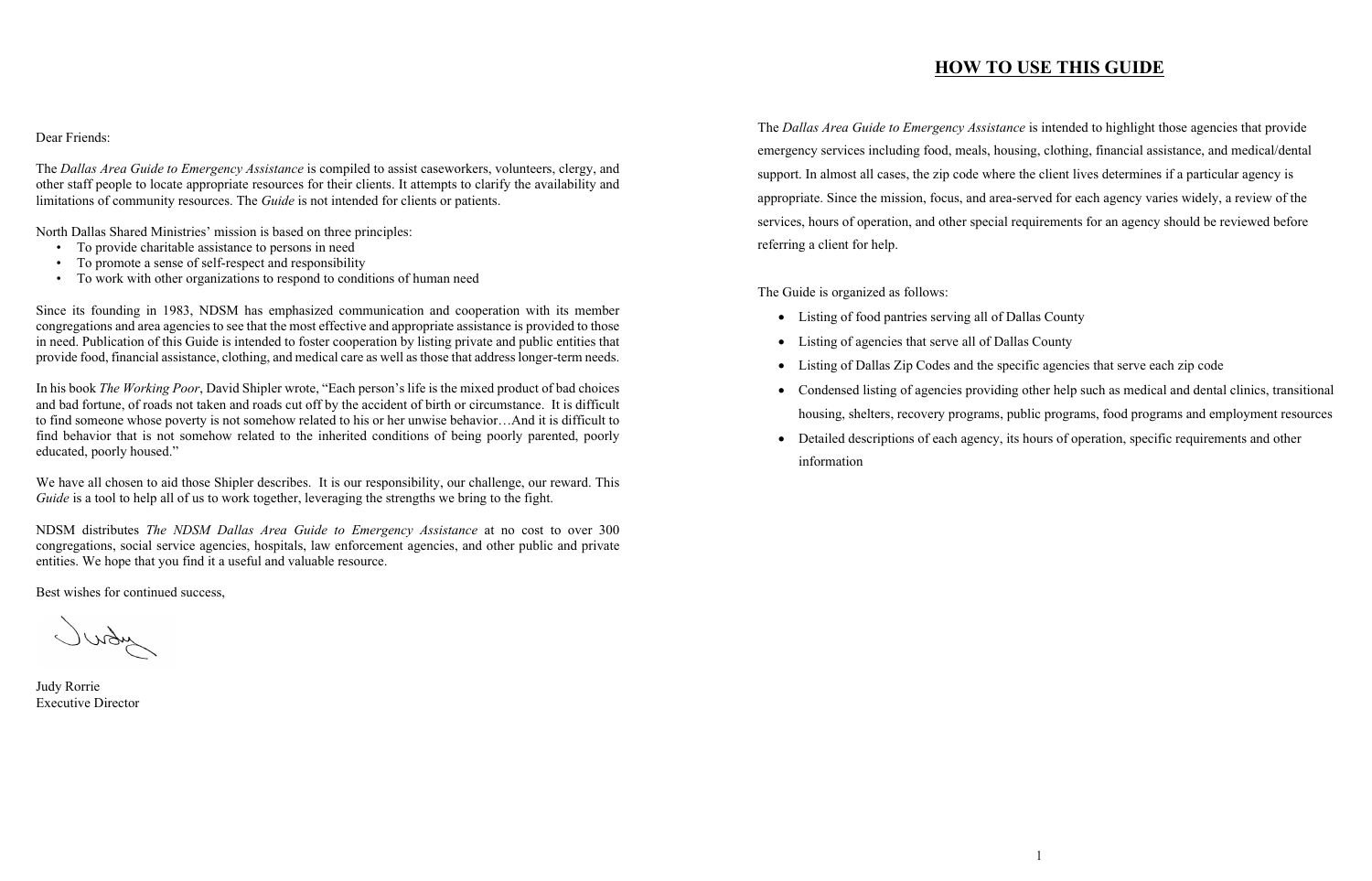## **INDEX OF AGENCY DESCRIPTIONS**

**AIDS Services of Dallas APAA Aunt Bette's Community Pantry Austin Street Center The Bridge Brighter Tomorrows Brother Bill's Helping Hand Buckner Center for Humanitarian Aid Crisis Relief Center CARE Church Food Pantry Carver Heights Baptist Church Catholic Charities – Immigration & Legal Services Catholic Charities – Refugee Services Cedar Hill Shares CitySquare Cornerstone Baptist Church Crisis Ministries Crossroads Community Services Dallas Bethlehem Center Dallas County Welfare (Dept of Health & Human Services) Dallas Life Dallas 24 -Hour Club Duncanville Outreach Ministry Exodus Ministries Family Gateway The Family Place First Baptist Carrollton Friendship House Genesis Women's Shelter Good Samaritans of Garland Good Shepherd Lutheran Church Food Pantry Grace Place Church of Christ Food Pantry Grand Prairie Food and Clothing Co -Op Grand Prairie United Charities Harmony Community Development Corp Haven Church of the Nazarene Food Pantry HHM Health Holy Cross Catholic Church Special Fund Holy Trinity Center Homeless Veterans Service s of Dallas Homeward Bound Hope' s Door New Beginning Center Housing Crisis Center Human Rights Initiative of North Texas In My Shoes Interfaith Family Services Irving Cares Jan Pruitt Community Pantry Jewish Family Services of Greater Dallas**

**Jonathan's Place Legal Aid of Northwest Texas LifeLine for Families Life Message The Magdalen House Martin Luther King, Jr. Community Center Meals on Wheels (Visiting Nurses Association) Men of Nehemiah Mesquite Church of Christ Food Pantry Metrocare Services Metrocrest Services M.I.N.T. Foundation Mission Oak Cliff Mosaic Family Services Mt. Olive Lutheran Church Food Pantry Mt. Tabor Baptist Church My Second Chance Network of Community Ministries (Richardson Network) New Friends New Life Nexus Recovery Center North Dallas Shared Ministries OurCalling Our Daily Bread Our Friends Place Pilgrim Rest Baptist Church Crisi s Ministry Promise House Resource Center of Dallas Salvation Army Carr P. Collins Social Service Center Salvation Army Garland Salvation Army Irving Salvation Army Oak Cliff Salvation Army Pleasant Grove Senior Source Shared Housing Center Sharing Life Community Outreach Soul for Christ Ministr y Soul's Harbor St. Patrick Catholic Church St. Vincent De Paul Stewpot of First Presbyterian Church The Turn● Around Agenda Outreach Center (TTA ) Turtle Creek Recovery Center Union Gospel Mission (Men) Union Gospel Mission Center of Hope (Women) Urban Inter -Tribal Center of Texas Victory Meadow Neighborhood Alliance Food Pantry Voice of Hope White Rock Center of Hope The Wilkinson Center**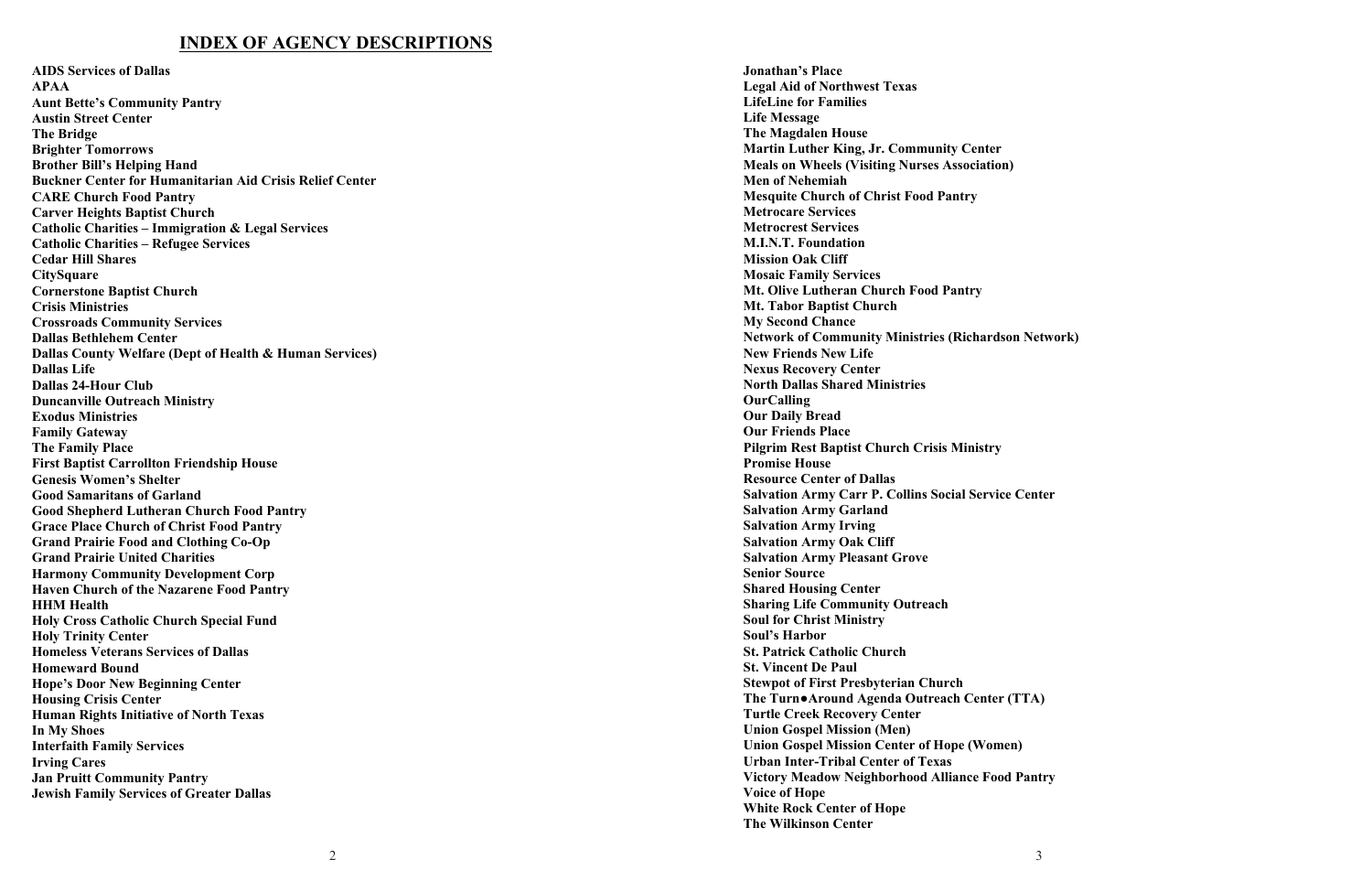## **FOOD PANTRIES AVAILABLE TO ANYONE REGARDLESS OF RESIDENCY (Please call to verify days & times)**

| <b>First Baptist Carrollton Friendship House</b><br>3733 N Josey Ln, Carrollton, TX 75007        | T. 972.512.3838 |
|--------------------------------------------------------------------------------------------------|-----------------|
| <b>Salvation Army-Garland</b><br>451 W. Ave. D, Garland, TX 75040                                | T. 972.272.4531 |
| <b>Salvation Army-Irving</b><br>250 E. Grauwyler Rd, Irving, TX 75061                            | T. 972.438.6553 |
| <b>CARE Church Food Pantry</b><br>1504 East Campbell Rd, Richardson, TX 75081                    | T. 972.234.2273 |
| <b>Life Message</b><br>4501 Rowlett Rd, Rowlett, TX 75088                                        | T. 972.475.9800 |
| The M.I.N.T. Foundation<br>1604 Falcon Dr, Desoto, TX 75115                                      | T. 972.224.7200 |
| <b>Grace Place Church Of Christ - Food Pantry</b><br>520 Big Stone Gap Rd, Duncanville, TX 75137 | T. 972.298.4656 |
| <b>Jan Pruitt Community Pantry</b><br>123 Alexander Ave, Lancaster, TX 75146                     | T. 972.246.6027 |
| <b>Buckner Center for Humanitarian Aid</b><br>5405 Shoe Dr, Mesquite, TX 75149                   | T. 214.367.8080 |
| <b>Mesquite Church of Christ Food Pantry</b><br>400 W Davis, Mesquite, TX 75149                  | T. 972.288.7637 |
| <b>Pilgrim Rest Baptist Church Crisis Ministry</b><br>3516 Munger Ave, Dallas, TX 75204          | T. 214.821.4443 |
| <b>Salvation Army Oak Cliff</b><br>1617 West Jefferson Blvd, Dallas, TX 75208                    | T. 214.941.5911 |
| <b>Brother Bill's Helping Hand</b><br>3906 N Westmoreland, Dallas, TX 75212                      | T. 214.638.2196 |
| <b>APPA</b><br>3116 Martin Luther King Jr Blvd, Dallas, TX 75215                                 | T. 214.634.2722 |
| <b>Dallas Bethlehem Center</b><br>4410 Leland Ave, Dallas, TX 75215                              | T. 214.428.5171 |

**Martin Luther King, Jr. Community Center** 2922 Mlk Jr. Blvd, Dallas, TX 75215 **T.** 214.670.8416

**Salvation Army Pleasant Grove** 8341 Elam Rd., Dallas, TX 75217 **T**. 214.398.6619

**St. Vincent De Paul** 3052 W Northwest Hwy, Dallas, TX 75220 **T**. 469.607.0909

**Soul For Christ Ministry** 2402 S Beckley, Dallas, TX 75224 **T**. 214.641.4577

**CitySquare** 1610 S Malcolm X Blvd, Dallas, TX, 75226 **T.** 214.823.8710

**North Dallas Shared Ministries** 2875 Merrell Rd., Dallas, TX 75229 **T**. 214.358.8700

**Salvation Army—Carr P. Collins Social Service Center** 5302 Harry Hines Blvd, Dallas, TX 75235 **T**. 214.424.7050

**Harmony Food Pantry** 6969 Pastor Bailey Dr. Suite 300, Dallas, TX 75237 **T.** 214.467-6770

**St. Patrick Catholic Church** 9643 Ferndale Rd, Dallas, TX 75238 **T**. 214.221.8882

**Mt. Tabor Baptist Church** 3700 Simpson Stuart Rd, Dallas, TX 75241 **T**. 972.225.1704

- 
- 
- 
- 
- 
- 
- 
- 
- 
-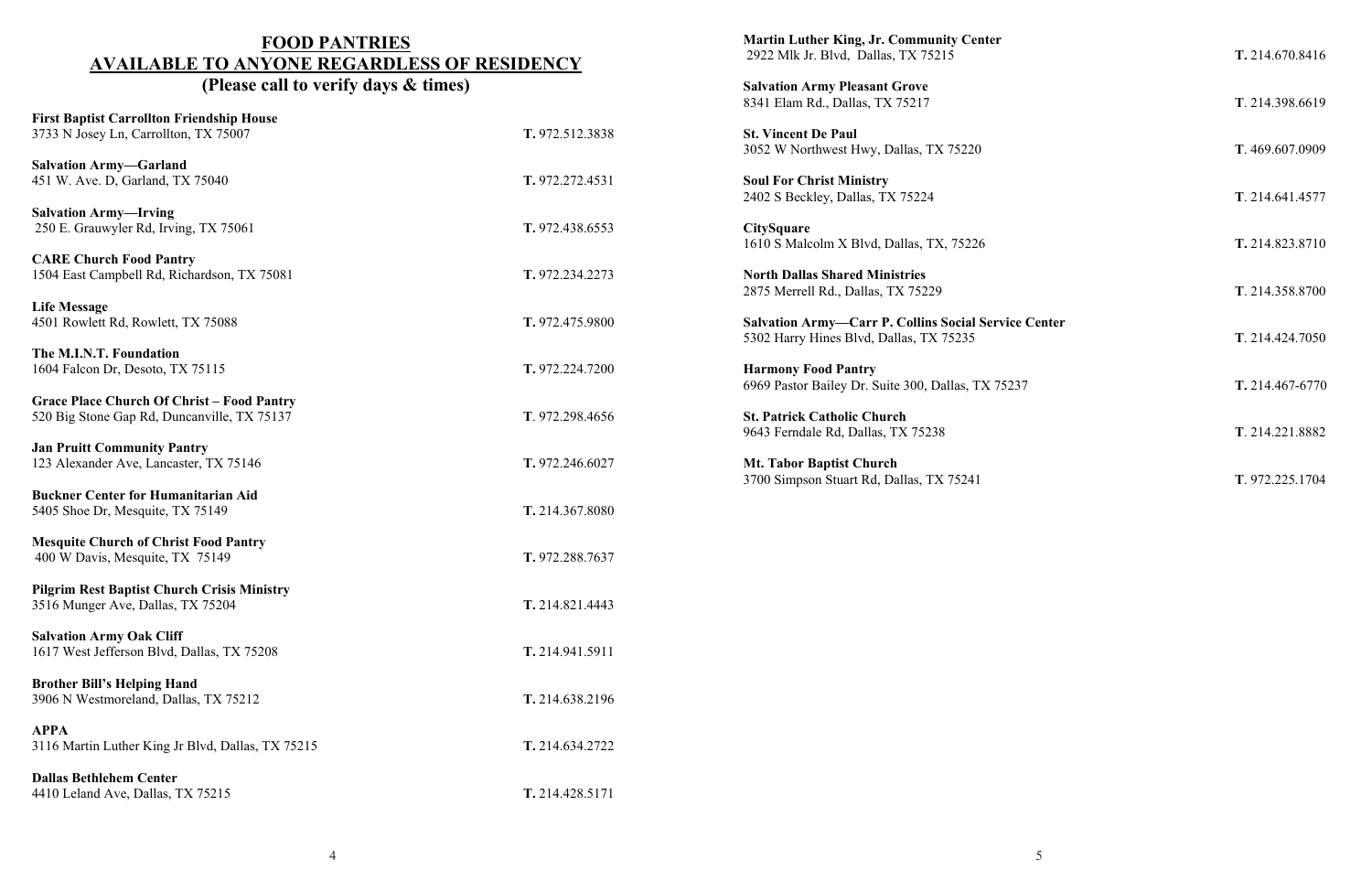|             | <b>EMERGENCY AID CENTERS</b><br>$F - Food; C - Clothing; R - Rent; U - Utilities$                                                                                                                                                  |                                          | $\mathbf F$ | <b>Dallas Bethlehem Center</b><br>4410 Leland Ave, Dallas, TX 75215               |
|-------------|------------------------------------------------------------------------------------------------------------------------------------------------------------------------------------------------------------------------------------|------------------------------------------|-------------|-----------------------------------------------------------------------------------|
|             | E - Educational Programs; M - Medical or Dental; EOS- Emergency Overnight Shelter;<br>DVS-Domestic Violence Shelter; HP-Housing Program; SAP Substance Abuse Program;<br>ILS - Immigration & Legal Services; RS – Refugee Services |                                          | F, R, U, HP | Dallas County Dept of Health & Hu<br>2377 N. Stemmons Fwy. #201, Dalla            |
|             | <b>AGENCIES SERVING ALL OF DALLAS COUNTY</b>                                                                                                                                                                                       |                                          | F, C, EOS   | <b>Dallas Life</b> (homeless only)<br>1100 Cadiz St., Dallas, TX 75215            |
| F, M, HP    | AIDS Services of Dallas (one member of the household must be                                                                                                                                                                       |                                          | <b>SAP</b>  | <b>Dallas 24-Hour Club</b>                                                        |
|             | HIV Positive or have diagnosis of AIDS)<br>PO Box 4338, Dallas, TX 75208-0338                                                                                                                                                      | T. 214.941.0523<br>F. 214.941.8144       |             | 4636 Ross Ave, Dallas, TX 75204                                                   |
|             |                                                                                                                                                                                                                                    |                                          | <b>EOS</b>  | Family Gateway (homeless families                                                 |
| <b>SAP</b>  | <b>APPA</b>                                                                                                                                                                                                                        | T. 214.634.2722                          |             | 711 S St. Paul St., Dallas, TX 75201                                              |
|             | 3116 Martin Luther King Jr Blvd, Dallas, TX 75215                                                                                                                                                                                  |                                          | <b>DVS</b>  | The Family Place (domestic violence                                               |
| F, EOS, C,  | Austin Street Center (homeless men 45 yrs & older, homeless women 18 & up,                                                                                                                                                         |                                          |             | PO Box 7999, Dallas, TX 75209                                                     |
|             | children with parent or guardian)                                                                                                                                                                                                  | T. 214.428.4242                          |             |                                                                                   |
| M, SAP      | 2929 Hickory St., Dallas, TX 75226                                                                                                                                                                                                 | F. 214.428.8158                          |             |                                                                                   |
|             |                                                                                                                                                                                                                                    |                                          | $\mathbf F$ | <b>First Baptist Carrollton Friendship</b><br>3733 N Josey Ln, Carrollton, TX 750 |
| F, M, EOS   | The Bridge (homeless only)<br>1818 Corsicana St., Dallas, TX 75201                                                                                                                                                                 | T. 214.670.1100                          |             |                                                                                   |
|             |                                                                                                                                                                                                                                    |                                          | <b>DVS</b>  | <b>Genesis Women's Shelter (domestic</b>                                          |
| DVS, E      | <b>Brighter Tomorrows</b> (domestic violence victims only)                                                                                                                                                                         | T. 972.254.4003                          |             | 4411 Lemmon Ave, Dallas, TX 75219                                                 |
|             | 928 Bluebird Dr., Irving, TX 75061                                                                                                                                                                                                 | 24-hr 972.262.8383                       |             |                                                                                   |
|             |                                                                                                                                                                                                                                    | F. 972.254.8086                          | $\mathbf F$ | <b>Grace Place Church of Christ</b><br>520 Big Stone Gap Rd, Duncanville,         |
| F, R, M, E  | <b>Brother Bill's Helping Hand</b>                                                                                                                                                                                                 | T. 214.638.2196                          |             |                                                                                   |
|             | 3906 N Westmoreland, Dallas, TX 75212                                                                                                                                                                                              | F. 214.638.2198                          | F, R        | <b>Harmony Community Developmen</b><br>6969 Pastor Bailey Dr. Suite 300, Dal      |
|             |                                                                                                                                                                                                                                    | Clinic 214.638.2194                      |             |                                                                                   |
| $\mathbf F$ | <b>Buckner Center for Humanitarian Aid</b>                                                                                                                                                                                         | T. 214.367.8080                          | M           | <b>HHM Health</b>                                                                 |
|             | 5405 Shoe Dr., Mesquite, TX 75149                                                                                                                                                                                                  | F. 214.367.8093                          |             | 8515 Greenville Ave., Ste. N-108, Da                                              |
|             |                                                                                                                                                                                                                                    | food pantry appointment: T. 214-939-7177 | HP, E,      | <b>Homeless Veterans Service of Dalla</b>                                         |
| $\mathbf F$ | <b>CARE Church Food Pantry</b>                                                                                                                                                                                                     | T. 972.234.2273                          |             | 4900 S Lancaster, Dallas, TX 75216                                                |
|             | 1504 East Campbell Rd., Richardson, TX 75081                                                                                                                                                                                       |                                          | HP, SAP     | Homeward Bound (substance abuse                                                   |
| $\mathbf F$ | <b>Carver Heights Baptist Church</b>                                                                                                                                                                                               | T. 214.917.2024                          |             | 2535 Lone Star Dr, Dallas, TX 75212                                               |
|             | 2510 E. Ledbetter Dr, Dallas, TX 75216                                                                                                                                                                                             |                                          | <b>DVS</b>  | <b>Hope's Door New Beginning Center</b>                                           |
| <b>RS</b>   | <b>Catholic Charities-Immigration &amp; Legal Services</b><br>1421 W Mockingbird, Dallas, TX 75247                                                                                                                                 | T. 972.246.6010                          |             | (domestic violence victims only)<br>218 N. 10th St., Garland, TX 75040            |
| F, C, E,    | CitySquare (homeless only)                                                                                                                                                                                                         | T. 214.823.8710                          | HP          | <b>Housing Crisis Center</b>                                                      |
| HP          | 511 N. Akard St, Dallas, TX 75201                                                                                                                                                                                                  | F. 214.824.5355                          |             | 4210 Junius St., Dallas, TX 75246-14                                              |
| C, M,       | <b>Cornerstone Baptist Church Care Center</b><br>2711 S Ervay St, Dallas, TX 75215                                                                                                                                                 | T. 214.426.5468                          | <b>ILS</b>  | <b>Human Rights Initiative of North T</b><br>2801 Swiss Ave, Dallas, TX 75204     |

# **237** Human Services<br>Ilas, TX 75207

**T.** 214.946.4357<br>19 **F.** 214.559.2361

 $9$ allas, TX 75237

F **Dallas Bethlehem Center T.** 214.428.5171 F, R, U, HP **Dallas County Dept of Health & Human Services T.** 214.819.1800 F, C, EOS **Dallas Life** (homeless only) **T.** 214.421.1380 F. 214.426.5144 SAP **Dallas 24-Hour Club T.** 214.823.3200 **Families Families Families Families families families families families families families only) <b>T.** 214.823.4500 F. 214.884.3110 **Family Family Place** victims only) **Place Place Place Place Place Place Place Place Place Place Place Place Place Place Place Place Place Place Place Place Place Place Place** 24-hr 214.941.1991 **F.** 214.443.7797 **FRIEND ISLAM EXAMPLE 1.855.512.3838**<br> **F.** 1.855.512.3700 F. 1.855.512.3700 F. 214.559.2361 **F.** 972.298.4656<br>**F.** 972.298.4829 520 Big Stone Gap Rd, Duncanville, TX 75137 **F.** 972.298.4829 F, R **Harmony Community Development Corp. T.** 214.467-6770 **T.** 214.221.0855<br> **Health Health Health Health Health Health Health Health Health Health Health Health Health Healt** 8515 Greenville Ave., Ste. N-108, Dallas, TX 75243 **F.** 214.221.1437 HP, E, **Homeless Veterans Service of Dallas T.** 214.372.8822 **Homeward Boundary Boundary Boundary <b>Boundary Boundary Boundary Boundary Boundary Boundary Boundary Boundary Boundary Boundary Boundary Boundary Boundary Boundary Boundary Boundary Bo home Example 1.** 972.276.0423 (domestic violence victims only) **24-hr** 972.422.7233 24-hr 972.276.0057 **F.** 972.423.4154 **T.** 214.828.4244<br>**F.** 214.466.7209 4210 Junius St., Dallas, TX 75246-1429 **F.** 214.466.7209

ILS **Human Rights Initiative of North Texas T.** 214.855.0520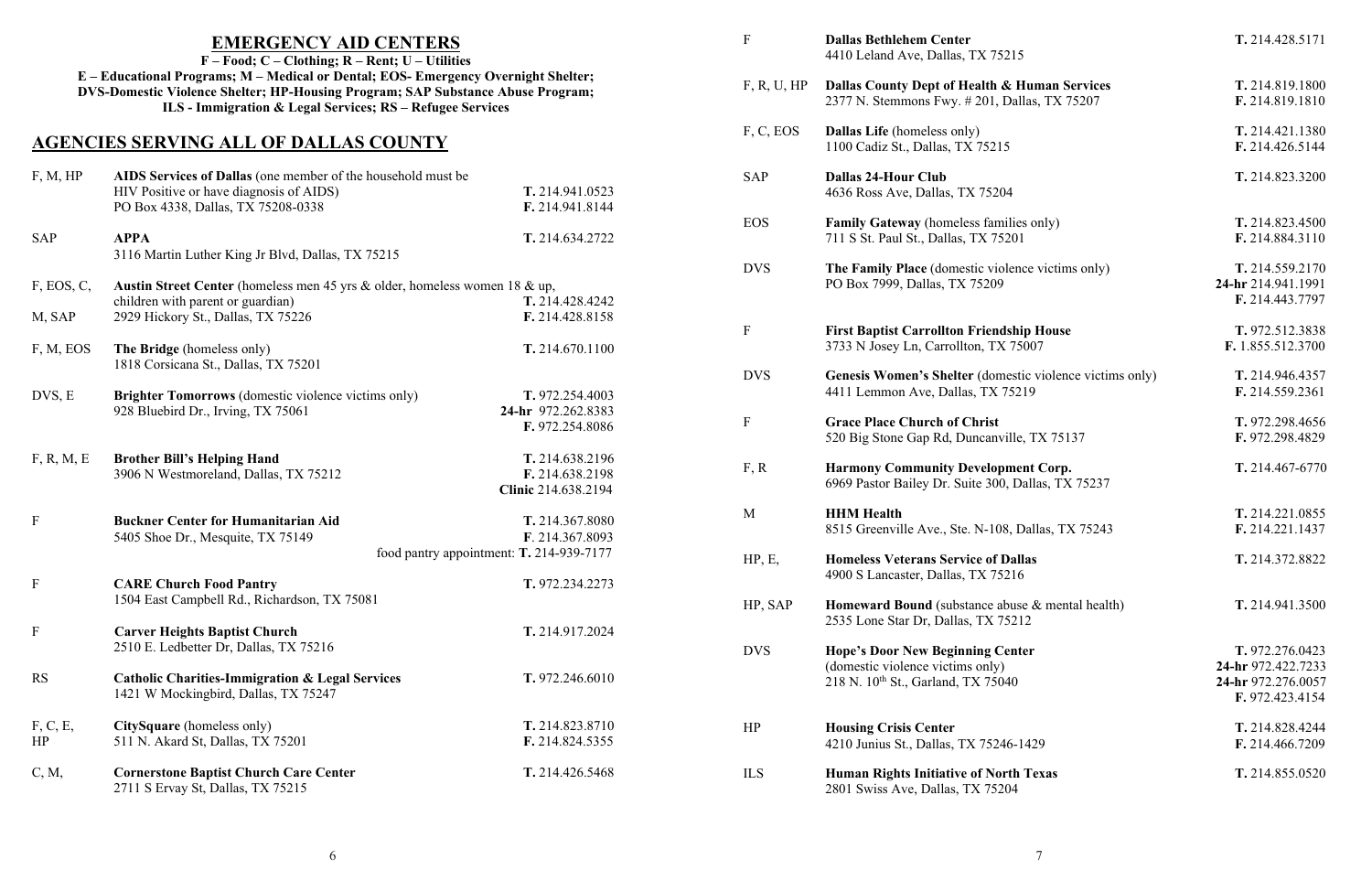| HP, M                     | In My Shoes (pregnant females 18 and over)<br>P. O. Box 227301, Dallas, TX 75222              | T. 469.857.3264                                            | DV, SAP     | <b>New Friends New Life (domestic)</b><br>Mailing Address: PO Box 192378,      |
|---------------------------|-----------------------------------------------------------------------------------------------|------------------------------------------------------------|-------------|--------------------------------------------------------------------------------|
| HP                        | <b>Interfaith Family Services</b>                                                             | T. 214.827.7220                                            |             |                                                                                |
|                           | 5600 Ross Ave., Dallas, TX 75206                                                              | F. 214.451.3198                                            | <b>SAP</b>  | <b>Nexus Recovery Center (women)</b>                                           |
| $\mathbf F$               | <b>Jan Pruitt Community Pantry</b><br>123 Alexander Ave, Lancaster, TX 75146                  | T. 972.246.6027                                            |             | 8733 La Prada Drive, Dallas, TX 7                                              |
| HP                        | <b>Jonathan's Place</b> (under 18 yrs. only)                                                  | T. 972.303.5303                                            | F, C        | <b>OurCalling</b> (homeless only)<br>1702 S Cesar Chavez Blvd, Dallas,         |
|                           | 6065 Duck Creek Dr, Garland, TX 75043                                                         | F. 972.303.5346<br>Text "Safe" & current location to 4HELP | HP          | <b>Our Friends Place</b> (women ages 1                                         |
| $\boldsymbol{\mathrm{F}}$ | <b>Life Message</b>                                                                           | T. 972.475.9800                                            |             | 6500 Greenville Ave., Ste. 620, Da                                             |
|                           | 4501 Rowlett Rd, Rowlett, TX 75088                                                            |                                                            | F, C, R, U  | <b>Pilgrim Rest Baptist Church Cris</b><br>3516 Munger Ave Dallas, TX 7520     |
| <b>SAP</b>                | The Magdalen House (women only)                                                               | T. 214.324.9261                                            |             |                                                                                |
|                           | 1302 Redwood Circle, Dallas, TX 75218                                                         |                                                            | EOS, SAP    | Promise House (ages 10-17 yrs. or<br>224 W. Page, Dallas, TX 75208             |
| F, R, U, E                | <b>Martin Luther King, Jr. Community Center</b>                                               | T. 214.670.8416                                            |             |                                                                                |
|                           | 2922 MLK Blvd, Dallas, TX 75215                                                               |                                                            | F, M, E     | <b>Resource Center of Dallas (HIV p</b><br>2701 Reagan St., Dallas, TX 75219   |
| $\mathbf{F}$              | <b>Meals on Wheels</b> (over age 60 yrs. or disabled)<br>1440 W Mockingbird, Dallas, TX 75247 | T. 214.689.2639<br>F. 214.631.1554                         | EOS, F, C,  | <b>Salvation Army-Carr P. Collins</b>                                          |
|                           |                                                                                               |                                                            |             | HP, SAP, DVS 5302 Harry Hines Blvd., Dallas,                                   |
| <b>SAP</b>                | Men of Nehemiah (homeless men only)                                                           | T. 214.421.6705                                            |             |                                                                                |
|                           | 2010 Al Lipscomb Way, Dallas, TX 75247                                                        |                                                            | F, R        | <b>Salvation Army – Irving</b><br>250 E. Grauwyler Rd, Irving, TX 7            |
| $\boldsymbol{\mathrm{F}}$ | <b>Mesquite Church of Christ Food Pantry</b><br>217 S Locust, Mesquite, TX 75149              | T. 972.329.6866                                            | ${\bf F}$   | <b>Salvation Army - Oak Cliff</b>                                              |
|                           |                                                                                               |                                                            |             | 1617 West Jefferson Blvd., Dallas,                                             |
| HP                        | Metrocare Services (mental illness &/or developmental delay)                                  | T. 214.743.1200                                            |             |                                                                                |
|                           | 1340 River Bend Dr., Dallas, TX 75247                                                         | F. 214.630.3469                                            | F           | <b>Salvation Army - Pleasant Grove</b><br>8341 Elam Rd, Dallas, TX 75217       |
| F, R, U                   | The M.I.N.T. Foundation                                                                       | T. 972.224.7200                                            |             |                                                                                |
|                           | 1604 Falcon Dr, DeSoto, TX 75115                                                              |                                                            | U, HP       | <b>Senior Source</b> (over 60 yrs. only)<br>3910 Harry Hines Blvd., Dallas, T. |
| DV, H, E                  | <b>Mosaic Family Services</b><br>12225 Greenville Ave, Dallas, TX 75243                       | T. 214.821.5393<br><b>24-hr Hotlines:</b>                  | HP          | <b>Shared Housing Center</b>                                                   |
|                           |                                                                                               | Domestic Violence: 214.823.4434                            |             | 402 N. Good Latimer, Dallas, TX 7                                              |
|                           |                                                                                               | Human Trafficking: 214.823.1911                            |             |                                                                                |
|                           |                                                                                               | Shelter: 214.823.4434                                      | $\mathbf F$ | Soul for Christ Ministry (men on                                               |
|                           |                                                                                               | F. 214.821.0810                                            |             | 2402 S Beckley, Dallas, TX 75224                                               |
| F, C                      | <b>Mt. Tabor Baptist Church</b>                                                               | T. 972.225.1704                                            | <b>SAP</b>  | <b>Soul's Harbor</b>                                                           |
|                           | 3700 Simpson Stuart Rd, Dallas, TX 75241                                                      | F. 972.225.4811                                            |             | 13134 Nile Dr, Dallas, TX 75253                                                |
| <b>SAP</b>                | <b>My Second Chance</b>                                                                       |                                                            | E, M, C     | <b>Stewpot of First Presbyterian Ch</b>                                        |
|                           | 3832 S. Lancaster Rd 75216                                                                    | T. 214.374.1104                                            |             | 1835 Young St., Dallas, TX 75201                                               |

DV, SAP **New Friends New Life** (domestic violence victims only) **T.** 214.965.0935 Mailing Address: PO Box 192378, Dallas, TX 75219 National Hotline **T.** 1.888.373.7888 or text BeFree 233 **F.** 214.965.9561  $\text{Recovery Center (woman 13 yrs & older only)}$   $\text{T. } 214.321.0156$ 8733 La Prada Drive, Dallas, TX 75228 **F.** 214.321.3096  $\text{Ling}$  (homeless only) **T.** 214.444.8796 Cesar Chavez Blvd, Dallas, TX 75215 **ends Place** (women ages 18-24 only) **T.** 214.520.6862 6500 Greenville Ave., Ste. 620, Dallas, TX 75206 **F.** 214.526.6219 F, C, R, U **Pilgrim Rest Baptist Church Crisis Ministry T.** 214.821.4443 3516 Munger Ave Dallas, TX 75204 **Promise** (ages 10-17 yrs. only) **T.** 214.941.8578 224 W. Page, Dallas, TX 75208 **F.** 214.941.8670 F, M, E **Resource Center of Dallas** (HIV positive only) **T.** 214.528.0144 2701 Reagan St., Dallas, TX 75219 **F.** 214.522.4604 EOS, F, C, **Salvation Army—Carr P. Collins Social Service Center T.** 214.424.7000 Harry Hines Blvd., Dallas, TX 75235 **F.** 214.424.7123 F, R **Salvation Army – Irving T.** 972.438.6553 250 E. Grauwyler Rd, Irving, TX 75061 **F.** 972.554.8123 F **Salvation Army – Oak Cliff T.** 214.941.5911 1617 West Jefferson Blvd., Dallas, TX 75208 **F.** 214.941.9146 F **Salvation Army – Pleasant Grove T.** 214.398.6619 **Source** (over 60 yrs. only) **T.** 214.823.5700 3910 Harry Hines Blvd., Dallas, TX 75219 **F.** 214.826.2441 **Housing Center T.** 214.821.8510 402 N. Good Latimer, Dallas, TX 75204 **F.** 214.828.1499 **F.** 214.641.4577 **Souther Same Southern T.** 972.286.1940 13134 Nile Dr, Dallas, TX 75253 **F.** 972.286.5282 **of First Presbyterian Church** (homeless only) **T.** 214.746.2785 1835 Young St., Dallas, TX 75201 **F.** 214.746.2791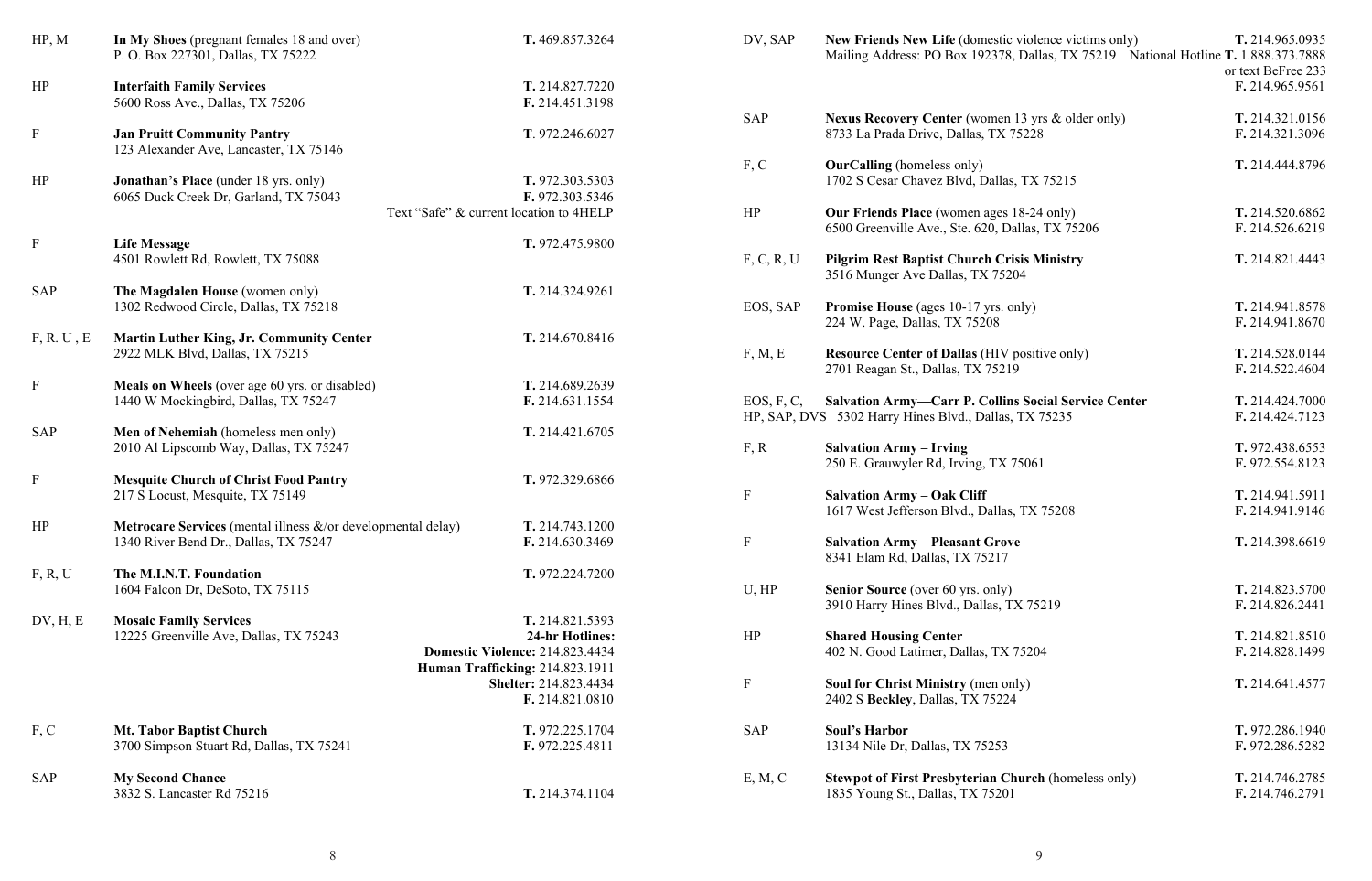## **ZIP CODE SPECIFIC AGENCIES**

## **E – Educational Programs; M – Medical or Dental; EOS- Emergency Overnight Shelter; DVS-Domestic Violence Shelter; HP-Housing Program; SBP Substance Abuse Program; ILS - Immigration & Legal Services; RS – Refugee Services**

| <b>SAP</b>        | Turtle Creek Recovery (ages 18-65 yrs. only)<br>2707 Routh St., Dallas, TX 75201                      | T. 214.871.2483                    |                     | <b>ZIP CODE SPECIFIC AGENCIES</b><br>$F - Food; C - Clothing; R - Rent; U - Utilities$                                                                                               |
|-------------------|-------------------------------------------------------------------------------------------------------|------------------------------------|---------------------|--------------------------------------------------------------------------------------------------------------------------------------------------------------------------------------|
| EOS, F, C<br>M, E | Union Gospel Mission (homeless men only)<br>3211 Irving Blvd., Dallas, TX 75247                       | T. 214.637.6117<br>F. 214.634.8340 |                     | E - Educational Programs; M - Medical or Dental; EOS-Emergene<br>DVS-Domestic Violence Shelter; HP-Housing Program; SBP Substa<br>ILS - Immigration & Legal Services; RS - Refugee S |
| EOS, F, C<br>M, E | Union Gospel Mission Center of Hope (homeless women & children)<br>4815 Cass St., Dallas, TX 75235    | T. 214.638.2988<br>F. 214.637.2790 | <u>75001</u>        | <b>ADDISON</b>                                                                                                                                                                       |
| M                 | Urban Inter-Tribal Center of Texas (Native American only)<br>209 E. Jefferson Blvd., Dallas, TX 75203 | T. 214.941.1050<br>F. 214.941.6537 | $\mathbf{F}$        | <b>Jewish Family Services of Greater Dallas</b><br>5402 Arapaho Rd., Dallas, TX 75248                                                                                                |
|                   |                                                                                                       |                                    | F, C, R, U          | <b>Metrocrest Services</b><br>13801 Hutton Dr. Suite 150, Farmers Branch, TX 75234                                                                                                   |
|                   |                                                                                                       |                                    | F, C, R, U,<br>M, E | <b>North Dallas Shared Ministries</b><br>2875 Merrell Rd., Dallas, TX 75229                                                                                                          |
|                   |                                                                                                       |                                    | 75006               | <b>CARROLLTON</b>                                                                                                                                                                    |
|                   |                                                                                                       |                                    | $\mathbf F$         | <b>Jewish Family Services of Greater Dallas</b><br>5402 Arapaho Rd., Dallas, TX 75248                                                                                                |
|                   |                                                                                                       |                                    | F, C, R, U          | <b>Metrocrest Services</b><br>13801 Hutton Dr. Ste 150, Farmers Branch, TX 75234                                                                                                     |
|                   |                                                                                                       |                                    | 75007               | <b>CARROLLTON</b>                                                                                                                                                                    |
|                   |                                                                                                       |                                    | $\mathbf{F}$        | <b>Jewish Family Services of Greater Dallas</b><br>5402 Arapaho Rd., Dallas, TX 75248                                                                                                |
|                   |                                                                                                       |                                    | F, C, R, U          | <b>Metrocrest Services</b><br>13801 Hutton Dr. Ste 150, Farmers Branch, TX 75234                                                                                                     |
|                   |                                                                                                       |                                    | <u>75011</u>        | <b>CARROLLTON</b>                                                                                                                                                                    |
|                   |                                                                                                       |                                    | $\mathbf{F}$        | <b>Jewish Family Services of Greater Dallas</b><br>5402 Arapaho Rd., Dallas, TX 75248                                                                                                |
|                   |                                                                                                       |                                    | F, C, R, U          | <b>Metrocrest Services</b><br>13801 Hutton Dr. Ste 150, Farmers Branch, TX 75234                                                                                                     |
|                   |                                                                                                       |                                    |                     |                                                                                                                                                                                      |

| F                   | <b>Jewish Family Services of Greater Dallas</b><br>5402 Arapaho Rd., Dallas, TX 75248 | T. 972.437.9950<br>F. 972.437.1988 |
|---------------------|---------------------------------------------------------------------------------------|------------------------------------|
| F, C, R, U          | <b>Metrocrest Services</b><br>13801 Hutton Dr. Suite 150, Farmers Branch, TX 75234    | T. 972.446.2100<br>F. 214.694.2171 |
| F, C, R, U,<br>M, E | <b>North Dallas Shared Ministries</b><br>2875 Merrell Rd., Dallas, TX 75229           | T. 214.358.8700<br>F. 214.358.8797 |
| <u>75006</u>        | <b>CARROLLTON</b>                                                                     |                                    |
| F                   | <b>Jewish Family Services of Greater Dallas</b><br>5402 Arapaho Rd., Dallas, TX 75248 | T. 972.437.9950<br>F. 972.437.1988 |
| F, C, R, U          | <b>Metrocrest Services</b><br>13801 Hutton Dr. Ste 150, Farmers Branch, TX 75234      | T. 972.446.2100<br>F. 214.694.2171 |
|                     |                                                                                       |                                    |
| 75007               | <b>CARROLLTON</b>                                                                     |                                    |
| F                   | <b>Jewish Family Services of Greater Dallas</b><br>5402 Arapaho Rd., Dallas, TX 75248 | T. 972.437.9950<br>F. 972.437.1988 |
| F, C, R, U          | <b>Metrocrest Services</b><br>13801 Hutton Dr. Ste 150, Farmers Branch, TX 75234      | T. 972.446.2100<br>F. 214.694.2171 |
| 75011               | <b>CARROLLTON</b>                                                                     |                                    |
| F                   | <b>Jewish Family Services of Greater Dallas</b><br>5402 Arapaho Rd., Dallas, TX 75248 | T. 972.437.9950<br>F. 972.437.1988 |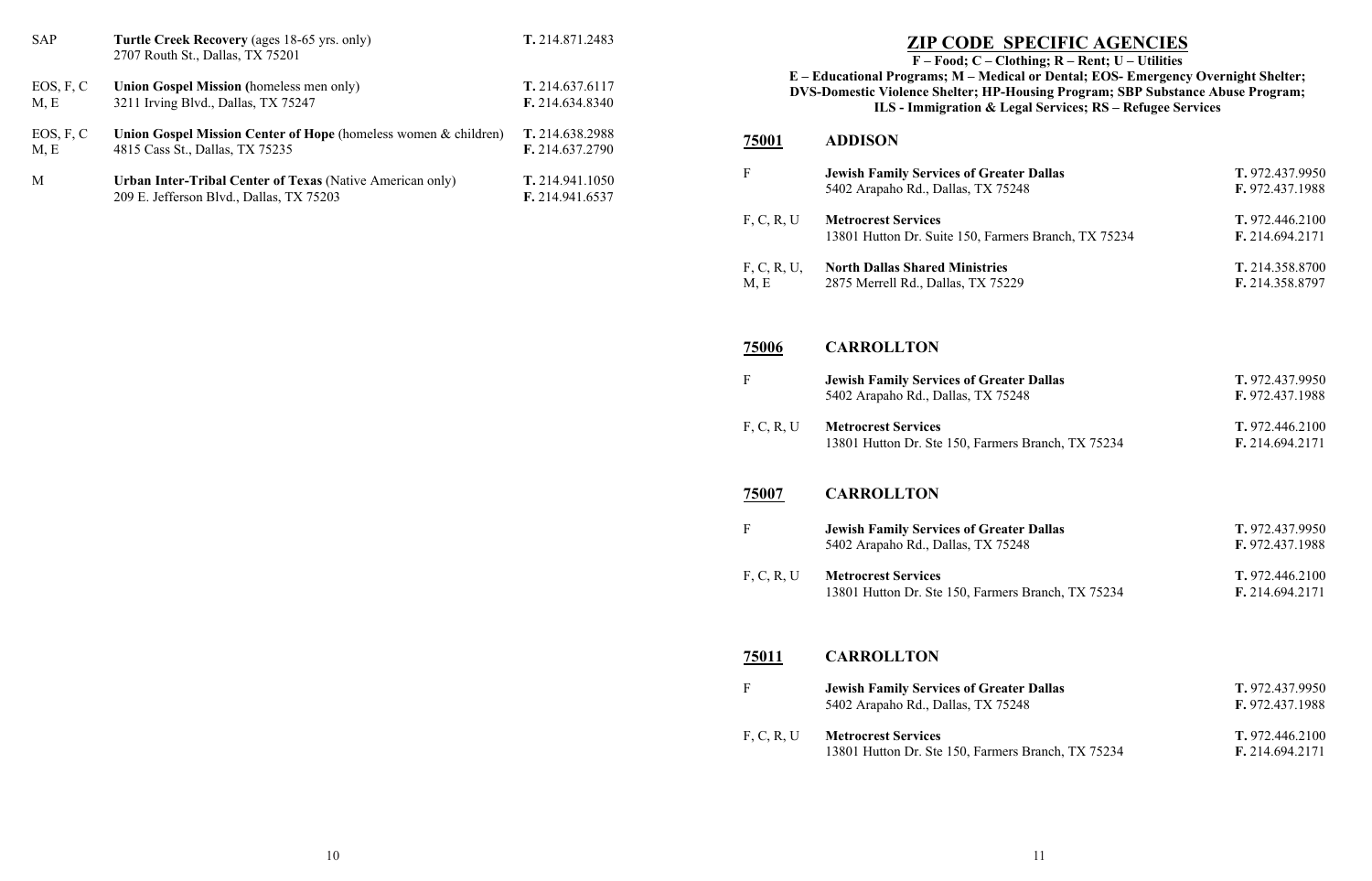|                |                                                                                             |                                                                                                                                                                                                                                                                                                                                                                                                                                                                                                                                                                                                                                                                                                                                                                                                        | 75041                                                                                                                                                                                                         | <b>GARLAND</b>                                                                        |
|----------------|---------------------------------------------------------------------------------------------|--------------------------------------------------------------------------------------------------------------------------------------------------------------------------------------------------------------------------------------------------------------------------------------------------------------------------------------------------------------------------------------------------------------------------------------------------------------------------------------------------------------------------------------------------------------------------------------------------------------------------------------------------------------------------------------------------------------------------------------------------------------------------------------------------------|---------------------------------------------------------------------------------------------------------------------------------------------------------------------------------------------------------------|---------------------------------------------------------------------------------------|
| $\mathbf{F}$   | <b>Crisis Ministries</b>                                                                    | T. 972.254.0973                                                                                                                                                                                                                                                                                                                                                                                                                                                                                                                                                                                                                                                                                                                                                                                        | F, C                                                                                                                                                                                                          | <b>Good Samaritans of Garland</b><br>214 N. 12 <sup>th</sup> St., Garland, TX 75040   |
|                |                                                                                             |                                                                                                                                                                                                                                                                                                                                                                                                                                                                                                                                                                                                                                                                                                                                                                                                        |                                                                                                                                                                                                               |                                                                                       |
| $\mathbf{F}$   | <b>Good Shepherd Lutheran Church Food Pantry</b><br>2620 W. Grauwyler Rd., Irving, TX 75061 | T. 972.790.2121<br>F. 972.790.2121                                                                                                                                                                                                                                                                                                                                                                                                                                                                                                                                                                                                                                                                                                                                                                     | F, U, M                                                                                                                                                                                                       | <b>Salvation Army of Garland</b><br>451 W. Ave. D, Garland, TX 75040                  |
|                |                                                                                             | T. 972.721.9181                                                                                                                                                                                                                                                                                                                                                                                                                                                                                                                                                                                                                                                                                                                                                                                        |                                                                                                                                                                                                               |                                                                                       |
|                |                                                                                             |                                                                                                                                                                                                                                                                                                                                                                                                                                                                                                                                                                                                                                                                                                                                                                                                        | <u>75042</u>                                                                                                                                                                                                  | <b>GARLAND &amp; RICHARDSON</b>                                                       |
|                | 250 E. Grauwyler Rd., Irving, TX 75061                                                      | F. 972.554.8123                                                                                                                                                                                                                                                                                                                                                                                                                                                                                                                                                                                                                                                                                                                                                                                        | F, C                                                                                                                                                                                                          | <b>Good Samaritans of Garland</b><br>214 N. 12 <sup>th</sup> St., Garland, TX 75040   |
|                |                                                                                             |                                                                                                                                                                                                                                                                                                                                                                                                                                                                                                                                                                                                                                                                                                                                                                                                        | $\boldsymbol{\mathrm{F}}$                                                                                                                                                                                     | <b>Jewish Family Services Of Greater Dallas</b><br>5402 Arapaho Rd., Dallas, TX 75248 |
|                |                                                                                             |                                                                                                                                                                                                                                                                                                                                                                                                                                                                                                                                                                                                                                                                                                                                                                                                        |                                                                                                                                                                                                               |                                                                                       |
|                |                                                                                             |                                                                                                                                                                                                                                                                                                                                                                                                                                                                                                                                                                                                                                                                                                                                                                                                        |                                                                                                                                                                                                               | <b>Network of Community Ministries</b><br>741 S. Sherman St., Richardson TX 75081     |
| <b>ROWLETT</b> |                                                                                             |                                                                                                                                                                                                                                                                                                                                                                                                                                                                                                                                                                                                                                                                                                                                                                                                        | F, U, M                                                                                                                                                                                                       | <b>Salvation Army of Garland</b><br>451 W. Ave. D, Garland, TX 75040                  |
|                |                                                                                             | T. 972.276.2263<br>F. 972.487.8523                                                                                                                                                                                                                                                                                                                                                                                                                                                                                                                                                                                                                                                                                                                                                                     |                                                                                                                                                                                                               |                                                                                       |
|                |                                                                                             |                                                                                                                                                                                                                                                                                                                                                                                                                                                                                                                                                                                                                                                                                                                                                                                                        | <u>75043</u>                                                                                                                                                                                                  | <b>GARLAND</b>                                                                        |
|                |                                                                                             |                                                                                                                                                                                                                                                                                                                                                                                                                                                                                                                                                                                                                                                                                                                                                                                                        |                                                                                                                                                                                                               | <b>Good Samaritans of Garland</b>                                                     |
|                |                                                                                             |                                                                                                                                                                                                                                                                                                                                                                                                                                                                                                                                                                                                                                                                                                                                                                                                        |                                                                                                                                                                                                               | 214 N. 12 <sup>th</sup> St., Garland, TX 75040                                        |
|                |                                                                                             |                                                                                                                                                                                                                                                                                                                                                                                                                                                                                                                                                                                                                                                                                                                                                                                                        |                                                                                                                                                                                                               | <b>Salvation Army of Garland</b>                                                      |
|                |                                                                                             |                                                                                                                                                                                                                                                                                                                                                                                                                                                                                                                                                                                                                                                                                                                                                                                                        |                                                                                                                                                                                                               | 451 W. Ave. D, Garland, TX 75040                                                      |
|                | 2620 W. Grauwyler Rd., Irving, TX 75061                                                     | F. 972.790.2121                                                                                                                                                                                                                                                                                                                                                                                                                                                                                                                                                                                                                                                                                                                                                                                        |                                                                                                                                                                                                               |                                                                                       |
|                |                                                                                             |                                                                                                                                                                                                                                                                                                                                                                                                                                                                                                                                                                                                                                                                                                                                                                                                        |                                                                                                                                                                                                               | <b>Sharing Life Community Outreach</b><br>3544 E. Emporium Circle, Mesquite, TX 75150 |
|                | 440 S. Nursery Rd. Ste 101, Irving, TX 75060                                                | F. 972.438.7345                                                                                                                                                                                                                                                                                                                                                                                                                                                                                                                                                                                                                                                                                                                                                                                        |                                                                                                                                                                                                               |                                                                                       |
|                |                                                                                             | T. 972.438.6553                                                                                                                                                                                                                                                                                                                                                                                                                                                                                                                                                                                                                                                                                                                                                                                        | <u>75044</u>                                                                                                                                                                                                  | <b>GARLAND &amp; RICHARDSON</b>                                                       |
|                |                                                                                             |                                                                                                                                                                                                                                                                                                                                                                                                                                                                                                                                                                                                                                                                                                                                                                                                        | F, C                                                                                                                                                                                                          | <b>Good Samaritans of Garland</b><br>214 N. 12 <sup>th</sup> St., Garland, TX 75040   |
|                |                                                                                             |                                                                                                                                                                                                                                                                                                                                                                                                                                                                                                                                                                                                                                                                                                                                                                                                        |                                                                                                                                                                                                               |                                                                                       |
|                |                                                                                             |                                                                                                                                                                                                                                                                                                                                                                                                                                                                                                                                                                                                                                                                                                                                                                                                        |                                                                                                                                                                                                               | <b>Network of Community Ministries</b>                                                |
|                |                                                                                             | F. 972.487.8523                                                                                                                                                                                                                                                                                                                                                                                                                                                                                                                                                                                                                                                                                                                                                                                        |                                                                                                                                                                                                               | 741 S. Sherman St., Richardson TX 75081                                               |
|                |                                                                                             | T. 972.272.4531                                                                                                                                                                                                                                                                                                                                                                                                                                                                                                                                                                                                                                                                                                                                                                                        | F, U, M                                                                                                                                                                                                       | <b>Salvation Army of Garland</b><br>451 W. Ave. D, Garland, TX 75040                  |
|                | $\boldsymbol{\mathrm{F}}$<br>$\mathbf{F}$                                                   | <b>IRVING</b><br>114 E. 2 <sup>nd</sup> St., Irving, Texas 75060<br>F, R, U Irving Cares<br>440 S. Nursery Rd. Ste 101, Irving, TX 75060<br>F, U, R Salvation Army-Irving<br><b>COPPELL</b><br><b>Metrocrest Services</b><br>13801 Hutton Dr. Suite 150, Farmers Branch, TX 75234<br><b>Good Samaritans of Garland</b><br>214 N. 12 <sup>th</sup> St., Garland, TX 75040<br><b>IRVING</b><br><b>Crisis Ministries</b><br>114 E. $2nd$ St., Irving, Texas 75060<br><b>Good Shepherd Lutheran Church Food Pantry</b><br>F, R, U Irving Cares<br>F, R, U Salvation Army-Irving<br>250 E. Grauwyler Rd., Irving, TX 75061<br><b>GARLAND</b><br><b>Good Samaritans of Garland</b><br>214 N. 12 <sup>th</sup> St., Garland, TX 75040<br><b>Salvation Army of Garland</b><br>451 W. Ave. D, Garland, TX 75040 | F. 972.254.2333<br>F. 972.438.7345<br>T. 972.438.6553<br>T. 972.446.2100<br>F. 214.694.2171<br>T. 972.254.0973<br>T. 972.790.2121<br>T. 972.721.9181<br>F. 972.554.8123<br>T. 972.276.2263<br>F. 972.276.2766 | F, C, U<br>F, C<br>F, U, M<br>F, R, U, M,<br>C, E<br>F, C, U                          |

| F, C                | <b>Good Samaritans of Garland</b><br>214 N. 12 <sup>th</sup> St., Garland, TX 75040   | T. 972.276.2263<br>F. 972.487.8523 |
|---------------------|---------------------------------------------------------------------------------------|------------------------------------|
| F, U, M             | <b>Salvation Army of Garland</b><br>451 W. Ave. D, Garland, TX 75040                  | T. 972.272.4531<br>F. 972.276.2766 |
| <u>75042</u>        | <b>GARLAND &amp; RICHARDSON</b>                                                       |                                    |
| F, C                | <b>Good Samaritans of Garland</b><br>214 N. 12 <sup>th</sup> St., Garland, TX 75040   | T. 972.276.2263<br>F. 972.487.8523 |
| F                   | <b>Jewish Family Services Of Greater Dallas</b><br>5402 Arapaho Rd., Dallas, TX 75248 | T. 972.437.9950<br>F. 972.437.1988 |
| F, C, U             | <b>Network of Community Ministries</b><br>741 S. Sherman St., Richardson TX 75081     | T. 972.234.8880<br>F. 972.234.8892 |
| F, U, M             | <b>Salvation Army of Garland</b><br>451 W. Ave. D, Garland, TX 75040                  | T. 972.272.4531<br>F. 972.276.2766 |
| 75043               | <b>GARLAND</b>                                                                        |                                    |
| F, C                | <b>Good Samaritans of Garland</b><br>214 N. 12 <sup>th</sup> St., Garland, TX 75040   | T. 972.276.2263<br>F. 972.487.8523 |
| F, U, M             | <b>Salvation Army of Garland</b><br>451 W. Ave. D, Garland, TX 75040                  | T. 972.272.4531<br>F. 972.276.2766 |
| F, R, U, M,<br>C, E | <b>Sharing Life Community Outreach</b><br>3544 E. Emporium Circle, Mesquite, TX 75150 | T. 972.285.5819<br>F. 972.285.0329 |
| <u>75044</u>        | <b>GARLAND &amp; RICHARDSON</b>                                                       |                                    |
| F, C                | <b>Good Samaritans of Garland</b><br>214 N. 12 <sup>th</sup> St., Garland, TX 75040   | T. 972.276.2263<br>F. 972.487.8523 |
| F, C, U             | <b>Network of Community Ministries</b><br>741 S. Sherman St., Richardson TX 75081     | T. 972.234.8880<br>F. 972.234.8892 |
| F, U, M             | <b>Salvation Army of Garland</b><br>451 W. Ave. D, Garland, TX 75040                  | T. 972.272.4531<br>F. 972.276.2766 |
|                     |                                                                                       |                                    |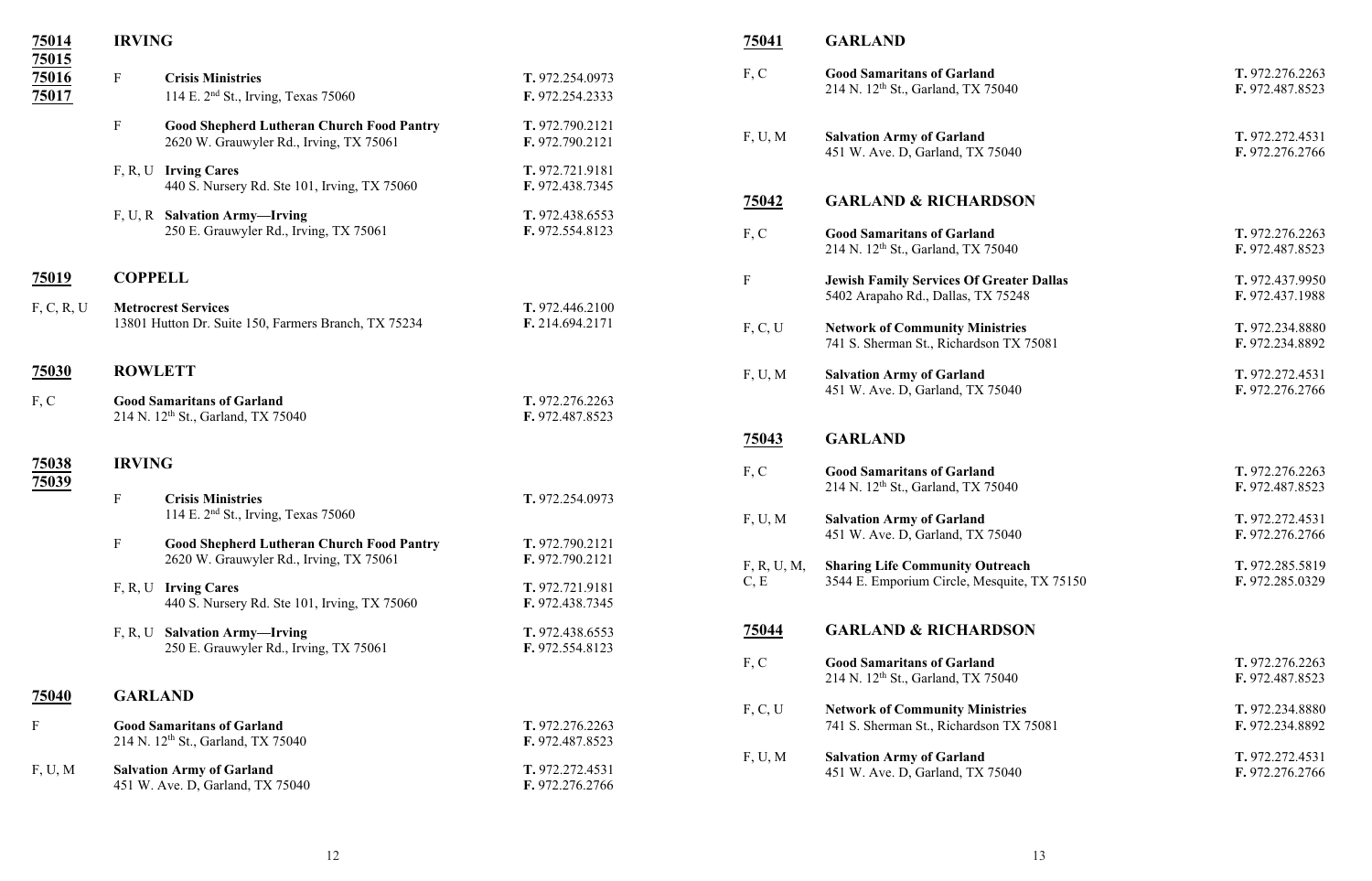| 75046                     | <b>GARLAND</b>            |                                                                                                                  |                                    | <b>75081</b> | <b>RICHARDSON</b>                                                              |
|---------------------------|---------------------------|------------------------------------------------------------------------------------------------------------------|------------------------------------|--------------|--------------------------------------------------------------------------------|
| 75047<br>75048            | F, U, M                   | <b>Salvation Army of Garland</b><br>451 W. Ave. D, Garland, TX 75040                                             | T. 972.272.4531<br>F. 972.276.2766 | $\mathbf F$  | <b>Jewish Family Services of Greater</b><br>5402 Arapaho Rd., Dallas, TX 75248 |
| <u>75050</u>              |                           | <b>GRAND PRAIRIE</b>                                                                                             |                                    | F, C, U      | <b>Network of Community Ministries</b><br>741 S. Sherman St., Richardson TX    |
| 75051                     |                           |                                                                                                                  |                                    |              |                                                                                |
| 75052                     | $\boldsymbol{\mathrm{F}}$ | <b>Crossroads Community Services (75052 only)</b><br>4500 S. Cockrell Hill Road Dallas, TX 75236                 | T. 214.560.2511                    | <u>75082</u> | <b>RICHARDSON</b>                                                              |
| <u>75053</u>              | $\mathbf F$               | <b>Haven Church of the Nazarene Food Pantry</b><br>1513 S Beltline Rd, Grand Prairie, TX 75051                   | T. 972.262.7192                    | F, C, U      | <b>Network of Community Ministries</b><br>741 S. Sherman St., Richardson TX    |
| 75054                     | F, R, U                   | <b>Grand Prairie United Charities</b><br>1417 Densman St., Grand Prairie, TX 75051                               | T. 972.262.2014<br>F. 972.262.4994 | <u>75083</u> | <b>RICHARDSON</b>                                                              |
|                           | F, C, U                   | <b>Grand Prairie Food and Clothing Assistance Co-Op</b><br>118 N.E. 4 <sup>th</sup> St., Grand Prairie, TX 75050 | T. 972.264.8540<br>F. 972.264.6920 | F, C, U      | <b>Network of Community Ministries</b><br>741 S. Sherman St., Richardson TX    |
| 75060                     | <b>IRVING</b>             |                                                                                                                  |                                    | <u>75088</u> | <b>ROWLETT</b>                                                                 |
| <u>75061</u>              |                           |                                                                                                                  |                                    | F, C         | <b>Good Samaritans of Garland</b>                                              |
| 75062                     | $\mathbf{F}$              | <b>Crisis Ministries</b>                                                                                         | T. 972.254.0973                    |              | 214 N. 12 <sup>th</sup> St., Garland, TX 75040                                 |
| 75063                     |                           | 114 E. 2 <sup>nd</sup> St., Irving, Texas 75060                                                                  | F. 972.254.2333                    |              |                                                                                |
| 75064                     | $\mathbf{F}$              |                                                                                                                  |                                    | F, U, M      | <b>Salvation Army of Garland</b><br>451 W. Ave. D, Garland, TX 75040           |
|                           |                           | <b>Good Shepherd Lutheran Church Food Pantry</b><br>2620 W. Grauwyler Rd., Irving, TX 75061                      | T. 972.790.2121<br>F. 972.790.2121 |              |                                                                                |
|                           | F, R, U                   | <b>Irving Cares</b>                                                                                              | T. 972.721.9181                    | <u>75089</u> | <b>ROWLETT/GARLAND</b>                                                         |
|                           |                           | 440 S. Nursery Rd. Ste 101, Irving, TX 75060                                                                     | F. 972.438.7345                    |              |                                                                                |
|                           |                           |                                                                                                                  |                                    | F, C         | <b>Good Samaritans of Garland</b>                                              |
|                           | F, U, R                   | <b>Salvation Army-Irving</b><br>250 E. Grauwyler Rd., Irving, TX 75061                                           | T. 972.438.6553<br>F. 972.554.8123 |              | 214 N. 12 <sup>th</sup> St., Garland, TX 75040                                 |
|                           |                           |                                                                                                                  |                                    | F, U, M      | <b>Salvation Army of Garland</b><br>451 W. Ave. D, Garland, TX 75040           |
| <b>75080</b>              |                           | <b>RICHARDSON</b>                                                                                                |                                    |              |                                                                                |
| $\boldsymbol{\mathrm{F}}$ |                           | <b>Jewish Family Services of Greater Dallas</b><br>5402 Arapaho Rd., Dallas, TX 75248                            | T. 972.437.9950<br>F. 972.437.1988 | 75099        | <b>COPPELL</b>                                                                 |
|                           |                           |                                                                                                                  |                                    | F, C, R, U   | <b>Metrocrest Services</b>                                                     |
| F, C, U                   |                           | <b>Network of Community Ministries</b><br>741 S. Sherman St., Richardson TX 75081                                | T. 972.234.8880<br>F. 972.234.8892 |              | 13801 Hutton, Ste. 150, Farmers Bra                                            |
| F, U, M                   |                           | <b>Salvation Army of Garland</b>                                                                                 | T. 972.272.4531                    |              |                                                                                |
|                           |                           | 451 W. Ave. D, Garland, TX 75040                                                                                 | F. 972.276.2766                    |              |                                                                                |

| F            | <b>Jewish Family Services of Greater Dallas</b><br>5402 Arapaho Rd., Dallas, TX 75248 | T. 972.437.9950<br>F. 972.437.1988 |
|--------------|---------------------------------------------------------------------------------------|------------------------------------|
| F, C, U      | <b>Network of Community Ministries</b><br>741 S. Sherman St., Richardson TX 75081     | T. 972.234.8880<br>F. 972.234.8892 |
| <u>75082</u> | <b>RICHARDSON</b>                                                                     |                                    |
| F, C, U      | <b>Network of Community Ministries</b><br>741 S. Sherman St., Richardson TX 75081     | T. 972.234.8880<br>F. 972.234.8892 |
| 75083        | <b>RICHARDSON</b>                                                                     |                                    |
| F, C, U      | <b>Network of Community Ministries</b><br>741 S. Sherman St., Richardson TX 75081     | T. 972.234.8880<br>F. 972.234.8892 |
| <u>75088</u> | <b>ROWLETT</b>                                                                        |                                    |
| F, C         | <b>Good Samaritans of Garland</b><br>214 N. 12 <sup>th</sup> St., Garland, TX 75040   | T. 972.276.2263<br>F. 972.487.8523 |
| F, U, M      | <b>Salvation Army of Garland</b><br>451 W. Ave. D, Garland, TX 75040                  | T. 972.272.4531<br>F. 972.276.2766 |
| 75089        | <b>ROWLETT/GARLAND</b>                                                                |                                    |
| F, C         | <b>Good Samaritans of Garland</b><br>214 N. 12 <sup>th</sup> St., Garland, TX 75040   | T. 972.276.2263<br>F. 972.487.8523 |
| F, U, M      | <b>Salvation Army of Garland</b><br>451 W. Ave. D, Garland, TX 75040                  | T. 972.272.4531<br>F. 972.276.2766 |
| <u>75099</u> | <b>COPPELL</b>                                                                        |                                    |
| F, C, R, U   | <b>Metrocrest Services</b><br>13801 Hutton, Ste. 150, Farmers Branch, TX 75234        | T. 972.446.2100<br>F. 214.694.2171 |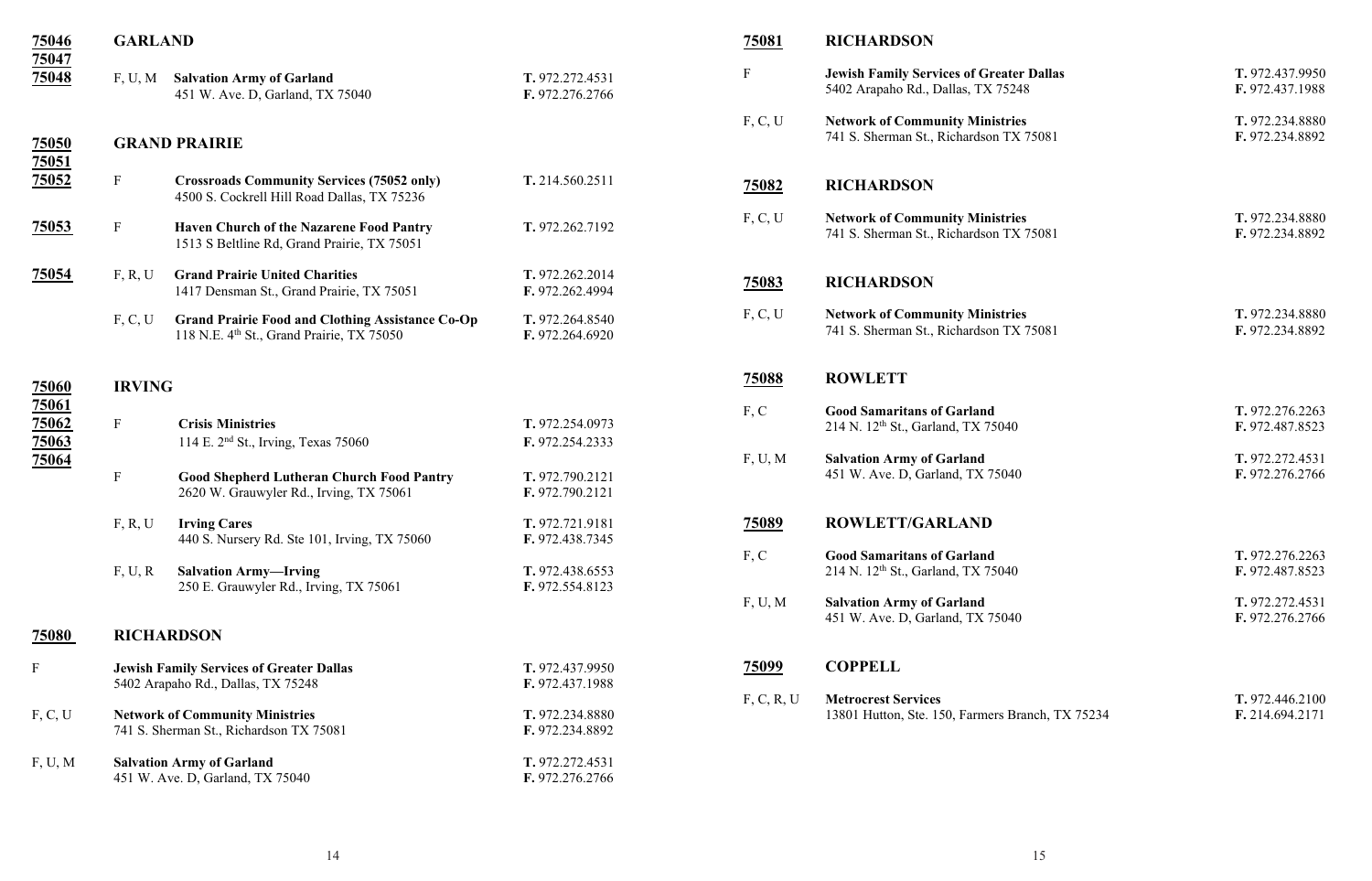| 75104               | <b>CEDAR HILL</b>                                                                          |                                    | 75150               | <b>MESQUITE</b>                                                                           |
|---------------------|--------------------------------------------------------------------------------------------|------------------------------------|---------------------|-------------------------------------------------------------------------------------------|
| $\mathbf{F}$        | <b>Crossroads Community Services</b><br>4500 S. Cockrell Hill Road Dallas, TX 75236        | T. 214.560.2511                    | F, R, U, C<br>M, E  | <b>Sharing Life Community</b><br>3544 E. Emporium Cir., Mesquite, TX                      |
| <u>75115</u>        | <b>DeSOTO</b>                                                                              |                                    |                     |                                                                                           |
| $\mathbf{F}$        | <b>Crossroads Community Services</b><br>4500 S. Cockrell Hill Road Dallas, TX 75236        | T. 214.560.2511                    | <u>75159</u>        | <b>MESQUITE &amp; SEAGOVILLE</b>                                                          |
| F, C, R, U,<br>M, E | <b>North Dallas Shared Ministries</b><br>2875 Merrell Rd., Dallas, TX 75229                | T. 214.358.8700<br>F. 214.358.8797 | F, R, U, C<br>M, E  | <b>Sharing Life Community</b><br>3544 E. Emporium Cir., Mesquite, TX                      |
| 75116               | <b>DUNCANVILLE</b>                                                                         |                                    | <b>75180</b>        | <b>MESQUITE</b>                                                                           |
| ${\bf F}$           | <b>Crossroads Community Services</b><br>4500 S. Cockrell Hill Road Dallas, TX 75236        | T. 214.560.2511                    | F, R, U,<br>C, M, E | <b>Sharing Life Community</b><br>3544 E. Emporium Cir., Mesquite, TX                      |
| F, C, U             | <b>Duncanville Outreach Ministry</b><br>202 E. Cherry St., Duncanville TX 75116            | T. 972.296.4986<br>F. 972.296.4997 | <u>75181</u>        | <b>MESQUITE</b>                                                                           |
| F, C, R, U,<br>M, E | <b>North Dallas Shared Ministries</b><br>2875 Merrell Rd., Dallas, TX 75229                | T. 214.358.8700<br>F. 214.358.8797 | F, R, U<br>C, M, E  | <b>Sharing Life Community</b><br>3544 E. Emporium Cir., Mesquite, TX                      |
| 75134               | <b>LANCASTER</b>                                                                           |                                    | <u>75182</u>        | <b>MESQUITE</b>                                                                           |
| F, R, U<br>M, E     | THE TURN•AROUND AGENDA (TTA)<br>Outreach Center: 7125 S Polk Street Ste 1 Dallas, TX 75232 | T. 972.228.0872<br>F. 972.228.1110 | F, R, U<br>C, M, E  | <b>Sharing Life Community</b><br>3544 E. Emporium Cir., Mesquite, TX                      |
|                     | Family Services: 7140 Library Lane Dallas, TX 75232                                        | T. 469.567.1793<br>F. 972.224.0090 | 75201               | <b>DALLAS</b>                                                                             |
| <u>75137</u>        | <b>DUNCANVILLE</b>                                                                         |                                    | F, S, M             | <b>The Bridge</b><br>1818 Corsicana St., Dallas, TX 75201                                 |
| ${\bf F}$           | <b>Crossroads Community Services</b><br>4500 S. Cockrell Hill Road Dallas, TX 75236        | T. 214.560.2511                    | F, C                | <b>Crossroads Community Services</b><br>1822 Young St., 2 <sup>nd</sup> Floor, Dallas, TX |
| F, C, R, U          | <b>Duncanville Outreach Ministry</b><br>202 E. Cherry St., Duncanville TX 75116            | T. 972.296.4986<br>F. 972.296.4997 | F, S                | <b>Family Gateway</b><br>711 S. St. Paul St., Dallas, TX 75201                            |
| <u>75149</u>        | <b>MESQUITE</b>                                                                            |                                    | $\mathbf F$         | <b>Holy Trinity Center</b><br>3826 Gilbert Ave., Dallas, TX 75219                         |
| F, R, U, C<br>M, E  | <b>Sharing Life Community</b><br>3544 E. Emporium Cir., Mesquite, TX 75150                 | T. 972.285.5819<br>F. 972.285.0329 | C, M                | <b>The Stewpot</b><br>1835 Young St., Dallas, TX 75201                                    |

| F, R, U, C<br>M, E  | <b>Sharing Life Community</b><br>3544 E. Emporium Cir., Mesquite, TX 75150                      | T. 972.285.5819<br>F. 972.285.0329 |
|---------------------|-------------------------------------------------------------------------------------------------|------------------------------------|
| <u>75159 </u>       | <b>MESQUITE &amp; SEAGOVILLE</b>                                                                |                                    |
| F, R, U, C<br>M, E  | <b>Sharing Life Community</b><br>3544 E. Emporium Cir., Mesquite, TX 75150                      | T. 972.285.5819<br>F. 972.285.0329 |
| <u>75180</u>        | <b>MESQUITE</b>                                                                                 |                                    |
| F, R, U,<br>C, M, E | <b>Sharing Life Community</b><br>3544 E. Emporium Cir., Mesquite, TX 75150                      | T. 972.285.5819<br>F. 972.285.0329 |
| <u>75181</u>        | <b>MESQUITE</b>                                                                                 |                                    |
| F, R, U<br>C, M, E  | <b>Sharing Life Community</b><br>3544 E. Emporium Cir., Mesquite, TX 75150                      | T. 972.285.5819<br>F. 972.285.0329 |
| <u>75182</u>        | <b>MESQUITE</b>                                                                                 |                                    |
| F, R, U<br>C, M, E  | <b>Sharing Life Community</b><br>3544 E. Emporium Cir., Mesquite, TX 75150                      | T. 972.285.5819<br>F. 972.285.0329 |
| <u>75201</u>        | <b>DALLAS</b>                                                                                   |                                    |
| F, S, M             | <b>The Bridge</b><br>1818 Corsicana St., Dallas, TX 75201                                       | T. 214.670.1100                    |
| F, C                | <b>Crossroads Community Services</b><br>1822 Young St., 2 <sup>nd</sup> Floor, Dallas, TX 75201 | T. 214.560.2511<br>F. 214.560.2512 |
| F, S                | <b>Family Gateway</b><br>711 S. St. Paul St., Dallas, TX 75201                                  | T. 214.823.4500<br>F. 214.884.3110 |
| F                   | <b>Holy Trinity Center</b><br>3826 Gilbert Ave., Dallas, TX 75219                               | T. 214.521.3719<br>F. 214.521.3724 |
| C, M                | <b>The Stewpot</b><br>1835 Young St., Dallas, TX 75201                                          | T. 214.746.2785<br>F. 214.746.2791 |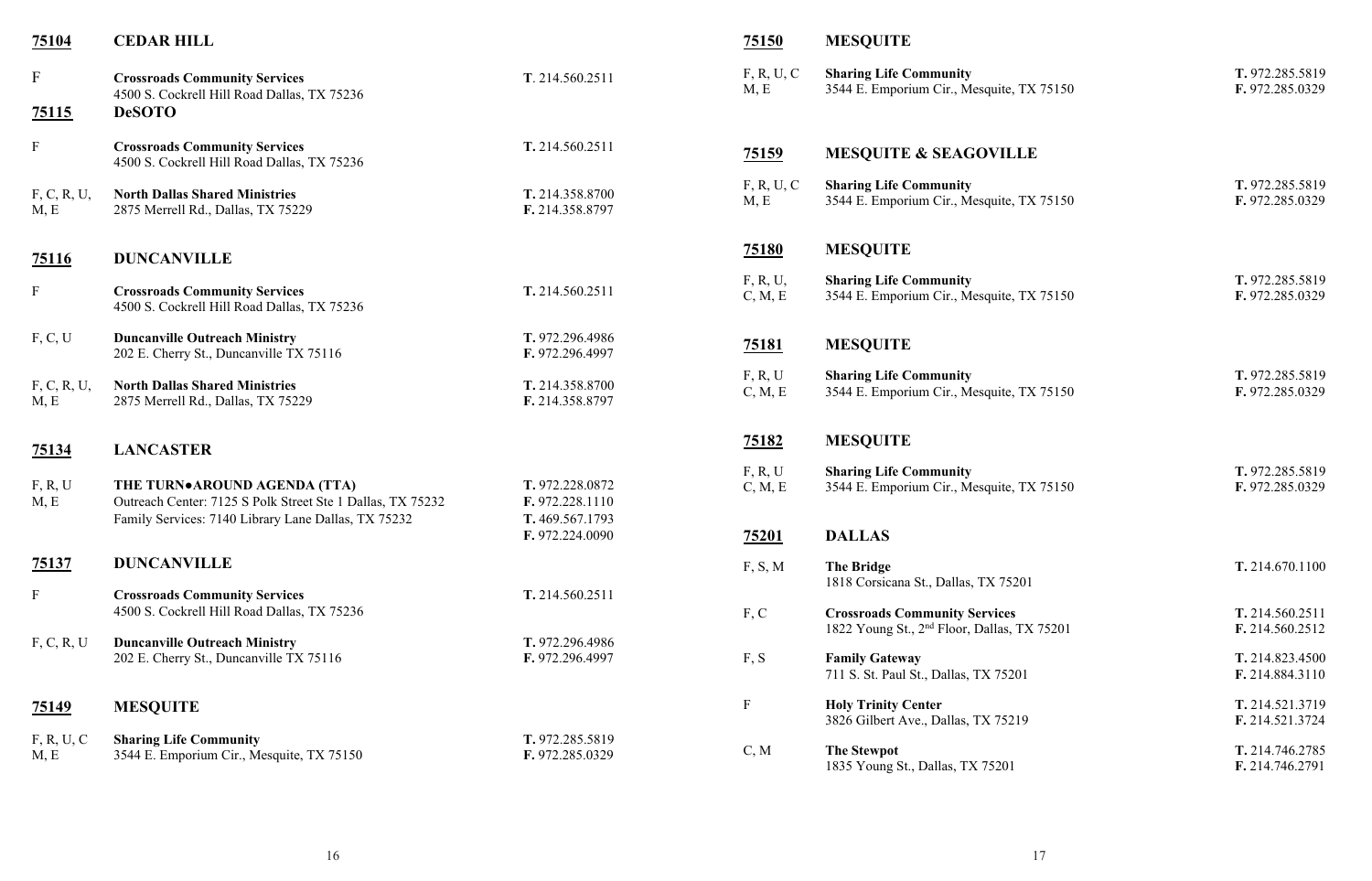| <u>75203</u>            | <b>DALLAS</b>                                                                           |                                    | <u>75209</u>              | <b>DALLAS</b>                                                                           |
|-------------------------|-----------------------------------------------------------------------------------------|------------------------------------|---------------------------|-----------------------------------------------------------------------------------------|
| RP                      | <b>Catholic Charities - Refugee Services</b><br>1421 W Mockingbird Ln, Dallas, TX 75247 | T. 972.246.6010                    | ${\bf F}$                 | <b>Jewish Family Services of Greater Dallas</b><br>5402 Arapaho Rd., Dallas, TX 75248   |
| $\mathbf F$             | <b>Crossroads Community Services</b><br>4500 S. Cockrell Hill Road Dallas, TX 75236     | T. 214.560.2511                    | F, C, U,<br>M, R          | <b>North Dallas Shared Ministries</b><br>2875 Merrell Rd., Dallas, TX 75229             |
| F, C, E<br><u>75204</u> | <b>Mission Oak Cliff</b><br>111 S. Beckley, Dallas, TX 75203<br><b>DALLAS</b>           | T. 214.942.6407<br>F. 214.942.8606 | F, C,                     | <b>Holy Trinity Center</b><br>3826 Gilbert Ave., Dallas, TX 75219                       |
| F, C, U,<br>M, E        | <b>North Dallas Shared Ministries</b><br>2875 Merrell Rd., Dallas, TX 75229             | T. 214.358.8700<br>F. 214.358.8797 | 75210                     | <b>DALLAS</b>                                                                           |
| F, C,                   | <b>Holy Trinity Center</b><br>3826 Gilbert Ave., Dallas, TX 75219                       | T. 214.521.3719<br>F. 214.521.3724 | ${\bf F}$                 | Mt. Olive Lutheran Church Food Pantry<br>3100 MLK Blvd., Dallas, TX 75215               |
| F, U, R, E              | <b>The Wilkinson Center</b><br>3402 N. Buckner Blvd. Suite 302, Dallas, TX 75228        | T. 214.821.6380<br>F. 214.827.1972 | <u>75211</u>              | <b>DALLAS</b>                                                                           |
|                         |                                                                                         |                                    | RP                        | <b>Catholic Charities - Refugee Services</b><br>1421 W Mockingbird Ln, Dallas, TX 75247 |
| 75205                   | <b>DALLAS</b>                                                                           |                                    | ${\bf F}$                 | <b>Crossroads Community Services</b>                                                    |
| F, C, U,                | <b>North Dallas Shared Ministries</b><br>2875 Merrell Rd., Dallas, TX 75229             | T. 214.358.8700<br>F. 214.358.8797 |                           | 4500 S. Cockrell Hill Road Dallas, TX 75236                                             |
| M, E                    |                                                                                         |                                    | F, C, E                   | <b>Mission Oak Cliff</b><br>111 S. Beckley, Dallas, TX 75203                            |
| F, C,                   | <b>Holy Trinity Center</b><br>3826 Gilbert Ave., Dallas, TX 75219                       | T. 214.521.3719<br>F. 214.521.3724 |                           |                                                                                         |
|                         |                                                                                         |                                    | <u>75212</u>              | <b>DALLAS</b>                                                                           |
| 75206                   | <b>DALLAS</b>                                                                           |                                    | ${\bf F}$                 | <b>Crossroads Community Services</b>                                                    |
| F,R, U, E               | <b>The Wilkinson Center</b><br>3402 N. Buckner Blvd. Suite 302, Dallas, TX 75228        | T. 214.821.6380<br>F. 214.827.1972 |                           | 4500 S. Cockrell Hill Road Dallas, TX 75236                                             |
|                         |                                                                                         |                                    | <u>75214</u>              | <b>DALLAS</b>                                                                           |
| <u>75208</u>            | <b>DALLAS</b>                                                                           |                                    | F, C, U                   | <b>White Rock Center of Hope</b><br>10021 Garland Rd. Suite A, Dallas, TX 7521          |
| RP                      | <b>Catholic Charities - Refugee Services</b><br>1421 W Mockingbird Ln, Dallas, TX 75247 | T. 972.246.6010                    |                           |                                                                                         |
| $\mathbf F$             | <b>Crossroads Community Services</b><br>4500 S. Cockrell Hill Road Dallas, TX 75236     | T. 214.560.2511                    | F, R, U, E                | <b>The Wilkinson Center</b><br>3402 N. Buckner Blvd. Suite 302, Dallas, TX              |
|                         | <b>Mission Oak Cliff</b>                                                                | T. 214.942.6407                    | 75215                     | <b>DALLAS</b>                                                                           |
| F, C, E                 | 111 S. Beckley, Dallas, TX 75203                                                        | F. 214.942.8606                    | $\boldsymbol{\mathrm{F}}$ | Mt. Olive Lutheran Church Food Pantry<br>3100 MLK Blvd., Dallas, TX 75215               |

| F                | <b>Jewish Family Services of Greater Dallas</b><br>5402 Arapaho Rd., Dallas, TX 75248   | T. 972.437.9950<br>F. 972.437.1988 |
|------------------|-----------------------------------------------------------------------------------------|------------------------------------|
| F, C, U,<br>M, R | <b>North Dallas Shared Ministries</b><br>2875 Merrell Rd., Dallas, TX 75229             | T. 214.358.8700<br>F. 214.358.8797 |
| F, C,            | <b>Holy Trinity Center</b><br>3826 Gilbert Ave., Dallas, TX 75219                       | T. 214.521.3719<br>F. 214.521.3724 |
| 75210            | <b>DALLAS</b>                                                                           |                                    |
| F                | Mt. Olive Lutheran Church Food Pantry<br>3100 MLK Blvd., Dallas, TX 75215               | T. 214.428.2892<br>F. 214.428.2892 |
| <u>75211</u>     | <b>DALLAS</b>                                                                           |                                    |
| RP               | <b>Catholic Charities - Refugee Services</b><br>1421 W Mockingbird Ln, Dallas, TX 75247 | T. 972.246.6010                    |
| F                | <b>Crossroads Community Services</b><br>4500 S. Cockrell Hill Road Dallas, TX 75236     | T. 214.560.2511                    |
| F, C, E          | <b>Mission Oak Cliff</b><br>111 S. Beckley, Dallas, TX 75203                            | T. 214.942.6407<br>F. 214.942.8606 |
| 75212            | <b>DALLAS</b>                                                                           |                                    |
| F                | <b>Crossroads Community Services</b><br>4500 S. Cockrell Hill Road Dallas, TX 75236     | T. 214.560.2511                    |
| <u>75214</u>     | <b>DALLAS</b>                                                                           |                                    |
| F, C, U          | <b>White Rock Center of Hope</b><br>10021 Garland Rd. Suite A, Dallas, TX 75218         | T. 214.324.8996<br>F. 214.328.2948 |
| F, R, U, E       | <b>The Wilkinson Center</b><br>3402 N. Buckner Blvd. Suite 302, Dallas, TX 75228        | T. 214.821.6380<br>F. 214.827.1972 |
| 75215            | <b>DALLAS</b>                                                                           |                                    |
| F                | Mt. Olive Lutheran Church Food Pantry<br>3100 MLK Blvd., Dallas, TX 75215               | T. 214.428.2892<br>F. 214.428.2892 |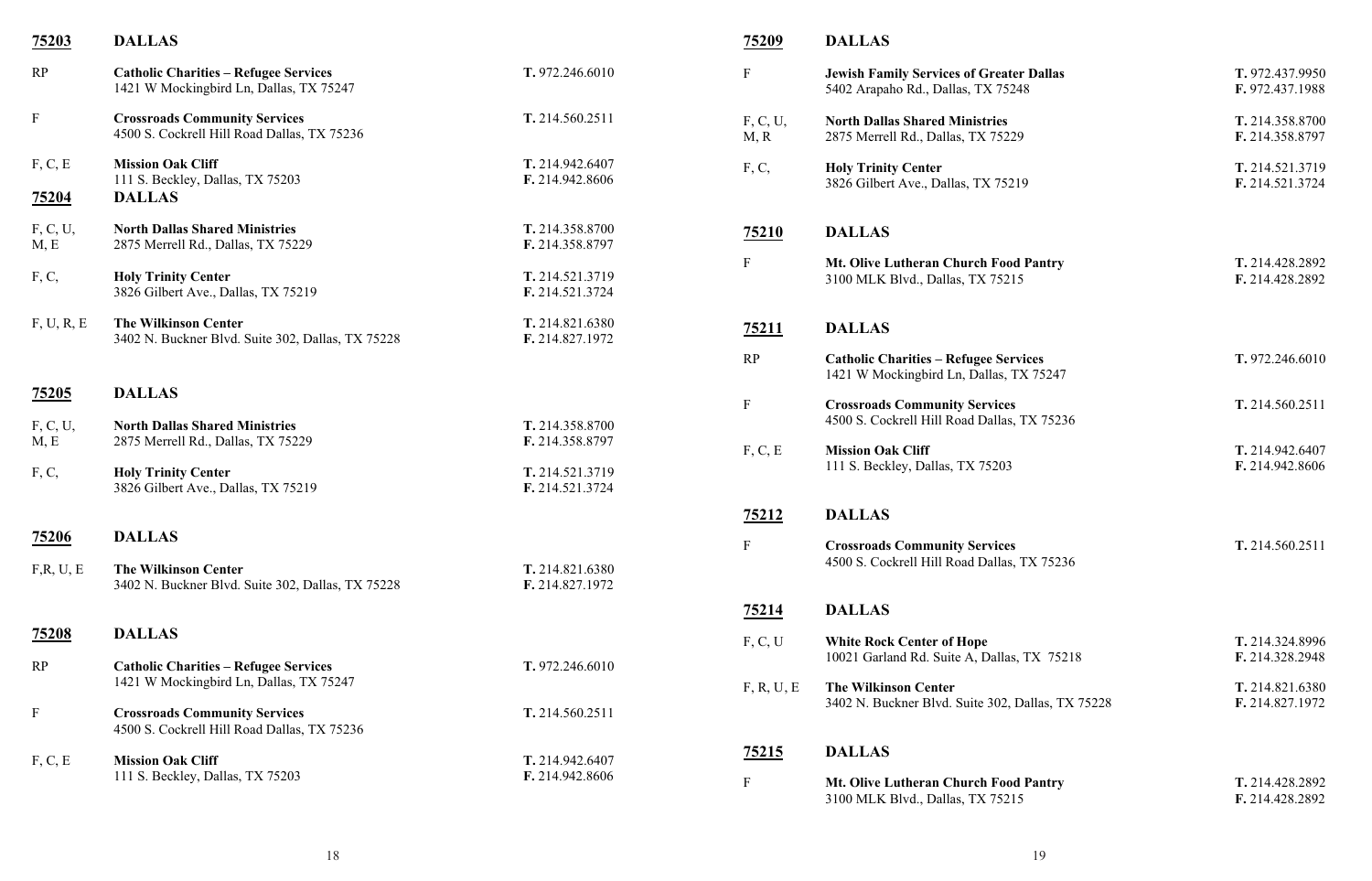| <u>75216</u>        | <b>DALLAS</b>                                                                           |                                    | 75220            | <b>DALLAS</b>                                                                           |
|---------------------|-----------------------------------------------------------------------------------------|------------------------------------|------------------|-----------------------------------------------------------------------------------------|
| RP                  | <b>Catholic Charities - Refugee Services</b><br>1421 W Mockingbird Ln, Dallas, TX 75247 | T. 972.246.6010                    | $\mathbf F$      | <b>Jewish Family Services of Greater Dallas</b><br>5402 Arapaho Rd., Dallas, TX 75248   |
| $\mathbf F$         | <b>Crossroads Community Services</b><br>4500 S. Cockrell Hill Road Dallas, TX 75236     | T. 214.560.2511                    | F, C, U,<br>M, R | <b>North Dallas Shared Ministries</b><br>2875 Merrell Rd., Dallas, TX 75229             |
| $\mathbf F$         | <b>Holy Cross Special Fund</b>                                                          | T. 214.374.7952                    |                  |                                                                                         |
|                     | 4906 Bonnie View, Dallas, TX 75241                                                      | F. 214.375.2511                    | 75223            | <b>DALLAS</b>                                                                           |
| F, C, E             | <b>Mission Oak Cliff</b>                                                                | T. 214.942.6407                    | F, C             | <b>Holy Trinity Center</b>                                                              |
|                     | 111 S. Beckley, Dallas, TX 75203                                                        | F. 214.942.8606                    |                  | 3826 Gilbert Ave., Dallas, TX 75219                                                     |
| F, C                | <b>Our Daily Bread</b>                                                                  | T. 214.371.2633                    |                  |                                                                                         |
|                     | 6960 S. Polk St., Dallas, TX 75232                                                      | F. 214.372.2454                    | F, C, U          | <b>White Rock Center of Hope</b><br>10021 Garland Rd. Suite A, Dallas, TX 75218         |
| F, HP, M            | THE TURN•AROUND AGENDA (TTA)                                                            | T. 972.228.0872                    |                  |                                                                                         |
|                     | Outreach Center: 7125 S Polk Street Ste 1 Dallas, TX 75232                              | F. 972.228.1110                    | F, R, U, E       | <b>The Wilkinson Center</b>                                                             |
|                     | Family Services: 7140 Library Lane Dallas, TX 75232                                     | T. 469.567.1793                    |                  | 3402 N. Buckner Blvd. Suite 302, Dallas, TX                                             |
|                     |                                                                                         | F. 972.224.0090                    |                  |                                                                                         |
| <u>75217</u>        | <b>DALLAS</b>                                                                           |                                    | 75224            | <b>DALLAS</b>                                                                           |
| $\mathbf{F}$        | <b>Crossroads Community Services</b><br>4500 S. Cockrell Hill Road Dallas, TX 75236     | T. 214.560.2511                    | RP               | <b>Catholic Charities - Refugee Services</b><br>1421 W Mockingbird Ln, Dallas, TX 75247 |
| F, R, U             | <b>Sharing Life Community</b>                                                           | T. 972.285.5819                    | $\mathbf F$      | <b>Crossroads Community Services</b>                                                    |
| C, M, E             | 3544 E. Emporium Circle, Mesquite, TX 75150                                             | F. 972.285.0329                    |                  | 4500 S. Cockrell Hill Road Dallas, TX 75236                                             |
| F, R, U, E          | <b>The Wilkinson Center</b>                                                             | T. 214.821.6380                    | F, C             | <b>Our Daily Bread</b>                                                                  |
|                     | 3402 N. Buckner Blvd. Suite 302, Dallas, TX 75228                                       | F. 214.827.1972                    |                  | 6960 S. Polk St., Dallas, TX 75232                                                      |
|                     |                                                                                         |                                    | F, C, E          | <b>Mission Oak Cliff</b>                                                                |
| <u>75218</u>        | <b>DALLAS</b>                                                                           |                                    |                  | 111 S. Beckley, Dallas, TX 75203                                                        |
|                     |                                                                                         |                                    | F, HP, M         | THE TURN•AROUND AGENDA (TTA)                                                            |
| F, R, U,<br>C, M, E | <b>Sharing Life Community</b><br>3544 E. Emporium Cir., Mesquite, TX 75150              | T. 972.285.5819<br>F. 972.285.0329 |                  | Outreach Center: 7125 S Polk Street Ste 1 Da                                            |
|                     |                                                                                         |                                    |                  | Family Services: 7140 Library Lane Dallas, T                                            |
| F, C, U             | <b>White Rock Center of Hope</b>                                                        | T. 214.324.8996                    |                  |                                                                                         |
|                     | 10021 Garland Rd. Suite A, Dallas, TX                                                   | F. 214.328.2948                    | <u>75225</u>     | <b>DALLAS</b>                                                                           |
|                     |                                                                                         |                                    |                  |                                                                                         |
| <u>75219</u>        | <b>DALLAS</b>                                                                           |                                    | $\mathbf F$      | <b>Jewish Family Services of Greater Dallas</b><br>5402 Arapaho Rd., Dallas, TX 75248   |
| F, C, U,            | <b>North Dallas Shared Ministries</b>                                                   | T. 214.358.8700                    | F, C, U,         | <b>North Dallas Shared Ministries</b>                                                   |
| M, R                | 2875 Merrell Rd., Dallas, TX 75229                                                      | F. 214.358.8797                    | M, R             | 2875 Merrell Rd., Dallas, TX 75229                                                      |
| F, C                | <b>Holy Trinity Center</b>                                                              | T. 214.521.3719                    | F, C             | <b>Victory Meadow Neighborhood Alliance F</b>                                           |
|                     | 3826 Gilbert Ave., Dallas, TX 75219                                                     | F. 214.521.3724                    |                  | 8448 Walnut Hill Ln., Dallas, TX 75231                                                  |
|                     |                                                                                         |                                    |                  |                                                                                         |

| F                | <b>Jewish Family Services of Greater Dallas</b><br>5402 Arapaho Rd., Dallas, TX 75248                                                             | T. 972.437.9950<br>F. 972.437.1988                                       |
|------------------|---------------------------------------------------------------------------------------------------------------------------------------------------|--------------------------------------------------------------------------|
| F, C, U,<br>M, R | <b>North Dallas Shared Ministries</b><br>2875 Merrell Rd., Dallas, TX 75229                                                                       | T. 214.358.8700<br>F. 214.358.8797                                       |
| <u>75223</u>     | <b>DALLAS</b>                                                                                                                                     |                                                                          |
| F, C             | <b>Holy Trinity Center</b><br>3826 Gilbert Ave., Dallas, TX 75219                                                                                 | T. 214.521.3719<br>F. 214.521.3724                                       |
| F, C, U          | <b>White Rock Center of Hope</b><br>10021 Garland Rd. Suite A, Dallas, TX 75218                                                                   | T. 214.324.8996<br>F. 214.328.2948                                       |
| F, R, U, E       | <b>The Wilkinson Center</b><br>3402 N. Buckner Blvd. Suite 302, Dallas, TX 75228                                                                  | T. 214.821.6380<br>F. 214.827.1972                                       |
| <u>75224</u>     | <b>DALLAS</b>                                                                                                                                     |                                                                          |
| RP               | <b>Catholic Charities - Refugee Services</b><br>1421 W Mockingbird Ln, Dallas, TX 75247                                                           | T. 972.246.6010                                                          |
| F                | <b>Crossroads Community Services</b><br>4500 S. Cockrell Hill Road Dallas, TX 75236                                                               | T. 214.560.2511                                                          |
| F, C             | <b>Our Daily Bread</b><br>6960 S. Polk St., Dallas, TX 75232                                                                                      | T. 214.371.2633<br>F. 214.372.2454                                       |
| F, C, E          | <b>Mission Oak Cliff</b><br>111 S. Beckley, Dallas, TX 75203                                                                                      | T. 214.942.6407<br>F. 214.942.8606                                       |
| F, HP, M         | THE TURN•AROUND AGENDA (TTA)<br>Outreach Center: 7125 S Polk Street Ste 1 Dallas, TX 75232<br>Family Services: 7140 Library Lane Dallas, TX 75232 | T. 972.228.0872<br>F. 972.228.1110<br>T. 469.567.1793<br>F. 972.224.0090 |
| <u>75225</u>     | <b>DALLAS</b>                                                                                                                                     |                                                                          |
| F                | <b>Jewish Family Services of Greater Dallas</b><br>5402 Arapaho Rd., Dallas, TX 75248                                                             | T. 972.437.9950<br>F. 972.437.1988                                       |
| F, C, U,<br>M, R | <b>North Dallas Shared Ministries</b><br>2875 Merrell Rd., Dallas, TX 75229                                                                       | T. 214.358.8700<br>F. 214.358.8797                                       |
| F, C             | <b>Victory Meadow Neighborhood Alliance Food Pantry</b><br>8448 Walnut Hill Ln., Dallas, TX 75231                                                 | T. 214.821.5775<br>F. 214.821.5713                                       |
|                  |                                                                                                                                                   |                                                                          |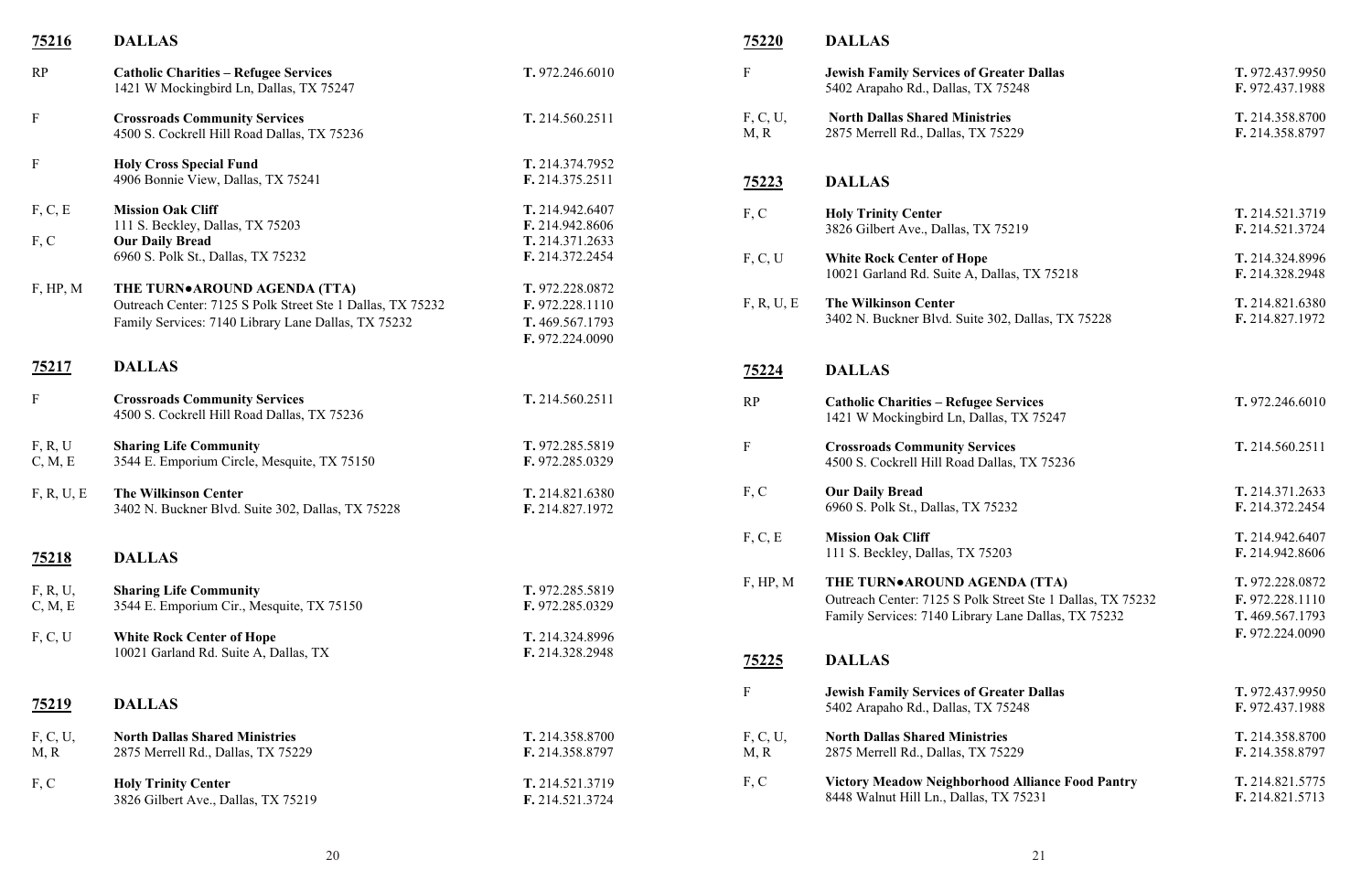# **F. 214.821.5775**<br>5231 **F. 214.821.5713**

TX 75236

- F **Jewish Family Services of Greater Dallas T.** 972.437.9950 5402 Arapaho Rd., Dallas, TX 75248 **F.** 972.437.1988 **F.** 972.234.8880<br> **F.** 972.234.8892 741 S. Sherman St., Richardson, TX 75081 **F.** 972.234.8892 F, C, U, **North Dallas Shared Ministries T.** 214.358.8700 F. 214.358.8797 8448 Walnut Hill Ln., Dallas, TX 75231 **F.** 214.821.5713 F **Crossroads Community Services T.** 214.560.2511 F, C **Our Daily Bread T.** 214.371.2633 6960 S. Polk St., Dallas, TX 75232 **F.** 214.372.2454 **F.** 972.224.0090 RP **Catholic Charities – Refugee Services T.** 972.246.6010 F **Crossroads Community Services T.** 214.560.2511
- F **Jewish Family Services of Greater Dallas T.** 972.437.9950 5402 Arapaho Rd., Dallas, TX 75248 **F.** 972.437.1988 F, C, U **Metrocrest Services T.** 972.446.2100 F, C, U, **North Dallas Shared Ministries T.** 214.358.8700
	- F. 214.358.8797

 $T. 972.228.0872$ t Ste 1 Dallas, TX 75232 **F.** 972.228.1110 Family Services: 7140 Library Lane Dallas, TX 75232 **T.** 469.567.1793

X 75247

TX 75236

rs Branch, TX 75234

| <u>75226</u>       | <b>DALLAS</b>                                                                                     |                                    | <u>75231</u>     | <b>DALLAS</b>                                                                  |
|--------------------|---------------------------------------------------------------------------------------------------|------------------------------------|------------------|--------------------------------------------------------------------------------|
| F, C               | <b>Holy Trinity Center</b><br>3826 Gilbert Ave., Dallas, TX 75219                                 | T. 214.521.3719<br>F. 214.521.3724 | $\mathbf F$      | <b>Jewish Family Services of Greater</b><br>5402 Arapaho Rd., Dallas, TX 75248 |
| F, R, U, E         | <b>The Wilkinson Center</b><br>3402 N. Buckner Blvd. Suite 302, Dallas, TX 75228                  | T. 214.821.6380<br>F. 214.827.1972 | F, C, U          | <b>Network of Community Ministries</b><br>741 S. Sherman St., Richardson, TX   |
| <u>75227</u>       | <b>DALLAS</b>                                                                                     |                                    | F, C, U,<br>M, R | <b>North Dallas Shared Ministries</b><br>2875 Merrell Rd., Dallas, TX 75229    |
| F, R, U<br>C, M, E | <b>Sharing Life Community</b><br>3544 E. Emporium Circle, Mesquite, TX 75150                      | T. 972.285.5819<br>F. 972.285.0329 | F, C             | <b>Victory Meadow Neighborhood Al</b><br>8448 Walnut Hill Ln., Dallas, TX 75   |
| F, R, U, E         | <b>The Wilkinson Center</b><br>3402 N. Buckner Blvd. Suite 302, Dallas, TX 75228                  | T. 214.821.6380<br>F. 214.827.1972 | <u>75232</u>     | <b>DALLAS</b>                                                                  |
| 75228              | <b>DALLAS</b>                                                                                     |                                    | $\mathbf{F}$     | <b>Crossroads Community Services</b><br>4500 S. Cockrell Hill Road Dallas, T   |
| F, R, U<br>C, M, E | <b>Sharing Life Community</b><br>3544 E. Emporium Circle, Mesquite, TX 75150                      | T. 972.285.5819<br>F. 972.285.0329 | F, C             | <b>Our Daily Bread</b><br>6960 S. Polk St., Dallas, TX 75232                   |
| F, C, U            | <b>White Rock Center of Hope</b><br>10021 Garland Rd. Suite A, Dallas, TX 75218                   | T. 214.324.8996<br>F. 214.328.2948 | $\mathbf F$      | THE TURN.AROUND AGENDA<br>Outreach Center: 7125 S Polk Street                  |
| F, R, U, E         | <b>The Wilkinson Center</b><br>3402 N. Buckner Blvd. Suite 302, Dallas, TX 75228                  | T. 214.821.6380<br>F. 214.827.1972 |                  | Family Services: 7140 Library Lane                                             |
|                    |                                                                                                   |                                    | <u>75233</u>     | <b>DALLAS</b>                                                                  |
| <u>75229</u>       | <b>DALLAS</b>                                                                                     |                                    | RP               | <b>Catholic Charities - Refugee Servi</b>                                      |
| $\mathbf{F}$       | <b>Jewish Family Services of Greater Dallas</b><br>5402 Arapaho Rd., Dallas, TX 75248             | T. 972.437.9950<br>F. 972.437.1988 |                  | 1421 W Mockingbird Ln, Dallas, TX                                              |
|                    |                                                                                                   |                                    | $\mathbf{F}$     | <b>Crossroads Community Services</b><br>4500 S. Cockrell Hill Road Dallas, T   |
| F, C, U,<br>M, R   | <b>North Dallas Shared Ministries</b><br>2875 Merrell Rd., Dallas, TX 75229                       | T. 214.358.8700<br>F. 214.358.8797 |                  |                                                                                |
| F, C               | <b>Victory Meadow Neighborhood Alliance Food Pantry</b><br>8448 Walnut Hill Ln., Dallas, TX 75231 | T. 214.821.5775<br>F. 214.821.5713 | <u>75234</u>     | <b>DALLAS</b>                                                                  |
|                    |                                                                                                   |                                    | $\mathbf{F}$     | <b>Jewish Family Services of Greater</b><br>5402 Arapaho Rd., Dallas, TX 75248 |
| <b>75230</b>       | <b>DALLAS</b>                                                                                     |                                    |                  |                                                                                |
| $\mathbf{F}$       | <b>Jewish Family Services of Greater Dallas</b><br>5402 Arapaho Rd., Dallas, TX 75248             | T. 972.437.9950<br>F. 972.437.1988 | F, C, U          | <b>Metrocrest Services</b><br>13801 Hutton Dr. Suite 150, Farmers              |
| F, C, U,<br>M, R   | <b>North Dallas Shared Ministries</b><br>2875 Merrell Rd., Dallas, TX 75229                       | T. 214.358.8700<br>F. 214.358.8797 | F, C, U,<br>M, R | <b>North Dallas Shared Ministries</b><br>2875 Merrell Rd., Dallas, TX 75229    |
|                    |                                                                                                   |                                    |                  |                                                                                |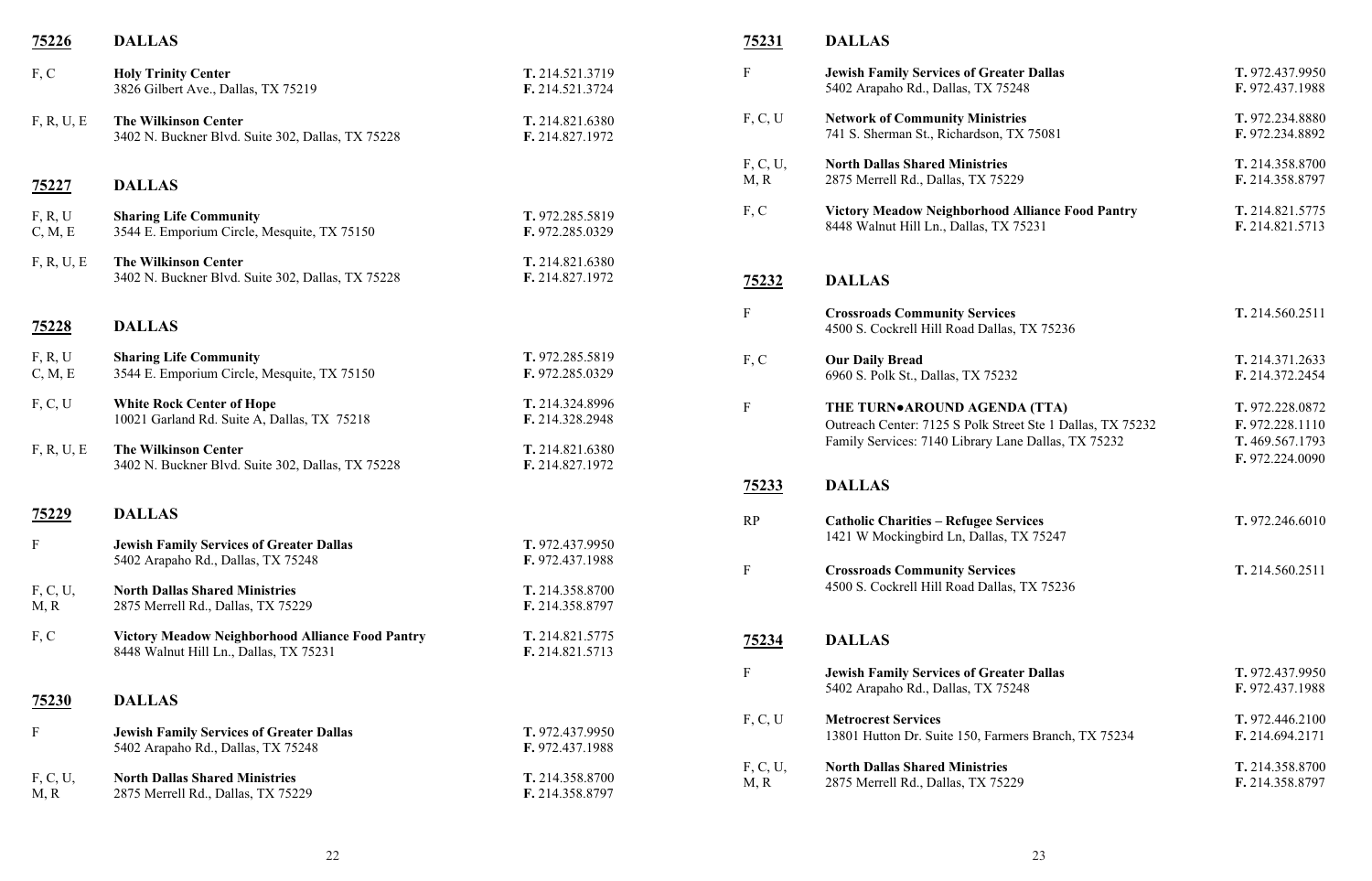F **Holy Cross Special Fund T.** 214.374.7952 4906 Bonnie View, Dallas, TX 75241 **F.** 214.375.2511 F, C **Our Daily Bread T.** 214.371.2633 6960 S. Polk St., Dallas, TX 75232 **F.** 214.372.2454 F **The Turn●Around Agenda (TTA) T.** 972.228.0872 **Ste 1 Dallas, TX 75232 F. 972.228.1110**<br> **Dallas, TX 75232 T. 469.567.1793** Dallas, TX 75232 **F.** 972.224.0090 F **Jewish Family Services of Greater Dallas T.** 972.437.9950 5402 Arapaho Rd., Dallas, TX 75248 **F.** 972.437.1988 **F.** 972.234.8880<br> **F.** 972.234.8892 741 S. Sherman, Richardson, TX 75081 **F.** 972.234.8892 F, C, U, **North Dallas Shared Ministries T.** 214.358.8700 M, R 2875 Merrell Rd., Dallas, TX 75229 **F.** 214.358.8797 **F. 214.821.5775**<br> **F. 214.821.5713** F. 214.821.5713 F **Jewish Family Services of Greater Dallas T.** 972.437.9950 5402 Arapaho Rd., Dallas, TX 75248 **F.** 972.437.1988 F, C, U, **North Dallas Shared Ministries T.** 214.358.8700 M, R 2875 Merrell Rd., Dallas, TX 75229 **F.** 214.358.8797 F, C, **Holy Trinity Center T.** 214.521.3719 3826 Gilbert Ave., Dallas, TX 75219 **F.** 214.521.3724 **T.** 214.821.6380<br>**F.** 214.827.1972 F. 214.827.1972

| <u>75235</u>              | <b>DALLAS</b>                                                                         |                                    | 75241                     | <b>DALLAS</b>                                                                                                                                 |
|---------------------------|---------------------------------------------------------------------------------------|------------------------------------|---------------------------|-----------------------------------------------------------------------------------------------------------------------------------------------|
| F, C, U,<br>M, R          | <b>North Dallas Shared Ministries</b><br>2875 Merrell Rd., Dallas, TX 75229           | T. 214.358.8700<br>F. 214.358.8797 | $\boldsymbol{\mathrm{F}}$ | <b>Crossroads Community Services</b><br>4500 S. Cockrell Hill Road Dallas, TX 75236                                                           |
| F, C,                     | <b>Holy Trinity Center</b><br>3826 Gilbert Ave., Dallas, TX 75219                     | T. 214.521.3719<br>F. 214.521.3724 | $\mathbf F$               | <b>Holy Cross Special Fund</b><br>4906 Bonnie View, Dallas, TX 75241                                                                          |
| <u>75236</u>              | <b>DALLAS</b>                                                                         |                                    | F, C<br>$\mathbf F$       | <b>Our Daily Bread</b><br>6960 S. Polk St., Dallas, TX 75232<br>The Turn•Around Agenda (TTA)<br>Outreach Center: 7125 S Polk Street Ste 1 Dal |
| $\boldsymbol{\mathrm{F}}$ | <b>Crossroads Community Services</b><br>4500 S. Cockrell Hill Road Dallas, TX 75236   | T. 214.560.2511                    |                           | Family Services: 7140 Library Lane Dallas, T.                                                                                                 |
| <u>75237</u>              | <b>DALLAS</b>                                                                         |                                    | <u>75243</u>              | <b>DALLAS</b>                                                                                                                                 |
| $\boldsymbol{\mathrm{F}}$ | <b>Crossroads Community Services</b><br>4500 S. Cockrell Hill Road Dallas, TX 75236   | T. 214.560.2511                    | $\boldsymbol{\mathrm{F}}$ | <b>Jewish Family Services of Greater Dallas</b><br>5402 Arapaho Rd., Dallas, TX 75248                                                         |
| F, C                      | <b>Our Daily Bread</b><br>6960 S. Polk St., Dallas, TX 75232                          | T. 214.371.2633<br>F. 214.372.2454 | F, C                      | <b>Network of Community Ministries</b><br>741 S. Sherman, Richardson, TX 75081                                                                |
|                           |                                                                                       |                                    | F, C, U,<br>M, R          | <b>North Dallas Shared Ministries</b><br>2875 Merrell Rd., Dallas, TX 75229                                                                   |
| <u>75238</u>              | <b>DALLAS</b>                                                                         |                                    | F, C                      | Victory Meadow Neighborhood Alliance Fo<br>8448 Walnut Hill Ln., Dallas, TX 75231                                                             |
| $\boldsymbol{\mathrm{F}}$ | <b>Jewish Family Services of Greater Dallas</b><br>5402 Arapaho Rd., Dallas, TX 75248 | T. 972.437.9950<br>F. 972.437.1988 |                           |                                                                                                                                               |
| F, C                      | <b>Network of Community Ministries</b><br>741 S. Sherman St., Richardson, TX 75081    | T. 972.234.8880<br>F. 972.234.8892 | <u>75244</u>              | <b>DALLAS</b>                                                                                                                                 |
| F, C, U                   | <b>White Rock Center of Hope</b><br>10021 Garland Rd. Suite A, Dallas, TX 75218       | T. 214.324.8996<br>F. 214.328.2948 |                           | <b>Jewish Family Services of Greater Dallas</b><br>5402 Arapaho Rd., Dallas, TX 75248                                                         |
| <u>75240</u>              | <b>DALLAS</b>                                                                         |                                    | F, C, U,<br>M, R          | <b>North Dallas Shared Ministries</b><br>2875 Merrell Rd., Dallas, TX 75229                                                                   |
| $\mathbf{F}$              | <b>Jewish Family Services of Greater Dallas</b><br>5402 Arapaho Rd., Dallas, TX 75248 | T. 972.437.9950<br>F. 972.437.1988 | <u>75246</u>              | <b>DALLAS</b>                                                                                                                                 |
| F, C                      | <b>Network of Community Ministries</b><br>741 S. Sherman St., Richardson, TX 75081    | T. 972.234.8880<br>F. 972.234.8892 | F, C,                     | <b>Holy Trinity Center</b><br>3826 Gilbert Ave., Dallas, TX 75219                                                                             |
| F, C, U,<br>M, R          | <b>North Dallas Shared Ministries</b><br>2875 Merrell Rd., Dallas, TX 75229           | T. 214.358.8700<br>F. 214.358.8797 | F, E                      | <b>The Wilkinson Center</b><br>3402 N. Buckner Blvd. Suite 302, Dallas, TX                                                                    |

F **Crossroads Community Services T.** 214.560.2511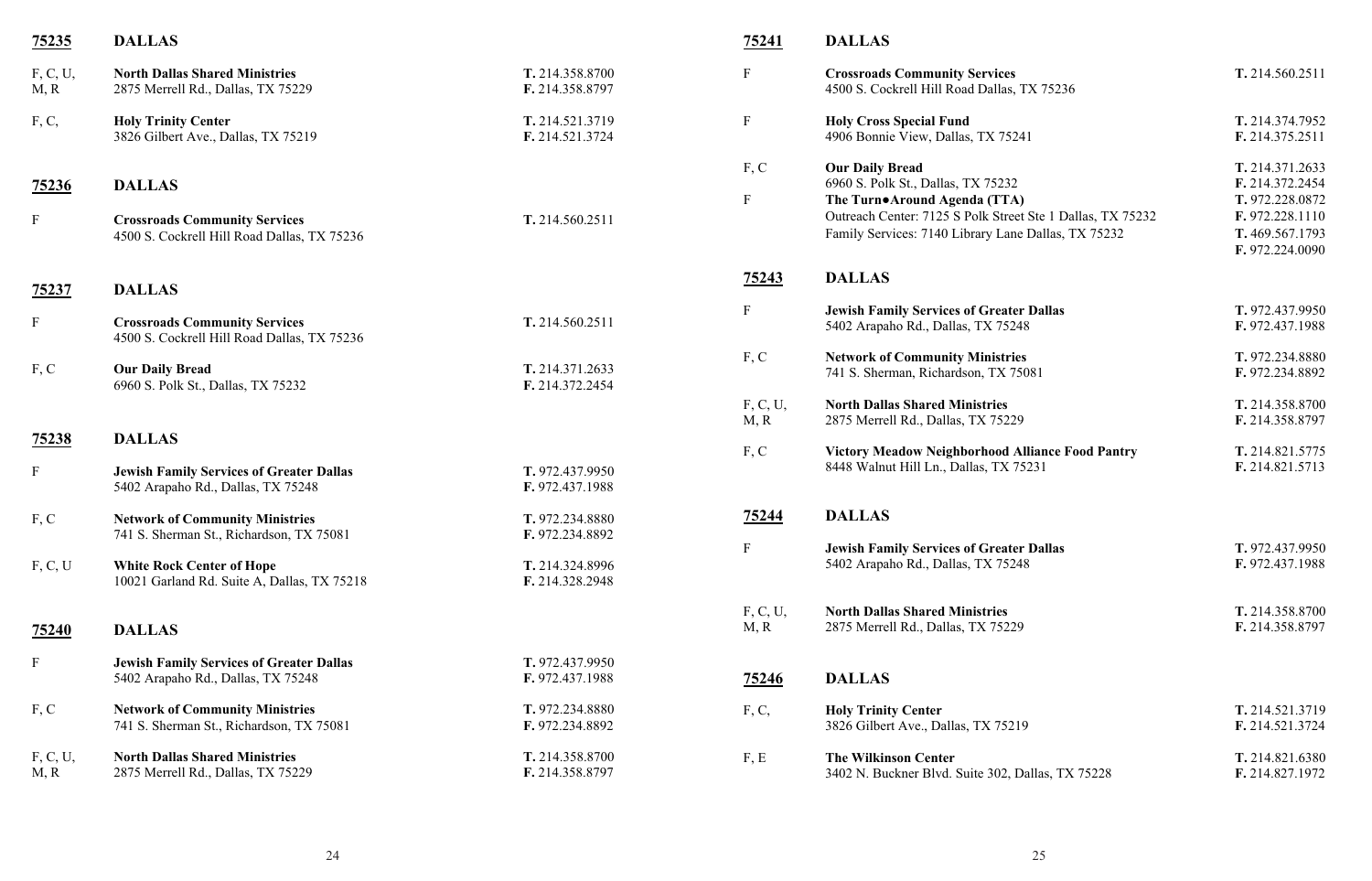| 75247                     | <b>DALLAS</b>                                                                         |                                      | 75253                     | <b>DALLAS</b>                                                                                |
|---------------------------|---------------------------------------------------------------------------------------|--------------------------------------|---------------------------|----------------------------------------------------------------------------------------------|
| F, C, U,<br>M, R          | <b>North Dallas Shared Ministries</b><br>2875 Merrell Rd., Dallas, TX 75229           | T. 214.358.8700<br>F. 214.358.8797   | F, R, U<br>C, M, E        | <b>Sharing Life Community</b><br>3544 E. Emporium Circle, Mesquite,                          |
| <u>75248</u>              | <b>DALLAS</b>                                                                         |                                      | <u>75254</u>              | <b>DALLAS</b>                                                                                |
| $\boldsymbol{\mathrm{F}}$ | <b>Jewish Family Services of Greater Dallas</b><br>5402 Arapaho Rd., Dallas, TX 75248 | T. 972.437.9950<br>F. 972.437.1988   | $\boldsymbol{\mathrm{F}}$ | <b>Jewish Family Services of Greater I</b><br>5402 Arapaho Rd., Dallas, TX 75248             |
| F, C,                     | <b>Network of Community Ministries</b><br>741 S. Sherman St., Richardson, TX 75081    | T. 972.234.8880<br>F. 972.234.8892   | F, C,                     | <b>Network of Community Ministries</b><br>741 S. Sherman St., Richardson, TX                 |
| F, C, U,<br>M, R          | <b>North Dallas Shared Ministries</b><br>2875 Merrell Rd., Dallas, TX 75229           | T. 214.358.8700<br>F. 214.358.8797   | F, C, U,<br>M, R<br>75287 | <b>North Dallas Shared Ministries</b><br>2875 Merrell Rd., Dallas, TX 75229<br><b>DALLAS</b> |
| <u>75249</u>              | <b>DALLAS</b>                                                                         |                                      | $\mathbf F$               | <b>Jewish Family Services of Greater I</b><br>5402 Arapaho Rd., Dallas, TX 75248             |
| $\boldsymbol{\mathrm{F}}$ | <b>Crossroads Community Services</b><br>4500 S. Cockrell Hill Road Dallas, TX 75236   | T. 214.560.2511                      | F, C, U                   | <b>Metrocrest Services</b><br>13801 Hutton Dr. Suite 150, Farmers                            |
| <u>75251</u>              | <b>DALLAS</b>                                                                         |                                      | F, C, U,<br>M, R          | <b>North Dallas Shared Ministries</b><br>2875 Merrell Rd., Dallas, TX 75229                  |
| F, C,                     | <b>Network of Community Ministries</b><br>741 S. Sherman St., Richardson, TX 75081    | T. 972.234.8880<br>F. 972.234.8892   |                           |                                                                                              |
| F, C, U,<br>M, R          | <b>North Dallas Shared Ministries</b><br>2875 Merrell Rd., Dallas, TX 75229           | T. 214.358.8700<br>F. 214.358.8797   |                           |                                                                                              |
| <u>75252</u>              | <b>DALLAS</b>                                                                         |                                      |                           |                                                                                              |
| $\boldsymbol{\mathrm{F}}$ | <b>Jewish Family Services of Greater Dallas</b><br>5402 Arapaho Rd., Dallas, TX 75248 | T. 972.437.9950<br>F. 972.437.1988   |                           |                                                                                              |
| F, C,                     | <b>Network of Community Ministries</b><br>741 S. Sherman St., Richardson, TX 75081    | T. 972.234.8880<br>F. 972.234.8892   |                           |                                                                                              |
| F, C, U,<br>M, R          | <b>North Dallas Shared Ministries</b><br>2875 Merrell Rd., Dallas, TX 75229           | T. 214. 358.8700<br>F. 214. 358.8797 |                           |                                                                                              |
|                           |                                                                                       |                                      |                           |                                                                                              |

| F, R, U<br>C, M, E        | <b>Sharing Life Community</b><br>3544 E. Emporium Circle, Mesquite, TX 75150                 | T. 972.285.5819<br>F. 972.285.0329 |
|---------------------------|----------------------------------------------------------------------------------------------|------------------------------------|
| <u>75254</u>              | <b>DALLAS</b>                                                                                |                                    |
| F                         | <b>Jewish Family Services of Greater Dallas</b><br>5402 Arapaho Rd., Dallas, TX 75248        | T. 972.437.9950<br>F. 972.437.1988 |
| F, C,                     | <b>Network of Community Ministries</b><br>741 S. Sherman St., Richardson, TX 75081           | T. 972.234.8880<br>F. 972.234.8892 |
| F, C, U,<br>M, R<br>75287 | <b>North Dallas Shared Ministries</b><br>2875 Merrell Rd., Dallas, TX 75229<br><b>DALLAS</b> | T. 214.358.8700<br>F. 214.358.8797 |
| F                         | <b>Jewish Family Services of Greater Dallas</b><br>5402 Arapaho Rd., Dallas, TX 75248        | T. 972.437.9950<br>F. 972.437.1988 |
| F, C, U                   | <b>Metrocrest Services</b><br>13801 Hutton Dr. Suite 150, Farmers Branch, TX 75234           | T. 972.446.2100<br>F. 214.694.2171 |
| F, C, U,<br>M, R          | <b>North Dallas Shared Ministries</b><br>2875 Merrell Rd., Dallas, TX 75229                  | T. 214.358.8700<br>F. 214.358.8797 |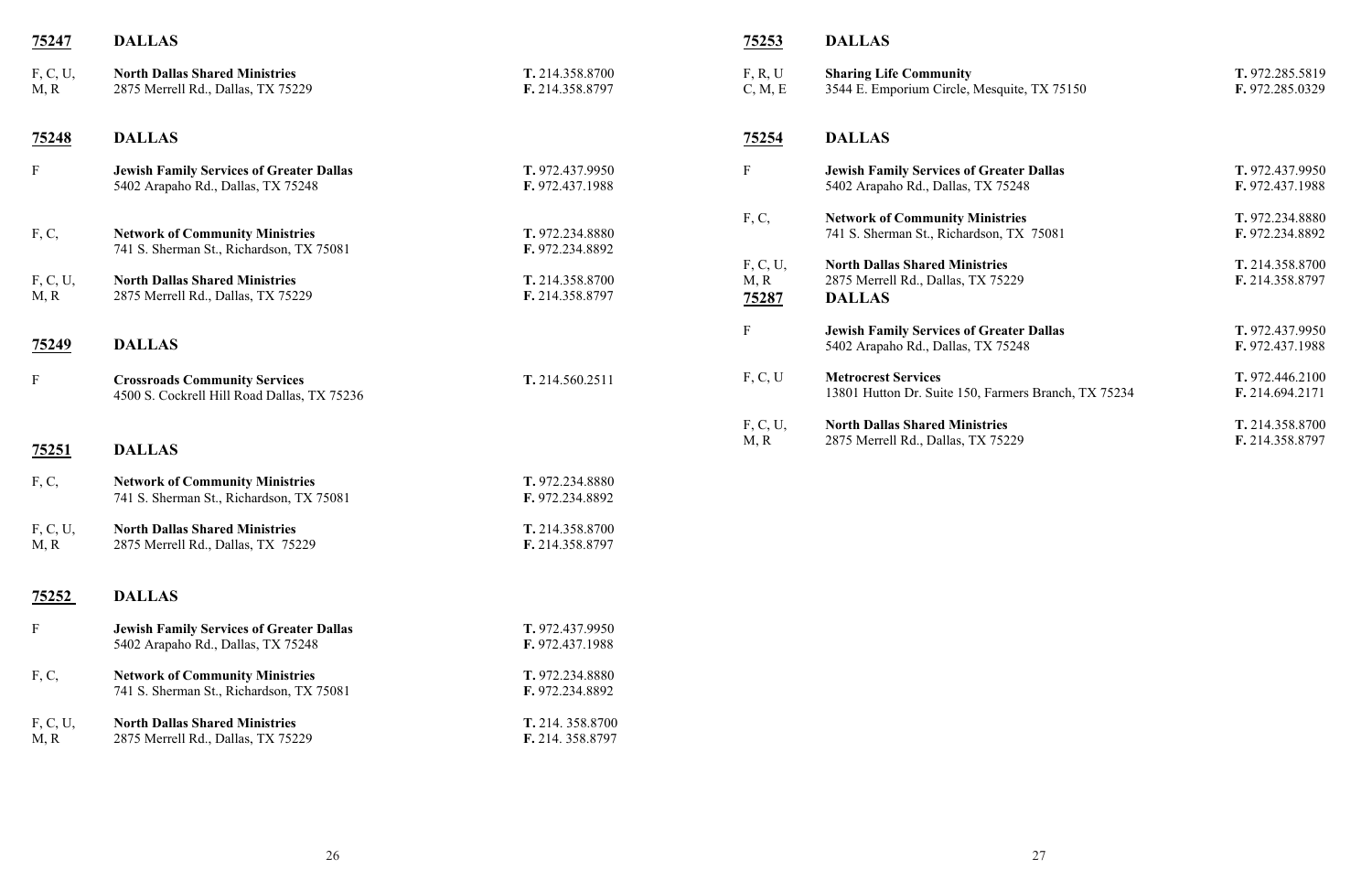## **EMERGENCY RENTAL ASSISTANCE**

## **DALLAS - ALL ZIP CODES**

**Harmony Community Development Corp** 214.467.6770

**Martin Luther King, Jr. Community Center** 214.670.8416 By appointment ONLY

**The M.I.N.T. Foundation** 972.224.7200

**Pilgrim Rest Missionary Baptist Church Crisis Ministries** 214.823.7308 By appointment ONLY – appointments made by phone only

## **DALLAS – LIMITED ZIP CODES**

**Duncanville Outreach Ministry** 972.296.4986 Dallas Zips Served: 75116, 75137

**North Dallas Shared Ministries**

214.358.8700 Dallas Zips Served: 75001, 75115, 75116, 75204, 75205, 75209, 75219, 75220, 75225, 75229, 75230, 75231, 75234, 75235, 75240, 75243, 75244, 75247, 75248, 75251, 75252, 75254, 75287

### **White Rock Center of Hope**

214.324.8996 By appointment only Dallas Zips Served: 75214, 75218, 75223, 75228, 75238

## **EMERGENCY OVERNIGHT SHELTERS**

| <b>AUSTIN STREET CENTRE</b>                                                                                                         | T. 214.428.4242 |
|-------------------------------------------------------------------------------------------------------------------------------------|-----------------|
| 2929 Hickory St., Dallas, TX 75226                                                                                                  | F. 214.428.8158 |
| <b>THE BRIDGE</b><br>1818 Corsicana, Dallas, TX 75201                                                                               | T. 214.670.1100 |
| <b>DALLAS LIFE</b>                                                                                                                  | T. 214.421.1380 |
| 1100 Cadiz St., Dallas, TX 75215                                                                                                    | F. 214.426.5144 |
| <b>FAMILY GATEWAY (Must have at least one child under 18 yrs.)</b>                                                                  | T. 214.741.6515 |
| 711 S. Saintt Paul St., Dallas, TX 75201                                                                                            | F. 214.884.3110 |
| <b>JONATHAN'S PLACE SAFE PLACE (TEENS)</b><br>Text 'Safe' & current city zip code to 69866<br>6065 Duck Creek Dr, Garland, TX 75043 |                 |
| <b>PROMISE HOUSE</b> (must be 10-17 yrs. of age)                                                                                    | T. 214.941.8578 |
| 224 W. Page, Dallas, TX 75208                                                                                                       | F. 214.941.8670 |
| <b>SALVATION ARMY-CARR P. COLLINS SOCIAL SERVICE CENTER</b>                                                                         | T. 214.424.7050 |
| 5302 Harry Hines Blvd., Dallas, TX 75235                                                                                            | F. 214.688.5234 |
| <b>UNION GOSPEL MISSION (Men)</b>                                                                                                   | T. 214.637.6117 |
| 3211 Irving Blvd., Dallas, TX 75247                                                                                                 | F. 214.634.8340 |
| <b>UNION GOSPEL MISSION CENTER OF HOPE (Women)</b>                                                                                  | T. 214.638.2988 |
| 4815 Cass St., Dallas, TX 75235                                                                                                     | F. 214.637.2790 |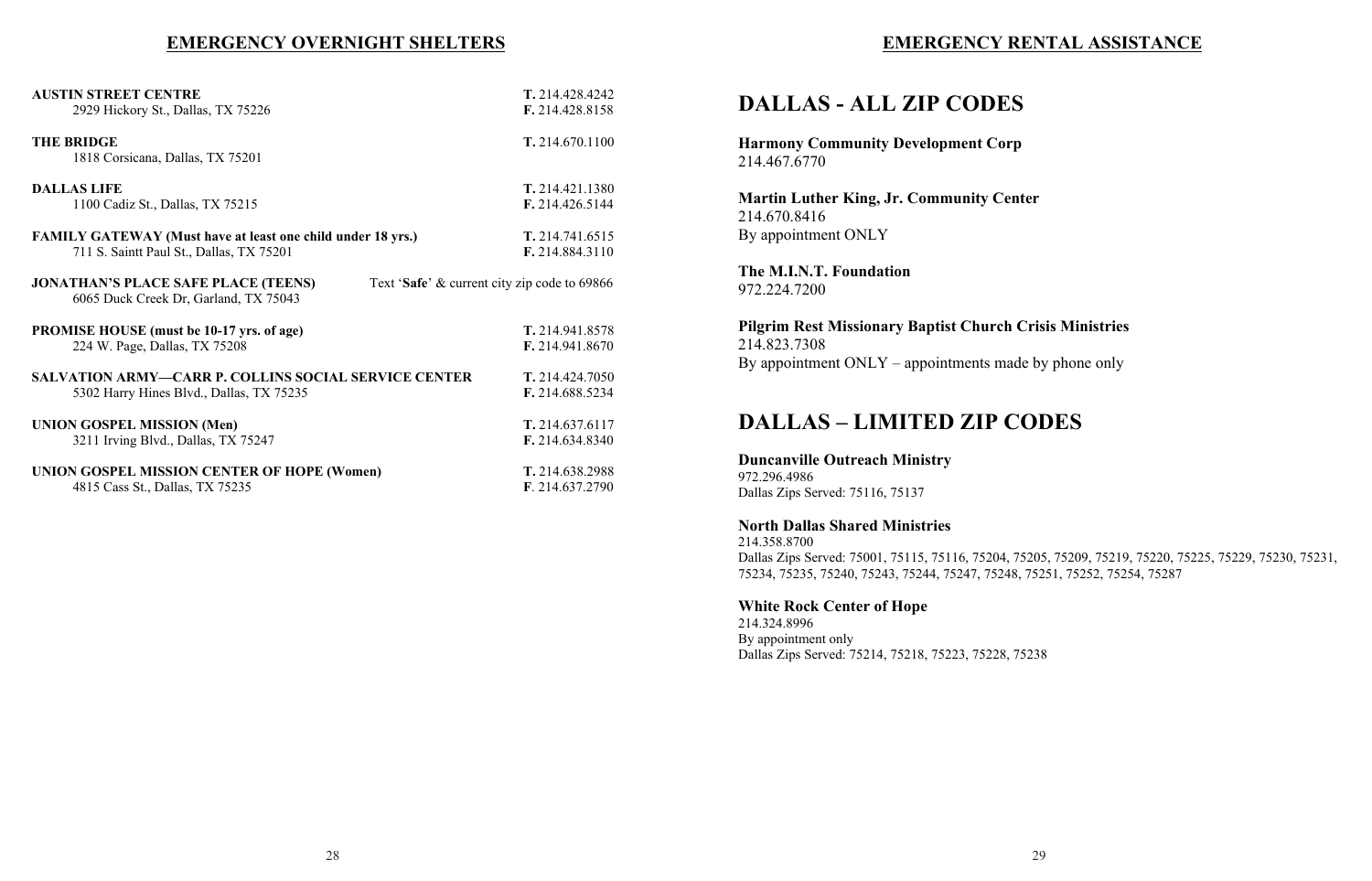## **EMERGENCY UTILITY ASSISTANCE**

## **DALLAS COUNTY- ALL ZIP CODES**

**Pilgrim Rest Missionary Baptist Church Crisis Ministries** 214.823.7308 By appointment  $ONLY$  – appointments made by phone only

**CEAP (Comprehensive Energy Assistance Program)** 214.819.1848 Note: 75287 is not in Dallas County so CEAP will not accept

## **DALLAS CITY - ALL ZIP CODES**

**Martin Luther King, Jr. Community Center** 214.670.8416 By appointment ONLY

**Senior Source (Must be over 60 years of age)** 214.823.5700

## **DALLAS CITY - LIMITED ZIP CODES**

**Duncanville Outreach Ministry** 972.296.4986 Dallas Zips Served: 75116, 75137

**Network Of Community Ministries** 972.234.8880 Dallas Zips Served: 75231, 75238, 75240, 75243, 75248, 75251, 75252, 75254

**North Dallas Shared Ministries** 214.358.8700 Dallas Zips Served: 75001, 75115, 75116, 75204, 75205, 75209, 75219, 75220, 75225, 75229, 75230, 75231, 75234, 75235, 75240, 75243, 75244, 75247, 75248, 75251, 75252, 75254, 75287

**White Rock Center of Hope** 214.324.8996 Dallas Zips Served: 75214, 75218, 75223, 75228, 75238

## **MEDICAL CLINICS DALLAS SERVING ALL**

**Agape Clinic at Grace United Methodist Church T.** 972.707.7782 4104 Junius St., Dallas, TX 75246

**Hours:** Mon-Sat 8:30 am-3:00 pm **Medical Services Offered:** Family Practice, Well Woman, Dental, Neurology, Ophthalmology **Application Process:** Appointments needed **Client Must Bring:** No documents needed. **Fee:** \$40.00 donation recommended **Website:** www.theagapeclinic.org

### **Brother Bill's Helping Hand Clinic** 214.638.2194

3906 N Westmoreland, Dallas, TX 75212 **Office** 214.638.2196 **Hours**: Mon – Thurs 8:00 am – 4:00 pm, Fri 8:00 am-12:00 pm **F.** 214.638.2198 **Service Area**: Open to all **Medical Services Offered:** Adult, Eye, & Women's Health, Dental **Application Process:** Prescreen required, free consultation, call for appointment **Client Must Bring:** ID or bill, etc. Fee: \$5.00 fee for all blood/lab work & pap smear lab **Website:** www.bbhh.org

**HHM Health (formerly Healing Hands Ministries)** 8515 Greenville Ave. Ste. N-108 Dallas, TX 75243 5750 Pineland Dr. Suites #150, 240, 260 Dallas, TX 75243 **T.** 214.221.0855 **Mailing:** P.O. Box 741524 Dallas, TX 75374 **F.** 214.221.1437

**Services Offered:** Comprehensive Medical and Dental and counseling services including family practice, pediatric care, well-woman care, diabetes management and education, laboratory services, and mental health services. See website for complete list of up-to-date services. Medicare and Medicaid accepted. **Hours:** Greenville location**-**Mon – Fri 7:00am – 6:00pm, Pineland location-Mon-Fri 8:00am-5:00pm

**Eligibility Requirements:** None **Clients Must Bring:** Photo ID from any country, must not be expired more than 10 years, proof of insurance if any, 3-4 recent pay stubs of everyone in household plus any other income such as food stamps or child support, certified disability letter or section 8 housing documentation, or food stamp letter, completed enrollment forms (available on website or at the clinic) **Application Process:** Must go through enrollment process and make an appointment to be seen. **Limits:** No limits **Website:** www.hhmhealth.org

**HOMES (Homeless Outreach Medical Services) T.** 214.590.0153 **Medical Services Offered:** Medical, dental and behavioral health services for children and adults who are homeless. Health care services are offered from five medical mobile clinics at various sites throughout Dallas County. Call for clinic locations.

**Islamic Association of North Texas Clinic T.** 972.231.5698 840 Abrams Rd., Richardson, TX 75081 **Hours:** Mon-Fri 9:00 am-9:00 pm; Sat & Sun 10:00 am-9:00 pm **Medical Services Offered:** Family Practice, Internal Medicine, Gastrologist, OBGYN, Dentist **Application Process:** Call for appointment **Eligibility**: Open to all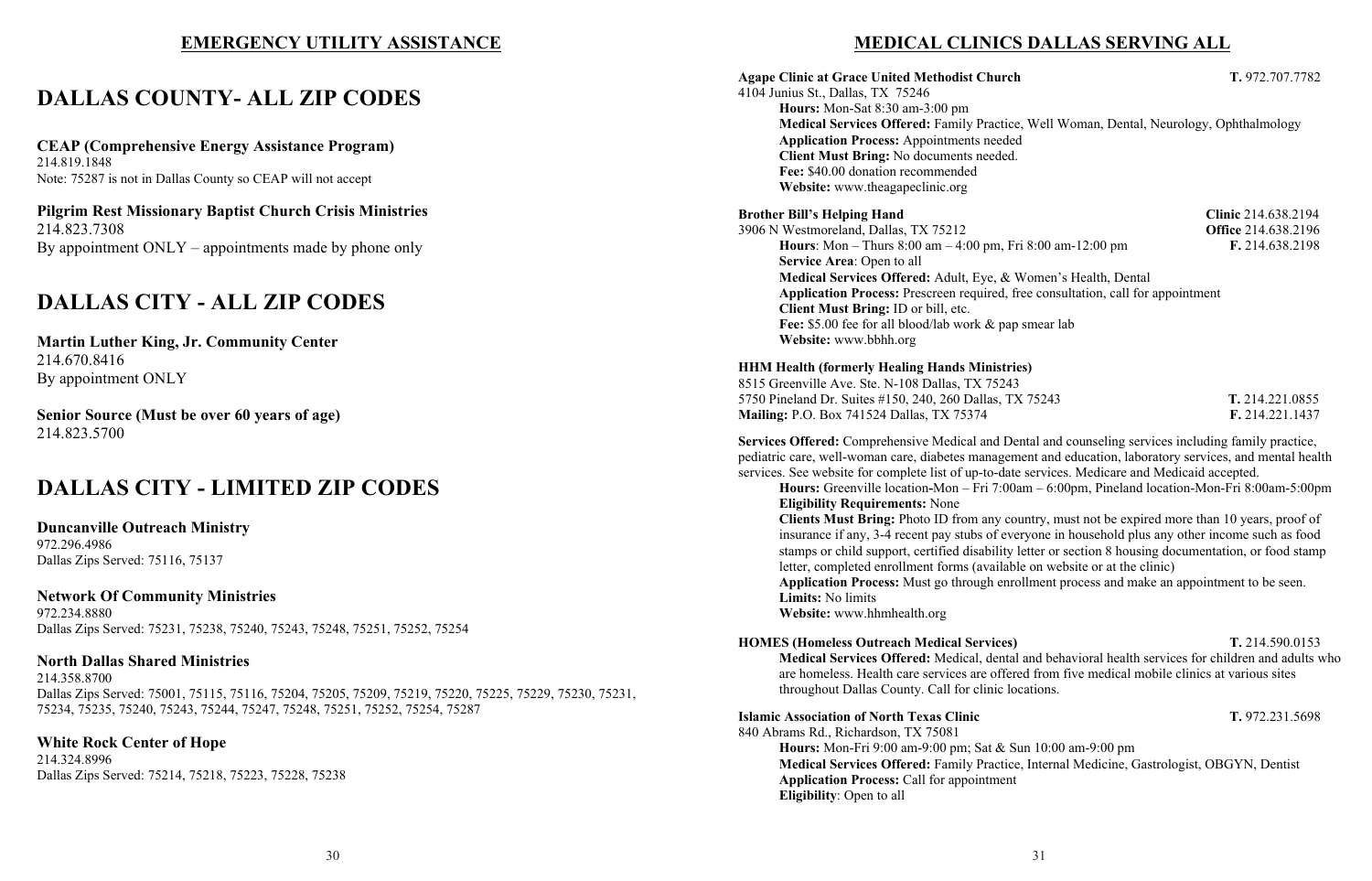**Client Must Bring:** Patient must be without insurance of any kind **Website:** www.iant.com

| Los Barrios Unidos Community Clinic, Inc.                                                            |                 |
|------------------------------------------------------------------------------------------------------|-----------------|
| LBU West Dallas: 809 Singleton Blvd., Dallas, TX 75212                                               | T. 214.540.0300 |
| LBU Pediatrics: 3111 Sylvan Ave., Dallas, TX 75212                                                   | T. 214.540.0300 |
| LBU Oak Cliff: 4732 W Illinois, Dallas, TX 75211                                                     | T. 214.540.0300 |
| LBU South Oak Cliff: 5787 S Hampton, Dallas, TX 75232                                                | T. 214.540.0300 |
| <b>Hours:</b> Mon – Thurs 7:00 am – 6:00 pm; Fri 8:00 am-5:00 pm                                     |                 |
| Medical Services Offered: Pediatric, women's health (pregnancy & non-pregnancy), family adult        |                 |
| health, dentistry for children age 6 months-17 yrs, pharmacy, optometry, nutrition, podiatry, &      |                 |
| behavioral health                                                                                    |                 |
| <b>Application Process: Appointment suggested</b>                                                    |                 |
| Client Must Bring: Information given upon call for appointment                                       |                 |
| Website: www.losbarriosunidos.org                                                                    |                 |
|                                                                                                      |                 |
| Martin Luther King Jr. Family Clinic, Inc.                                                           | T. 214.377.0773 |
| 2922 Martin Luther King Jr. Blvd. Suite B, Dallas, TX 75215                                          | F. 214.426.0075 |
| <b>Hours:</b> Mon, Tue, Thu 8:00 am $-$ 5:00 pm; Wed 8:00 am $-$ 7:00 pm; Fri 8:00 am $-$ 1:00 pm    |                 |
| Medical Services Offered: Family Practice (newborn - adult), Internal Medicine, Pediatrics, OBGYN,   |                 |
| mammogram, general dentistry & pediatric dental, behavioral health, pharmacy                         |                 |
| Application Process: Appointment strongly recommended, but walk-ins are welcomed and worked          |                 |
| into schedule                                                                                        |                 |
| Client Must Bring: Proof of income and ID, forms on website if client has web access                 |                 |
| Fee: Sliding scale \$35.00 - \$150.00, takes insurance and Medicaid/Medicare                         |                 |
| Website: www.mlkfamilyclinic.org                                                                     |                 |
| <b>Mission East Dallas</b>                                                                           |                 |
|                                                                                                      | T. 972.682.8917 |
| 4550 Gus Thomasson Rd., Mesquite, TX 75150                                                           | F. 972.682.0798 |
| <b>Hours:</b> Mon-Thurs7:30 am $- 6:00$ pm, Fri 7:30 am $- 1:00$ pm                                  |                 |
| Medical Services Offered: Preventative care and early intervention for children and adults; chronic  |                 |
|                                                                                                      |                 |
| disease care; well women exams; urgent visits; minor procedures; primary care oriented mental health |                 |
| services; referrals for mammograms; referrals to specialist and community resources; screening for   |                 |
| diabetes, hypertension, and oral hygiene; vaccinations                                               |                 |
| <b>Application Process: Appointment required (call in)</b>                                           |                 |
| <b>Client Must Bring: Call for information</b>                                                       |                 |
| Fee: Call for information                                                                            |                 |
| Website: www.missioneastdallas.org                                                                   |                 |
| <b>Prism Health Oak Cliff Health Center</b>                                                          | T. 972.807.7370 |
| 219 Sunset Ave, #116-A, Dallas, TX 75208                                                             |                 |
| <b>Hours:</b> Mon – Fri, 8:00 am-5:00 pm (closed daily $12:00-1:00$ pm)                              |                 |
| <b>Service Area: HIV</b>                                                                             |                 |
| Medical Services Offered: HIV primary care & case management                                         |                 |
|                                                                                                      |                 |
| <b>Prism South Dallas Health Center</b>                                                              | T. 214.421.7848 |
| 4922 Spring Ave, Dallas, TX 75210                                                                    |                 |
| <b>Hours:</b> Mon – Fri, 8:00 am-5:00 pm (closed daily $12:00-1:00$ pm)                              |                 |
| <b>Service Area: HIV</b><br>Medical Services Offered: HIV primary care & case management             |                 |

**The Stewpot Clinic T.** 214.746.2785 1822 Young St. at Park Ave, Dallas, TX. 75201 **Hours:** Mon – Thurs, 8:00 am & 1:00 pm; Fri 8:00 am **Service Area:** Homeless **Medical Services Offered:** Medical, dental and mental health

## **MEDICAL CLINICS DALLAS – LIMITED**

### **CitySquare T.** 972.817.6000

2835 Al Lipscomb Way, Dallas, TX 75215 **Hours:** Mon – Fri 8:00 am – 5:00 pm **Medical Services Offered:** Family (newborn – adults) & limited pharmacy services **Service Area:** 75203, 75208, 75210, 75211, 75215, 75216, 75217, 75223, 75226, 75227, 75241 **Application Process:** Appointment required (call in) **Client Must Bring:** Some form of ID or proof of income & proof of address **Language Options:** Spanish available **Fee:** \$10 per appointment **Website:** www.citysquare.org

### **Dallas Life Clinic T.** 214.421.1380

1100 Cadiz St., Dallas, TX 75215 **F.** 214.426.5144 **Hours:** 24 hr. shelter; New clients: 7 days 4:30 pm – 8:30 pm **Service Area:** Must be a shelter resident of Dallas Life **Medical Services Offered:** Family Practice all ages; Medical provider for services are Metro Care/Parkland service; only  $1<sup>st</sup> 10$  patients for clinic,  $1<sup>st</sup> 8$  for dental **Application Process:** Walk in to apply to become a shelter resident **Client Must Bring:** To become a Dallas Life Shelter resident: ID & SS for adults; ID, birth certificate, shot record, SS for children **Fee:** Must be Dallas Life resident to receive medical attention **Website:** www.dallaslife.org

## **North Dallas Shared Ministries Free Clinic T.** 214.358.8705

2875 Merrell Rd., Dallas, TX 75229 **Hours:** Monday-Friday 7:00 am – 7:00 pm walk-in or by appointment 214-235-8705 **Service Area:** 75001, 75115, 75116, 75204, 75205, 75209, 75219, 75220, 75225, 75229, 75230, 75231, 75234, 75235, 75240, 75243, 75244, 75247, 75248, 75251, 75252, 75254, 75287 **Eligibility Requirements:** Uninsured (exception: Immunizations for all children regardless of insurance status), Picture ID, Proof of residence within service area

### **Urban Inter-Tribal Center of Texas T.** 214.941.1050

209 Jefferson Blvd., Dallas, TX 75203 **Hours:** Mon- Fri 8:00 am – 5:00 pm **Service Area:** Clients must be Native American and must provide a Certificate of Degree of Indian Blood to receive assistance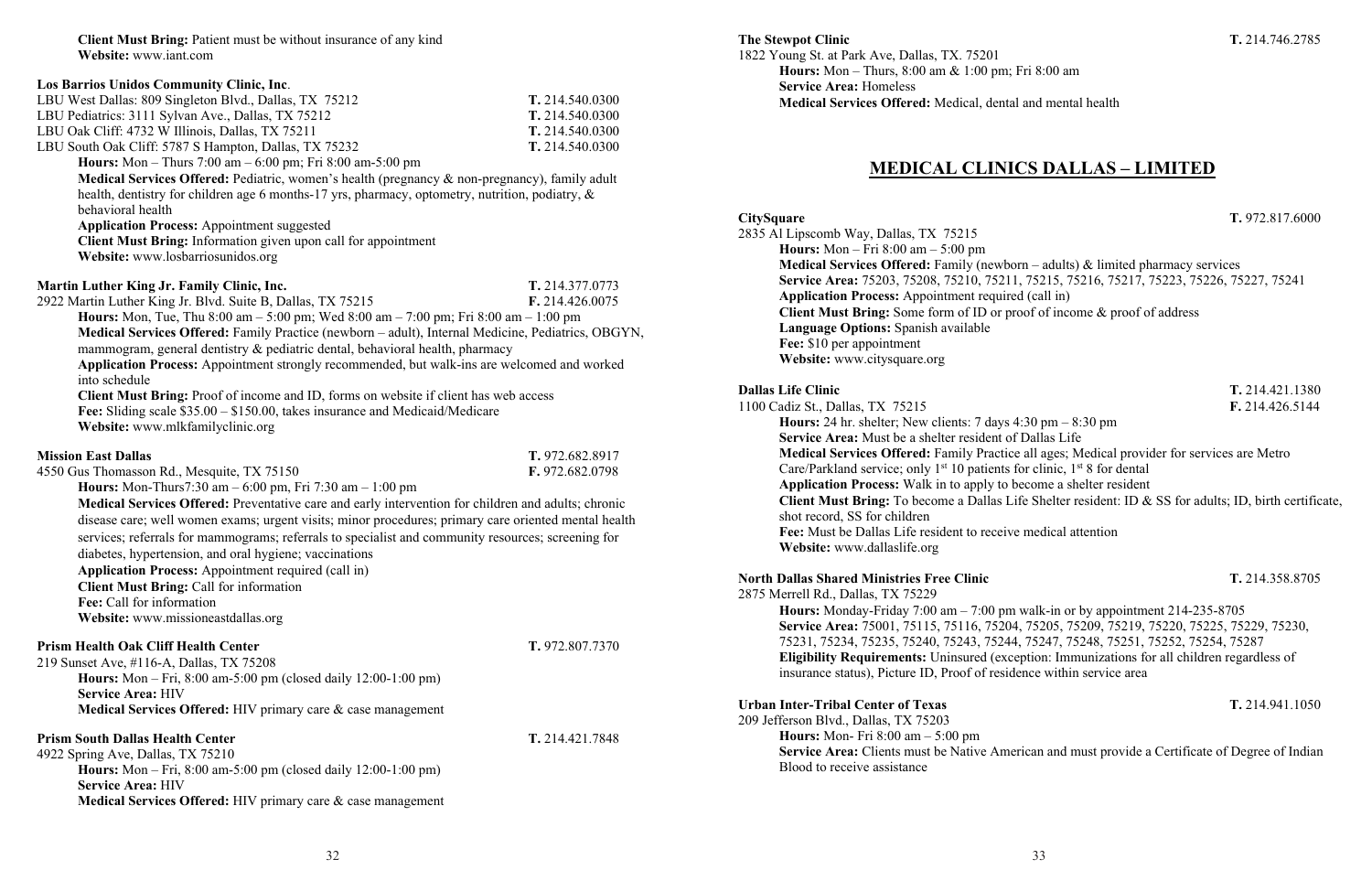## **PARKLAND COMMUNITY ORIENTED PRIMARY CARE CLINICS (PCOPC)**

| <b>Hours:</b> call Mon-Fri $8:00$ am $-4:30$ pm with questions.                         | T. 214.590.0100 |
|-----------------------------------------------------------------------------------------|-----------------|
| <b>Parkland Nurse Line</b>                                                              | T. 214.266.8777 |
| <b>Parkland Memorial Hospital</b>                                                       | T. 214.590.8000 |
| 5200 Harry Hines Blvd, Dallas, TX 75235                                                 |                 |
| <b>NOTE:</b> All PCOPC health centers listed below require appointments.                |                 |
| <b>Bluitt-Flowers Health Center</b>                                                     | T. 214.266.4200 |
| 303 East Overton Rd, Dallas, TX 75216                                                   | F. 214.266.4218 |
| <b>Hours:</b> Mon-Thu 7:30 am $-6:00$ pm; Fri 8:00 am $-5:00$ pm                        |                 |
| <b>DeHaro-Saldivar Health Center</b>                                                    | T. 214.266.0500 |
| 1400 North Westmoreland, Dallas, TX 75211                                               | F. 214.266.0554 |
| <b>Hours:</b> Mon-Thu 7:30 am $-6:00$ pm; Fri-Sat 7:30 am $-5:00$ pm (Sat. urgent care) |                 |
| E. Carlyle Smith, Jr. Health Center                                                     | T. 214.266.3400 |
| 801 Conover Dr, Grand Prairie, TX 75051                                                 | F. 214.266.3499 |
| <b>Hours:</b> Mon-Thurs 7:30 am $- 6:00$ pm; Fri 7:30 am-5:00 pm                        |                 |
| <b>Family Medicine Clinic</b>                                                           | T. 214.266.0312 |
| 5920 Forest Park Dr. Suite 601, Dallas, TX 75235                                        |                 |
| <b>Hours:</b> Mon, Wed, Thurs, Fri 8:00 am $-$ 5:00 pm; Tues 8:00 am $-$ 1:00 pm        |                 |
| <b>Garland Health Center</b>                                                            | T. 214.266.0700 |
| 802 Hopkins, Garland, TX 75040                                                          | F. 214.266.0656 |
| Hours: Mon-Fri 7:00 am-6:00 pm; Sat 8:00 am-5:00 pm                                     |                 |
| <b>Geriatrics Center and Senior Services</b>                                            | T. 214.590.8369 |
| 2231 Butler, Ste. 150, Dallas, TX 75235                                                 | F. 214.590.6842 |
| Hours: Mon-Fri 8:00 am-5:00 pm                                                          |                 |
| <b>Hatcher Station Health Center</b>                                                    | T. 214.266-1000 |
| 4600 Scyene Rd, Dallas, TX 75210                                                        | F. 214.266.1128 |
| <b>Hours:</b> Mon-Fri 7:30 am $- 6:00$ pm; Sun 8:00 am-5:00 pm                          |                 |
| <b>Irving Health Center</b>                                                             | T. 214.266.3000 |
| 1800 N. Britain Rd, Irving, TX 75061                                                    | F. 214.266.3050 |
| <b>Hours:</b> Mon-Thu 7:30 am $- 6:00$ pm; Fri 8:00 am $- 5:00$ pm                      |                 |
| <b>Oak West Health Center</b>                                                           | T. 214.266.1450 |
| 4201 Brook Spring Dr, Dallas, TX 75224                                                  | F. 214.266.1455 |
| Hours: Mon-Fri $7:30$ am $-6:00$ pm                                                     |                 |

### **Pediatric Primary Care Center**

6300 Harry Hines Blvd, Suite 110, Dallas, TX 7523: **Hours:** Mon-Fri 8:00 am – 5:00 pm **RedBird Health Center** 3560 W. Camp Wisdom, Ste. 100, Dallas, TX 75237 **Hours:** Mon-Fri 7:30 am – 6:00 pm

**Southeast Dallas Health Center** 9202 Elam Rd, Dallas, TX 75217 **Hours:** Mon-Thu 7:30 am – 6:00 pm; Fri 8:00 am –

**Vickery Health Center** 8224 Park Ln, Suite 130, Dallas, TX 75231 **Hours:** Mon-Thu  $7:30$  am  $-6:00$  pm; Fri  $8:00$  am  $-$ 

### **Parkland Women's Health Center Locations**

**DeHaro-Saldivar Health Center** 1400 North Westmoreland, Dallas, TX 75211 **Hours:** Mon, Wed, Thurs & Fri 8:00 am-6:30 pm; T

**E.** Carlyle Smith, Jr. Health Center 801 Conover Dr, Grand Prairie, TX 75051 **Hours:** Mon-Fri 7:30 am – 4:00 pm

**Garland Health Center** 601 Clara Barton Blvd, 2nd Floor Garland, TX 7504. **Hours:** Tues, Wed, Thurs  $7:00 \text{ am } -6:00 \text{ pm}$ ; Tues

**Hatcher Station Health Center** 4600 Scyene Rd, Dallas, TX 75210 **Hours:** Mon-Thurs 7:30 am – 6:00 pm; Fri closed.

**Irving Health Center** 1800 N. Britain Rd, Irving, TX 75061 **Hours:** Mon, Tues, Thurs, Fri  $7:30$  am  $-6:00$  pm; W

**Maple Women's Health Center** 6300 Harry Hines Blvd, Suite 600, Dallas, TX 7523: **Hours:** Mon- Fri 7:30 am – 6:00 pm

**Oak West Health Center** 4201 Brook Spring, Dallas, TX 75224 **Hours:** Mon, Tues, Wed & Fri  $7:30$  am  $-6:00$  pm;

**Southeast Dallas Health Center** 9202 Elam Rd, Dallas, TX 75217 **Hours:** Mon-Thu 7:30 am – 6:00 pm; Fri 7:30 am-5:

| 5                                               | T. 214.266.0100<br>F. 214.266.0113 |
|-------------------------------------------------|------------------------------------|
|                                                 | T. 214.266.5000                    |
| $5:00 \text{ pm}$                               | T. 214.266.1600<br>F. 214.266.1790 |
| 5:00 pm; Sun 8:00 am-5:00 pm                    | T. 214.266.0350<br>F. 214.696.3776 |
| <b>Customer Hotline: T. 214.590.4900</b>        |                                    |
| ues closed                                      | T. 214.266.0580<br>F. 214.266.0554 |
|                                                 | T. 214.266.3500<br>F. 214.266.3535 |
| $\overline{2}$<br>closed; Fri 7:00 am – 5:00 pm | T. 214.266.0780<br>F. 214.266.0784 |
|                                                 | T. 214.266-1200<br>F. 214.266.1203 |
| Ved closed                                      | T. 214.266.3200<br>F. 214.266.3237 |
| 5                                               | T. 214.266.0130<br>F. 214.266.0144 |
| Thurs closed                                    | T. 214.266.1400<br>F. 214.266.1403 |
| :00 pm                                          | T. 214.266.1500<br>F. 214.266.1505 |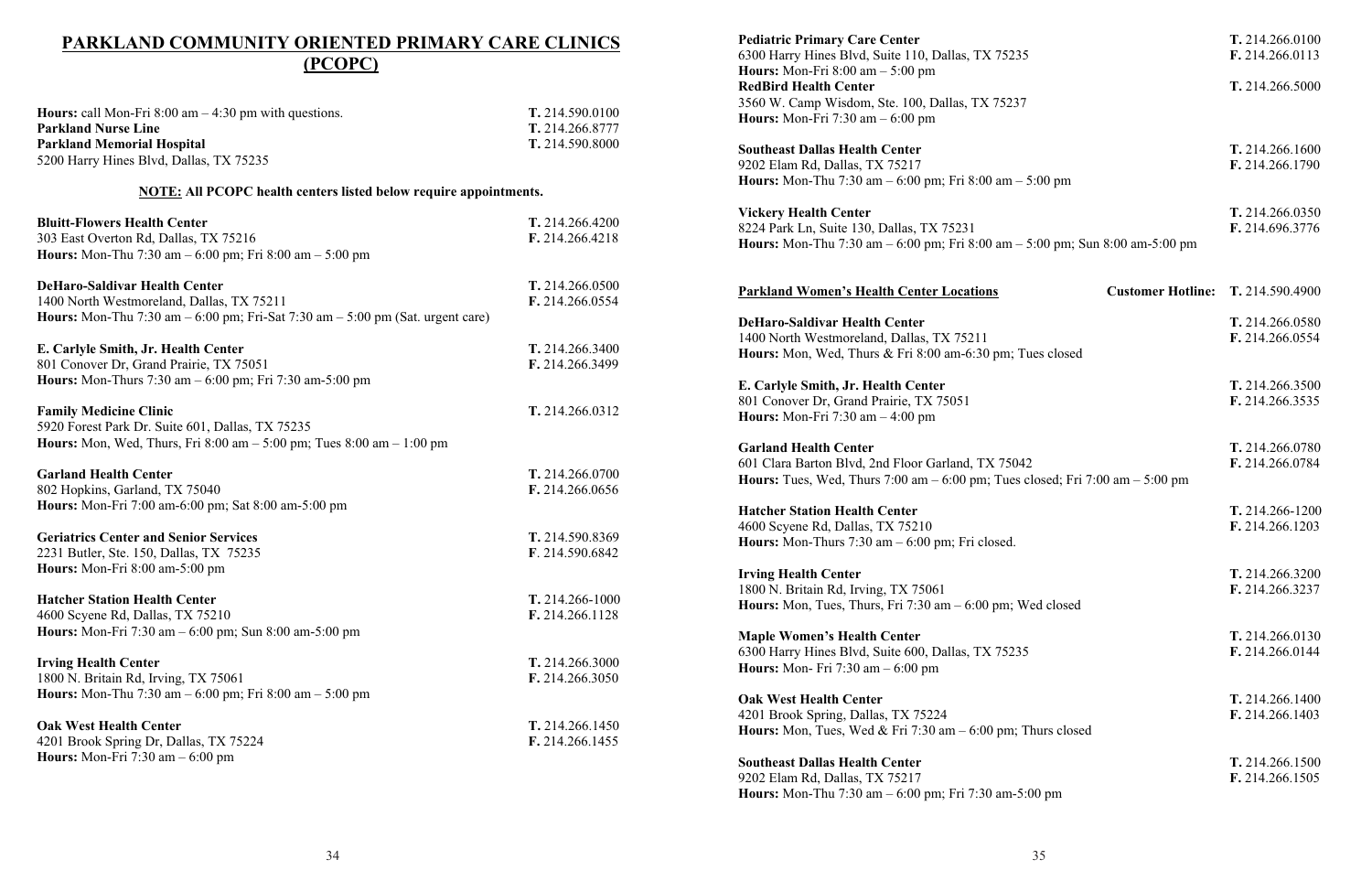| <b>Vickery Health Center</b><br>8224 Park Ln, Suite 130, Dallas, TX 75231<br><b>Hours:</b> Tues – Fri 7:30 am – $6:00$ pm; Mon closed                                                                                                                                                          | T. 214.266.0266<br>F. 214.266.0281 | <b>Wilmer-Hutchins Youth &amp; Family Center</b><br>At Wilmer-Hutchins High School<br>5520 Langdon Rd, Dallas, TX 75241                                                                                                                                                                |
|------------------------------------------------------------------------------------------------------------------------------------------------------------------------------------------------------------------------------------------------------------------------------------------------|------------------------------------|----------------------------------------------------------------------------------------------------------------------------------------------------------------------------------------------------------------------------------------------------------------------------------------|
| <b>Parkland's Youth &amp; Family Health Centers</b>                                                                                                                                                                                                                                            |                                    | <b>Hours:</b> Mon & Wed 8:00 am-5:00 pm; Fri 8:00 am-12:                                                                                                                                                                                                                               |
| <b>Adamson Youth &amp; Family Health Center</b><br>At Adamson High School<br>201 E 9 <sup>th</sup> St, Dallas, TX 75203<br>Hours: Tues & Thurs 8:00 am-5:00 pm                                                                                                                                 | T. 214.266.0955                    | <b>Woodrow Youth &amp; Family Center</b><br>Woodrow Wilson High School<br>6006 Reiger Ave, Dallas, TX 75214<br><b>Hours:</b> Mon & Wed 8:00 am $-$ 5:00 pm; Fri 8:00 am $-$                                                                                                            |
| Amelia Flores/White Rock Youth & Family Health Center<br>At Bryan Adams High School<br>9941 Lingo Lane, Dallas, TX 75228                                                                                                                                                                       | T. 214.266.3130                    | <b>DENTAL</b>                                                                                                                                                                                                                                                                          |
| <b>Hours:</b> Mon & Wed $8:00$ am $-12:00$ pm<br><b>Balch Springs Youth &amp; Family Health Center</b><br>At Balch Springs Middle School<br>701 Cheyenne Rd, Dallas, TX 75217<br><b>Hours:</b> Mon, Wed & Thurs $8:00 \text{ am} - 5:00 \text{ pm}$ ; Fri $8:00 \text{ am} - 12:00 \text{ pm}$ | T. 214.266.0258                    | <b>Agape Clinic at Grace United Methodist Church</b><br>4104 Junius St., Dallas, TX 75246<br>Hours: Mon-Fri Office 8:00 am-3:00 pm; denta<br>Service Area: No zip code restrictions<br><b>Medical Services Offered: Dental emergencies</b><br><b>Application Process: Walk-in only</b> |
| Eddie B. Johnson Youth & Family Health Center<br>At Billy Earl Dade Middle School<br>2727 Al Lipscomb Way, Dallas, TX 75215<br><b>Hours:</b> Mon & Wed $8:00 \text{ am} - 5:00 \text{ pm}$                                                                                                     | T. 214.266.0275                    | Client Must Bring: No documents needed.<br>Fee: \$40.00 donation suggested<br>Website: www.theagapeclinic.org                                                                                                                                                                          |
| <b>Fair Oaks Youth &amp; Family Center</b><br>At Emmett Conrad High School<br>7502 Fair Oaks Ave, Dallas, TX 75231<br><b>Hours:</b> Tue & Thurs $8:00 \text{ am} - 5:00 \text{ pm}$                                                                                                            | T. 214.266.0200                    | <b>Community Dental Center at Vickery Meadow</b><br>8224 Park Lane #125, Dallas TX 75231<br>Hours: Mon - Fri 8:00 am - 4:30 pm<br><b>Service Area: City of Dallas</b><br>Fee: Sliding scale                                                                                            |
| <b>Redbird Youth &amp; Family Health Center</b><br>At TW Browne Middle School<br>3803 Boulder Dr, Dallas, TX 75233<br><b>Hours:</b> Tues & Thurs $8:00 \text{ am} - 5:00 \text{ pm}$                                                                                                           | T. 214.266.3290                    | <b>HHM Health (Healing Hands Ministries)</b><br>8515 Greenville Ave, Ste. N-108 Dallas, TX 75243<br><b>Hours:</b> Mon-Fri $7:00am - 3:45pm$<br><b>Service Area: Dallas County residents</b><br>Fee: Sliding scale                                                                      |
| Seagoville Youth & Family Health Center<br>At Seagoville Middle School<br>15800 Seagoville Rd, Dallas, TX 75253<br><b>Hours:</b> Mon-Thurs 8:00 am $-$ 5:00 pm; Fri 8:00 am $-$ 12:00 pm                                                                                                       | T. 214.266.3150                    | <b>Los Barrios Unidos Community Dental Clinic</b><br>809 Singleton Blvd., Dallas TX 75212<br><b>Hours:</b> Mon-Fri $8:00$ am $-4:00$ pm (by appoint<br>Service Area: Anyone                                                                                                            |
| Vivian Field Youth & Family Health Center<br>13551 Dennis Lane, Farmers Branch, TX 75234<br><b>Hours:</b> Mon-Fri $8:00 \text{ am} - 12:00 \text{ pm}$                                                                                                                                         | T. 214.266.2305                    | Fee: Sliding scale<br><b>Martin Luther King Jr. Family Clinic</b><br>2922 B Martin Luther King Jr. Blvd., Dallas, TX 75215                                                                                                                                                             |
| West Dallas Youth & Family Health Center<br>At Pinkston High School<br>2200 Dennis St, Dallas, TX 75212<br><b>Hours:</b> Mon & Wed $8:00 \text{ am} - 5:00 \text{ pm}$ ; Fri $8:00 \text{ am} - 12:00 \text{ pm}$                                                                              | T. 214.266.2300                    | <b>Hours:</b> Mon-Thurs $8:00$ am $- 7:00$ pm; Fri $8:00$<br><b>Service Area: City of Dallas</b><br>Fee: Sliding scale                                                                                                                                                                 |

**Hours:** Monet B:00 pm

5520 Langdon Rd, Dallas, TX 75241 **T.** 214.266.3208

6006 Reiger Ave, Dallas, TX 75214 **T.** 214.266.3125

**Hours:** Mondon 2:00 pm

## **DENTAL CLINICS**

**Agape Clinic at Grace United Methodist Church T.** 972.707.7782

ental Mon-Wed & Fri 8:30 am; Thurs 1:00 pm

**Cies & pain care only** 

**Community Dental Center at Vickery Meadow T.** 214.987.1131

**HHM Health** (**Healing Hands Ministries) T.** 214.221.0855, ext. 103

**Los Barrios Unidos Community Dental Clinic T.** 214.651.8693

**Martin Luther King Jr. Family Clinic T.** 214.426.3645

wointment only, children only 6 mo. – 16 yrs.)

**5215**<br>i 8:00 am-1:00 pm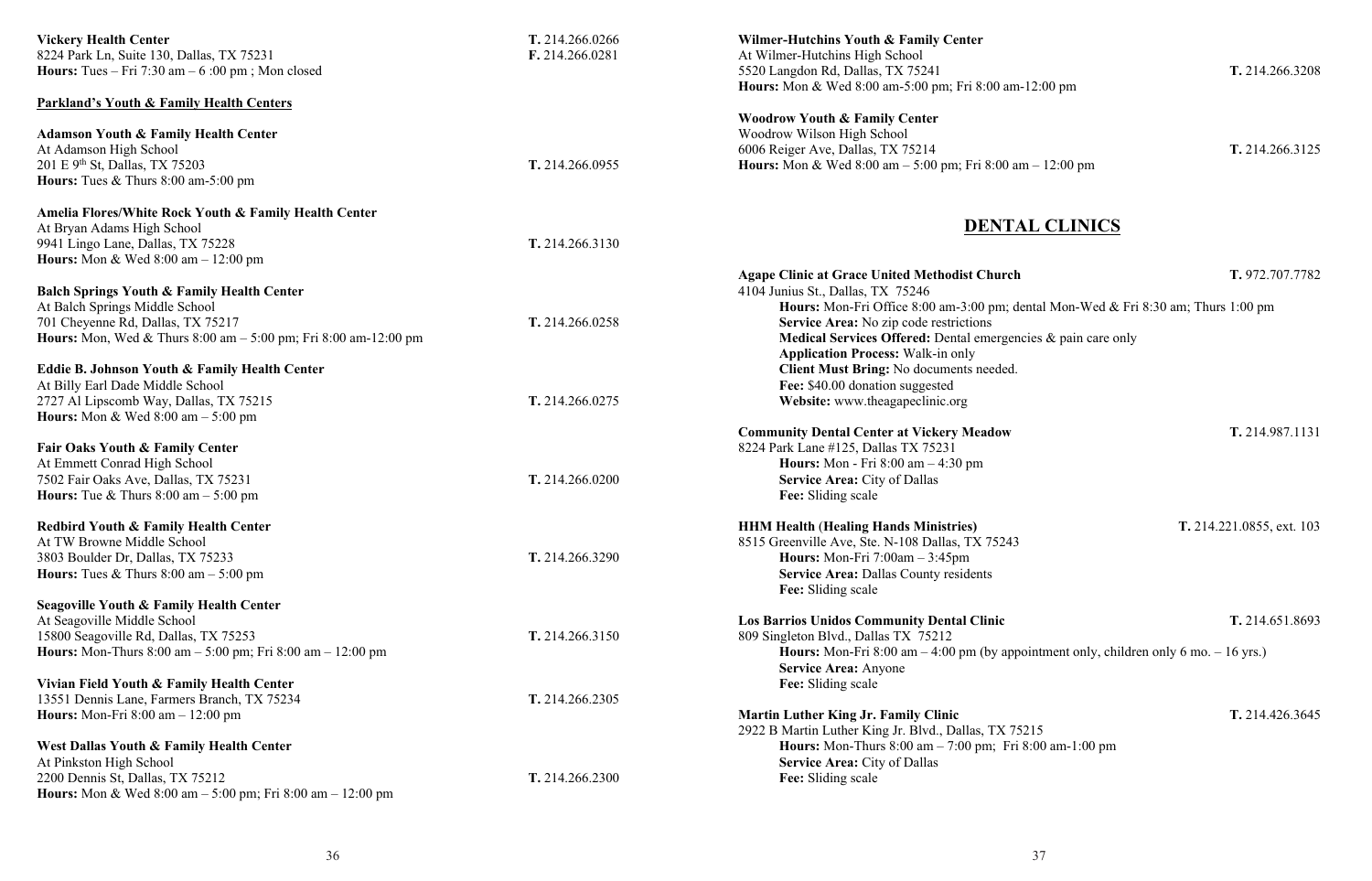## **Mission East Dallas Dental Clinic T.** 972.682.8917 4550 Gus Thomasson Rd., Mesquite, TX 75150 **Hours:** Mon – Thurs 7:30 am – 6:00 pm; Fri 7:30 am – 1:00 pm **Service Area:** No limits **Fee:** Sliding Scale

**North Dallas Shared Ministries Dental Clinic T.** 214.358.8729 2875 Merrell Rd., Dallas, TX 75229 **Hours:** Mon-Fri 8:30 am – 5:00 pm by appointment 214-358-8729 **Service Area:** 75001, 75115, 75116, 75204, 75205, 75209, 75219, 75220, 75225, 75229, 75230, 75231, 75234, 75235, 75240, 75243, 75244, 75247, 75248, 75251, 75252, 75254, 75287 **Fee:** Free **The Stewpot Dental Clinic T.** 214.746.2785

1822 Young St., Dallas, TX 75201 **Hours:** Mon – Thurs, 8:00 am & 1:00 pm; Fri 8:00 am **Eligibilty**: Homeless. Walk-in only. No appointments **Service Area:** Homeless **Fee:** Free

### **Urban Inter-Tribal Center of Texas T.** 214.941.1050

209 Jefferson Blvd., Dallas, TX 75203 **Hours:** Mon- Fri 8:00 am – 5:00 pm **Service Area:** Clients must be Native American and must provide a Certificate of Degree of Indian Blood to receive assistance

## **DALLAS COUNTY DEPARTMENT OF HEALTH AND HUMAN SERVICES**

**For Homeless Clients: T.** 214.819.1800 Welfare Division: Provides room & board along with transportation at the Salvation Army. Call for

Dallas County Health and Human services provides short-term emergency assistance to eligible Dallas County residents (excluding 75287). The county's welfare program is temporary and serves to assist residents until they are able to return to work or until theyre able to gain assistance from other resources.

**Client Must Bring:** ID card for head of household; SS cards and proof of all income earned (or unearned) for all household members; medical statement signed by doctor detailing patient's current condition and length of disability; award letters and documents detailing benefits received. **Limitations:** If an applicant receives housing assistance from any other source, he/she is not eligible for welfare services provided by DCHHS.

Administrative Office: **T.** 214.743.1200 1345 Riverbend Dr. Ste. 200, Dallas, TX 75247 **F.** 214.630.3469 **Hours:** Mon-Fri 8:00 am – 5:00 pm

**For Utility Bills T.** 214.819.1848 Comprehensive Energy Assistance Program (CEAP): periodic utility assistance for elderly, disabled,

and working poor. Call for appointment.

**For Clients with AIDS: T.** 214.819.2844 Housing Opportunities for People With AIDS (HOPWA): housing opportunities and rent assistance for persons with AIDS or who are HIV positive. Call for appointment.

**For Medically Impaired Clients unable to work T.** 214.891.1800 Welfare Division: Provides rent, utility assistance, food, and transportation. Call for appointment.

application.

**For Pregnant Clients: T.** 214.819.1800 Welfare Division Provides rent, utility assistance, food, and transportation if unable to work. Must be either on bed rest; or two months before due date up to six weeks after birth of baby. Call for appointment.

## **MENTAL HEALTH CARE**

### **METROCARE SERVICES**

Provides services for adults and children with mental retardation or mental illness in Dallas County. Some services include: in home and family support, intermediate care facilities, transitional living services, behavioral and psychiatric services, vocational development and support, early childhood intervention, homeless outreach, child/adolescent mental health programs, and programs for juvenile offenders.

For help: **T.** 1.877.283.2121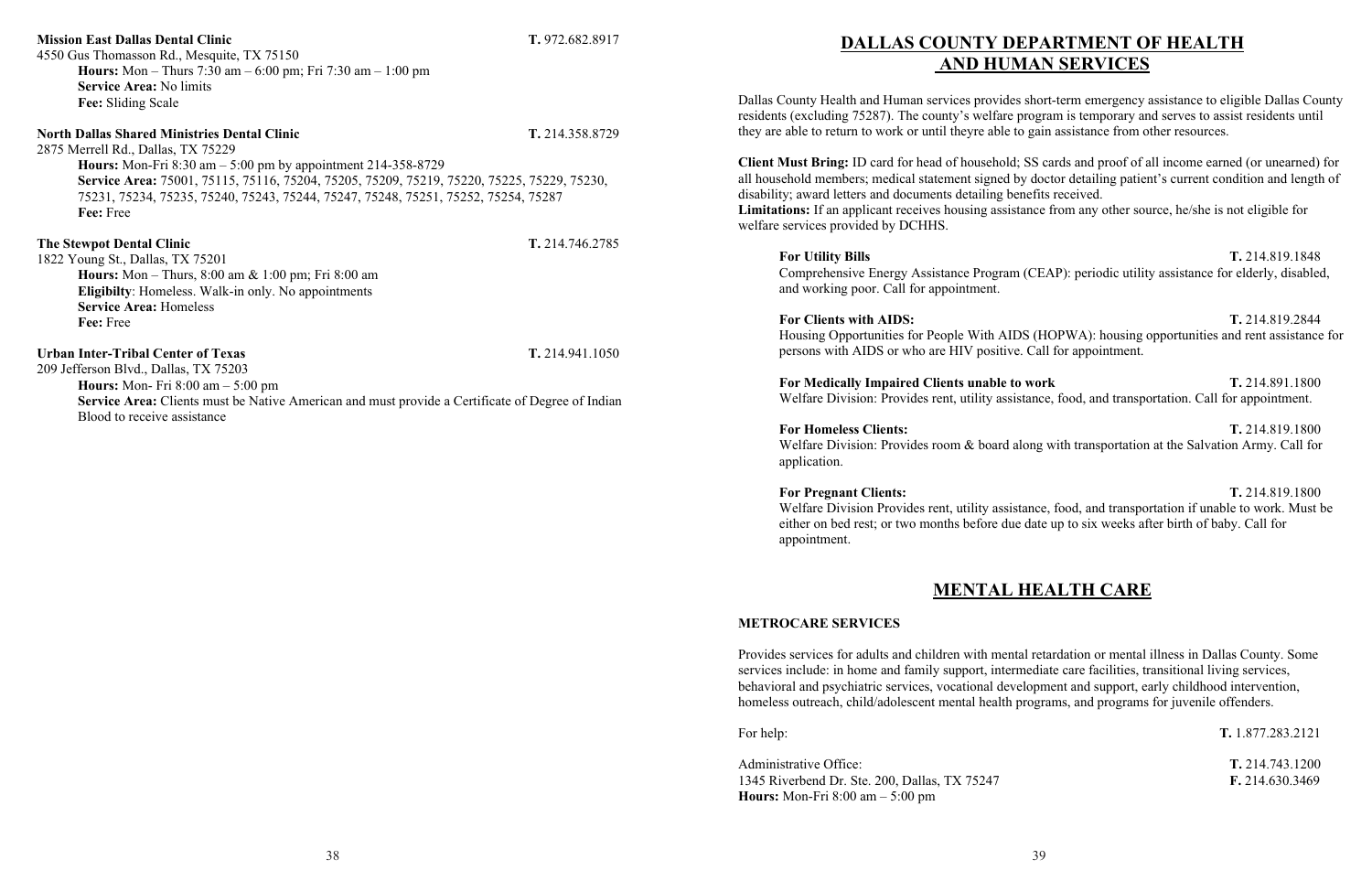## **SOCIAL SECURITY**

### **T.** 1.800.772.1213

This is a toll-free number that operates Monday through Friday from 8:00 am to 5:30 pm. Recorded information and services are available 24 hours a day/7 days a week (includes weekends and holidays) for individuals with touch-tone phones. Individuals who are deaf or hard of hearing may call the toll-free TTY number, 1.800.325.0778, Monday through Friday from 7:00 am to 7:00 pm. Please have Social Security number ready upon calling.

*Social Security Disability Insurance (SSDI)* – provides benefits to disabled or blind persons who are "insured" by workers' contributions to the Social Security trust fund (i.e. "paid into the system"). No Medicare for 24 months.

**1228 E. Ledbetter Dr., Dallas, TX 75216 Hours:** Mon – Fri  $8:00 \text{ am} - 5:00 \text{ pm}$ **Serves zip codes**: 75136, 75216, 75232, 75339

**1010 Cadiz, Bldg. B, Dallas, TX 75215 Hours:** Mon – Fri  $8:00 \text{ am} - 5:00 \text{ pm}$ **Serves zip codes**: 75215, 75315, 75371, 75207, 752

*Supplemental Security Insurance (SSI)* – provides assistance to low-income individuals who have never worked or who have not contributed to the Social Security trust fund (i.e. "not paid into the system"). Medicaid immediately.

**2020 N. Masters Dr., Dallas, TX 75217 T.** 972.216.0087 **Hours:** Mon – Fri  $8:00 \text{ am} - 5:00 \text{ pm}$ **Serves zip codes**: 75180, 75181, 75217, 75227, 752

### **Social Security Administration Locations**

**5455 Blair Rd. Dallas, TX 75231 Hours:** Mon – Fri  $8:00$  am –  $5:00$  pm **Serves zip codes**: 75205, 75209, 75214, 75225, 7523 75372, 75382

| 10824 N. Central Expressway<br>Dallas, TX 75231 | T. 1.800.772.1213 |
|-------------------------------------------------|-------------------|
| 2530 S. Malcolm X Blvd.<br>Dallas, TX 75210     | T. 1.800.772.1213 |
| 2300 Dunson Dr.<br>Balch Springs, TX 75180      | T. 1.800.772.1213 |
| 2475 Cliff Creek Crossing<br>Dallas, TX 75237   | T. 1.800.772.1213 |

Available through the Texas Department of Health a \*Supplemental Nutrition Assistance Program, forme

**1111 W. Ledbetter Dr., Ste 400, Dallas, TX 75224 T.** 214.372.6370 **Hours:** Mon – Fri  $8:00 \text{ am} - 5:00 \text{ pm}$ **Serves zip codes**: 75137, 75138, 75203, 75208, 752

## **MEDICAID, \*SNAP, TANF**

| nd Human Services.                                  |                 |
|-----------------------------------------------------|-----------------|
| rly known as Food Stamps                            |                 |
|                                                     | T. 214.372.4671 |
|                                                     | F. 214.302.5180 |
|                                                     |                 |
|                                                     | T. 214.421.7722 |
|                                                     | F. 214.565.6958 |
| 12                                                  |                 |
|                                                     | T. 972.216.0087 |
|                                                     | F. 972.882.8299 |
| 28, 75253                                           |                 |
|                                                     | T. 214.750.4619 |
|                                                     | F. 214.891.0513 |
| 30, 75231, 75240, 75241, 75251, 75254,              |                 |
|                                                     |                 |
|                                                     | T. 214.827.5210 |
|                                                     | F. 214.818.4898 |
| 10, 75219, 75221, 75223,                            |                 |
|                                                     | T. 214.372.6370 |
|                                                     | F. 214.302.4275 |
| 11, 75224, 75233, 75236, 75376                      |                 |
|                                                     | T. 972.579.3080 |
|                                                     | F. 972.579.1062 |
| 61, 75062, 75063                                    |                 |
|                                                     | T. 972.681.9778 |
|                                                     | F. 972.682.3261 |
| 50, 75182, 75185, 75218                             |                 |
|                                                     | T. 972.480.5000 |
| 47, 75048, 75080, 75081, 75082, 75083, 75085, 75089 |                 |
|                                                     |                 |

**440 S. Nursery Rd, Ste 200, Irving, TX 75060 T.** 972.579.3080 **Hours:** Mon – Fri  $8:00 \text{ am} - 5:00 \text{ pm}$ **Serves zip codes**: 75019, 75038, 75039, 75060, 7506

**6500** Northwest Dr., Ste 300, Mesquite, TX 75150 **Hours:** Mon – Fri  $8:00 \text{ am} - 5:00 \text{ pm}$ **Serves zip codes**: 75040, 75041, 75043, 75088, 751

**1059 S. Sherman Ste 100**, **Richardson**, **TX** 75081 **Hours:** Mon – Fri 8:00 am – 5:00 pm **Serves zip codes:** 75042, 75044, 75045, 75046, 750 75238, 75243, 75355, 75374

**3910 Gaston Ave. Ste 200, Dallas, TX 75204 T.** 214.827.5210 **Hours:** Mon – Fri  $8:00$  am –  $5:00$  pm **Serves zip codes**: 75201, 75202, 75204, 75206, 752 75226, 75242, 75246, 75250, 75270, 75313, 75360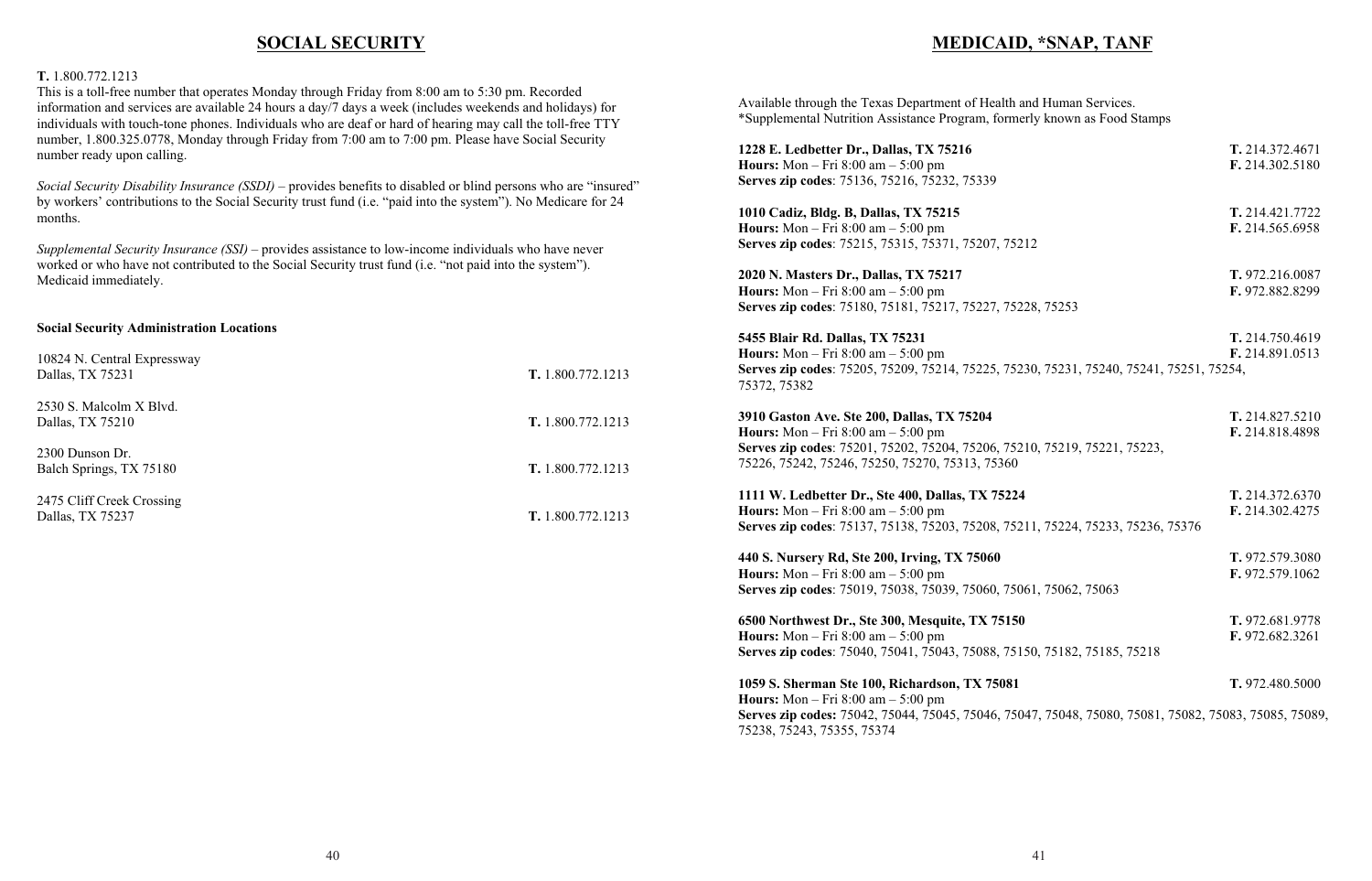## **WOMEN, INFANTS AND CHILDREN (WIC)**

WIC — The Special Supplemental Nutrition Program for Women, Infants and Children — is a health and nutrition program with a successful record of improving the diet of infants, children, and pregnant, postpartum and breastfeeding women. WIC provides nutrition education, nutritious foods, referrals to health and human services and breastfeeding support. Food benefits are issued for each client. Both fathers and mothers can receive and spend the benefits for their children.

**Eligibility:** Pregnant women; women who are breastfeeding a baby under 1 year of age; women who have had a baby in the past six months; parents, step-parents, guardians, and foster parents of infants and children under the age of 5; fathers of children under the age of 5

To locate the WIC clinic closest to your location call **T.** 1.800.942-3678 Administration: City of Dallas, Texas Department of Health and Human Services **T.** 214-819-2000 2377 Stemmons Fwy., Suite 400, Dallas, TX 75207 Hours: Monday through Friday, 8 a.m. to 5 p.m

## **TEXAS DEPARTMENT OF PUBLIC SAFETY**

**Please see www.dps.texas.gov/section/driver-license for appointments. No walk-ins.**

**Dallas-Garland Mega Center Driver License Center. T.** 214.861.3700 4445 Saturn Rd, Garland, TX 75041 Hours: Mon-Fri 7:30 am -6:00 pm **Carrollton Mega Center Driver License Center T.** 972.394.4530 4600 State Highway 121. Carrollton, TX 75010 Hours: Mon-Thurs 7:30 am-6:00 pm; Fri 7:30 am-5:00 pm **Dallas Southwest Mega Center T.** 214.330.3958

39025 LBJ Service Rd, Dallas, TX 75232 Hours: Mon-Thurs 7:00 am-7:00 pm; Fri 7:00 am-5:30 pm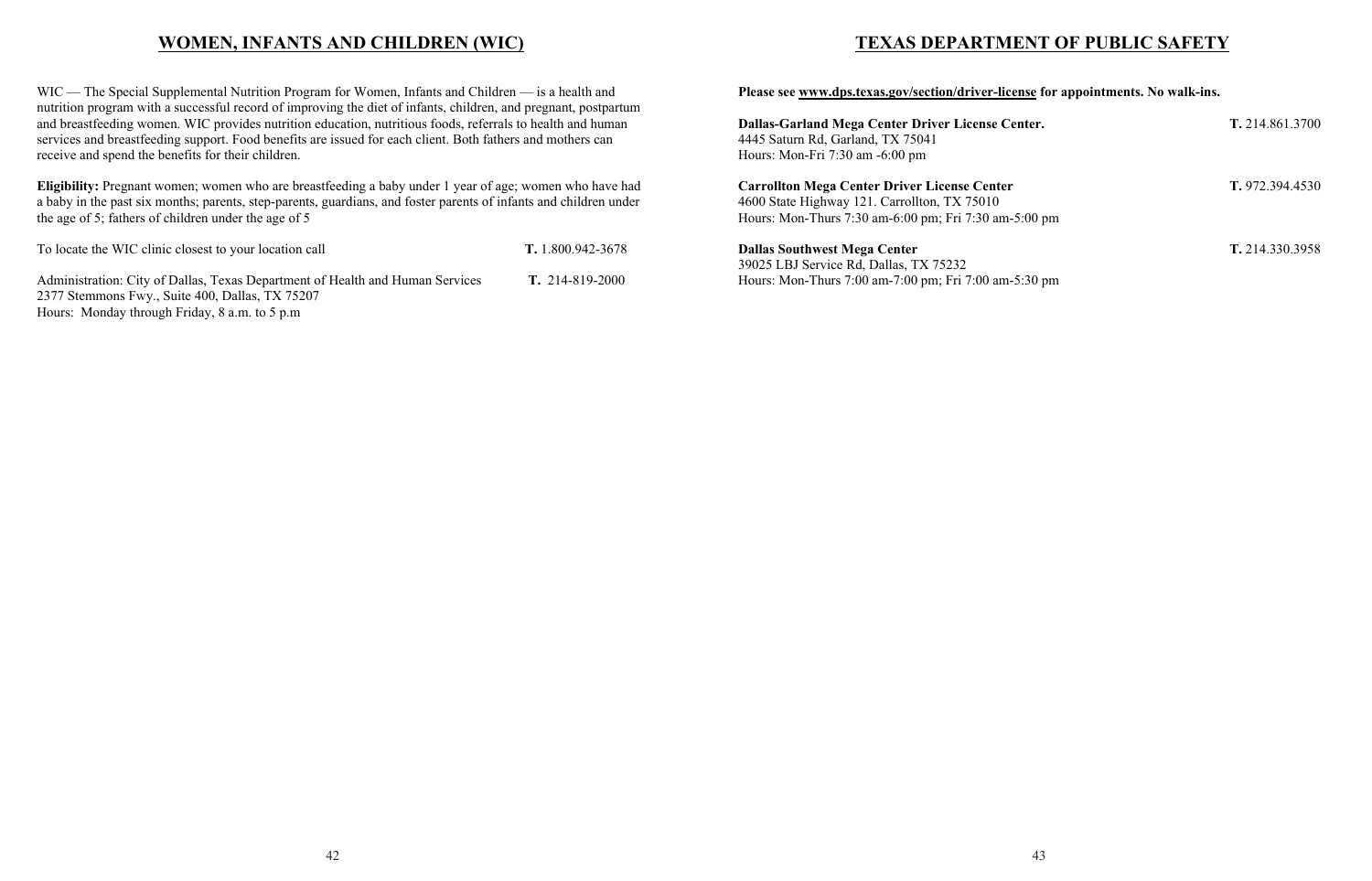## **DOMESTIC VIOLENCE VICTIM PROGRAMS**

**Brighter Tomorrows T.** 972.254.4003 928 Bluebird Dr, Irving, TX 75061 **24-hr T.** 972.262.8383

**F.** 972.254.8086

**Care Center Ministries T.** 214.824.9852 7912 Antoinette St., Dallas, TX 75217 **F.** 214.824.3499

**Denton County Friends of the Family T.** 940.387.5131 Mailing**:** PO Box 640, Denton, TX 76202 **24-hour Crisis Hotline** 940.382.7273

**Hope's Door New Beginning Center Garland T.** 972.276.0423 218 N. 10th St., Garland, TX 75040 **24-hr T.** 972.276.0057

 **24-hour Crisis Hotline** 800.572.4031 **F.** 940.383.1816

**The Family Place T.** 214.559.2170 Mailing: PO Box 7999, Dallas, TX 75209 **F.** 214.443.7797

**Genesis Women's Shelter T.** 214.946.4357 **(24 hour hotline & text line)** Mailing: 4411 Lemmon Ave, Ste. 201, Dallas, TX 75219 **F.** 214.559.2361

**Services Offered:** Friday Food Basket Program for seniors 60+ **Hours:** Fri, 8:00 am-12:00 pm **Eligibility Requirements:** Must be 60 years or older **Clients Must Bring:** Proof of age and income **Application Process:** Walk-in **Website:** www.ndsm.org Email: admin@ndsm.org

**F.** 972.423.4156

**Mosaic Family Services T.** 214.821.5393 12225 Greenville Ave., Suite 800, Dallas, TX 75243 **24-hr Hotlines:**

 **Domestic Violence:** 214.823.4434 **Human Trafficking:** 214.823.1911 **Shelter:** 214.823.4434 **F.** 214.821.0810

**Reconciliation Outreach Program T.** 214.545.6500

1421 N. Peak St., Dallas, TX 75204 **F.** 214.545.6525

**Salvation Army—Carr P. Collins Social Service Center T.** 214.424.7000 5302 Harry Hines Blvd., Dallas, TX 75235 **F.** 214.424.7123

## **FOOD PROGRAMS**

### **FRIDAY FOOD BASKET T.** 214.358.8700 **NORTH DALLAS SHARED MINISTRIES F.** 214.358.8797 2875 Merrell Rd., Dallas, TX 75229

**MEALS ON WHEELS (VISITING NURSES ASSOCIATION) T.** 214.689.2639 1440 W. Mockingbird, Dallas, TX 75247 **F.** 214.631.7554

**Services Offered:** provides hot, nutritious, freshly prepared meals five days a week delivered to Dallas County residents who can't provide for themselves due to illness, advanced age or disability **Eligibility Requirements:** be over the age of 60 or disabled; be unable to drive or leave your home without assistance; limited financial resources; live in Dallas County **Application Process:** Complete application by phone

**Website:** www.vnatexas.org. **Email:** getmeals@vnatexas.org

### **WIC (WOMEN, INFANTS, AND CHILDREN) T.** 214.670.7200

### **SUPPLEMENTAL FOOD PROGRAM**

Administration: City of Dallas, Texas Department of Health and Human Services 2377 Stemmons Fwy., Suite 400, Dallas, TX 75207 To locate the WIC clinic closest to your location call **T.** 1.800.942-3678

**Services Offered:** Special Supplemental Nutrition Program for Women, Infants and Children — is a health and nutrition program with a successful record of improving the diet of infants, children, and pregnant, postpartum and breastfeeding women. WIC provides nutrition education, nutritious foods, referrals to health and human services and breastfeeding support. Food benefits are issued for each client. Both fathers and mothers can receive and spend the benefits for their children. There are bilingual workers at every location. Available to those who are undocumented, unmarried, or have private health insurance. **Eligibility:** Pregnant women; women who are breastfeeding a baby under 1 year of age; women who have had a baby in the past six months; parents, step-parents, guardians, and foster parents of infants and children under the age of 5; fathers of children under the age of 5. WIC qualifications are based on household income and the number of people in the family. Clients approved for Food Stamps, Medicaid, or TANF will automatically qualify for WIC. WIC services include supplemental food and formula for all income eligible pregnant women, nursing mothers, and children up to the age of 5 in Dallas County.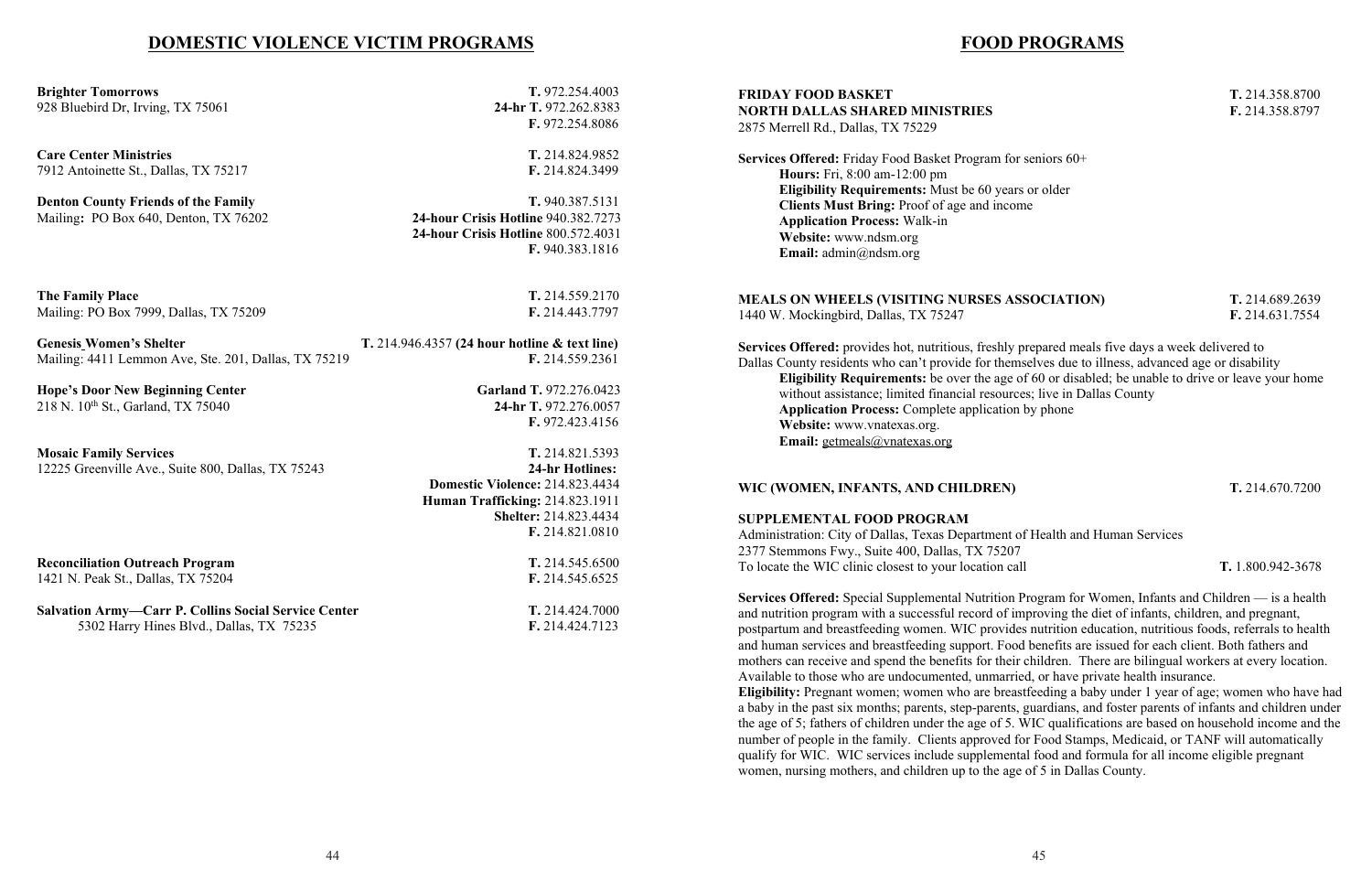## **EMPLOYMENT PROGRAMS**

### **TEXAS WORK FORCE COMMISSION**

The state government agency that oversees and provides workforce development services to employers and job seekers in Texas.

| <b>General Office Hours:</b> Mon $-$ Fri 8:00 am $-$ 5:00 pm<br>Dallas Area Management Office<br>1201 Main St. Suite 2700, Dallas, TX 75202                                                                                    | T. 214.290.1031 |  |
|--------------------------------------------------------------------------------------------------------------------------------------------------------------------------------------------------------------------------------|-----------------|--|
| <b>Teleserve number for Texas Work Force Commission</b><br>T. 1.800.558.8321<br>Automated system which provides unemployment weekly benefit, maximum benefit, paid, and balance<br>information. Also provides status of claim. |                 |  |
| <b>Work Force Center Locations:</b>                                                                                                                                                                                            |                 |  |
| $217$ N. $10^{th}$<br>Garland, TX 75040                                                                                                                                                                                        | T. 972.276.8361 |  |
| 1125 S. Buckner Blvd<br>Dallas, TX 75217                                                                                                                                                                                       | T. 972.264.5881 |  |
| 2110 N. Galloway Suite 116<br>Mesquite, TX 75150                                                                                                                                                                               | T. 972.329.1948 |  |
| 3560 W Camp Wisdom Rd<br>Dallas, TX 75237                                                                                                                                                                                      | T. 972.709.5377 |  |
| 5955 Alpha Rd. Suite 200<br>Dallas, TX 75240                                                                                                                                                                                   | T. 972.388.5600 |  |
| 1610 S. Malcolm X Blvd., Suite 201<br>Dallas, TX 75226                                                                                                                                                                         | T. 469.802.1800 |  |
| 2520 W. Irving Blvd., Suite 100<br>Irving, $TX$ 75061                                                                                                                                                                          | T. 972.573.3500 |  |

## **LEGAL AID PROGRAMS**

**Catholic Charities—Immigration & Legal Services T.** 214.634.7182 1421 W. Mockingbird Dallas, TX 75247

Is, utilities, food; clothes; job resource center **Hours:** General Hours: Mon – Thu 9:00 am – 6:00 pm, Fri 9:00 am – 12:00 pm **Eligibility Requirements:** 75042, 75044, 75080, 75081, 75082, 75083, 75231, 75238, 75240, 75243,

Il will clarify necessary documentation; usually picture ID ; proof of address

Le taken on an individual basis; Utility assistance primarily

### **DAY FOOD BASKET T.** 214.358.8700

**Legal Aid of Northwest Texas T.** 214.748.1234 1515 Main St, Dallas, TX 75201 **24 hr. Hotline:** 888.529.35277 (Central office; call for offices located in other Dallas areas)

## **SENIOR PROGRAMS**

**MEALS T.** 214.689.2639 F. 214.631.7554

repared meals five days a week delivered to Dallas County ness, advanced age or disability

Elgigiblion: **Eligibility Requirements:** 60 or disabled; be unable to drive or leave your home es; live in Dallas County

by phone

**Eligibility Requirements:** 75001, 75204, 75205, 75209, 75219, 75220, 75225, 75229, 75230, 75231, 75248, 75251, 75252, 75254, 75287;

*Preaments* of age. **Application Properties Properties** an intake. **Clients Must Bring:** Photo ID and proof of income

## **NETWORK OF COMMUNITY MINISTRIES (RICHARDSON NETWORK) T.** 972.234.8880

# 741 S. Sherman St., Richardson, TX 75081 **F.** 972.234.8892

| <b>MEALS ON WHEELS (VISITING NURSES ASS)</b><br>1440 W. Mockingbird, Dallas, TX 75247                                                                                                                                                                                                                                                                                                                                                      |
|--------------------------------------------------------------------------------------------------------------------------------------------------------------------------------------------------------------------------------------------------------------------------------------------------------------------------------------------------------------------------------------------------------------------------------------------|
| Services Offered: provides hot, nutritious, freshly pre<br>residents who can't provide for themselves due to illn<br>Eligibility Requirements: be over the age of<br>without assistance; limited financial resources.<br><b>Application Process:</b> Complete application by<br>Website: www.vnatexas.org.<br>Email: getmeals@vnatexas.org                                                                                                 |
| <b>NETWORK OF COMMUNITY MINISTRIES (RI</b><br>741 S. Sherman St., Richardson, TX 75081                                                                                                                                                                                                                                                                                                                                                     |
| Services Offered: Senior citizen assistance for rentals<br>Hours: General Hours: Mon - Thu 9:00 am -<br>Eligibility Requirements: 75042, 75044, 750<br>75248, 75251, 75252, 75254<br><b>Clients Must Bring: Appointment phone call</b><br>and SS cards for self and for all in household;<br><b>Application Process: Appointment required</b><br>Limits: No set limits for assistance; each case<br>for TXU<br>Website: www.thenetwork.org |
| <b>NORTH DALLAS SHARED MINISTRIES FRIDA</b><br>2875 Merrell Rd., Dallas, TX 75229                                                                                                                                                                                                                                                                                                                                                          |
| Services Offered: Friday Food Basket Program for se<br>Hours: Fri, 8:00 am-12:00 pm<br>Eligibility Requirements: 75001, 75204, 752<br>75234, 75235, 75240, 75243, 75244, 75247, 7<br>all seniors are eligible for<br>Clients Must Bring: Proof of age and income<br><b>Application Process: Walk-in</b><br>Website: www.ndsm.org<br><b>Email:</b> $\text{admin}(a)$ ndsm.org                                                               |
| <b>SENIOR SOURCE</b><br>3910 Harry Hines Blvd., Dallas, TX 75219                                                                                                                                                                                                                                                                                                                                                                           |
| Services Offered: Utility financial assistance (TXU,<br>Hours: Mon-Fri 8:00 am-5:00 pm<br>Eligibility Requirements: Must be over 60 ye<br><b>Application Process: Contact the Elder Finan</b>                                                                                                                                                                                                                                              |

2875 Merrell Rd., Dallas, TX 75229 **F.** 214.358.8797

**Seniors** 60+

**SENIOR SOURCE T.** 214.823.5700 3910 Harry Hines Blvd., Dallas, TX 75219 **F.** 214.826.2441

Ambient, Garland Power & Light, Atmos only)

**Website:** www.theseniorsource.org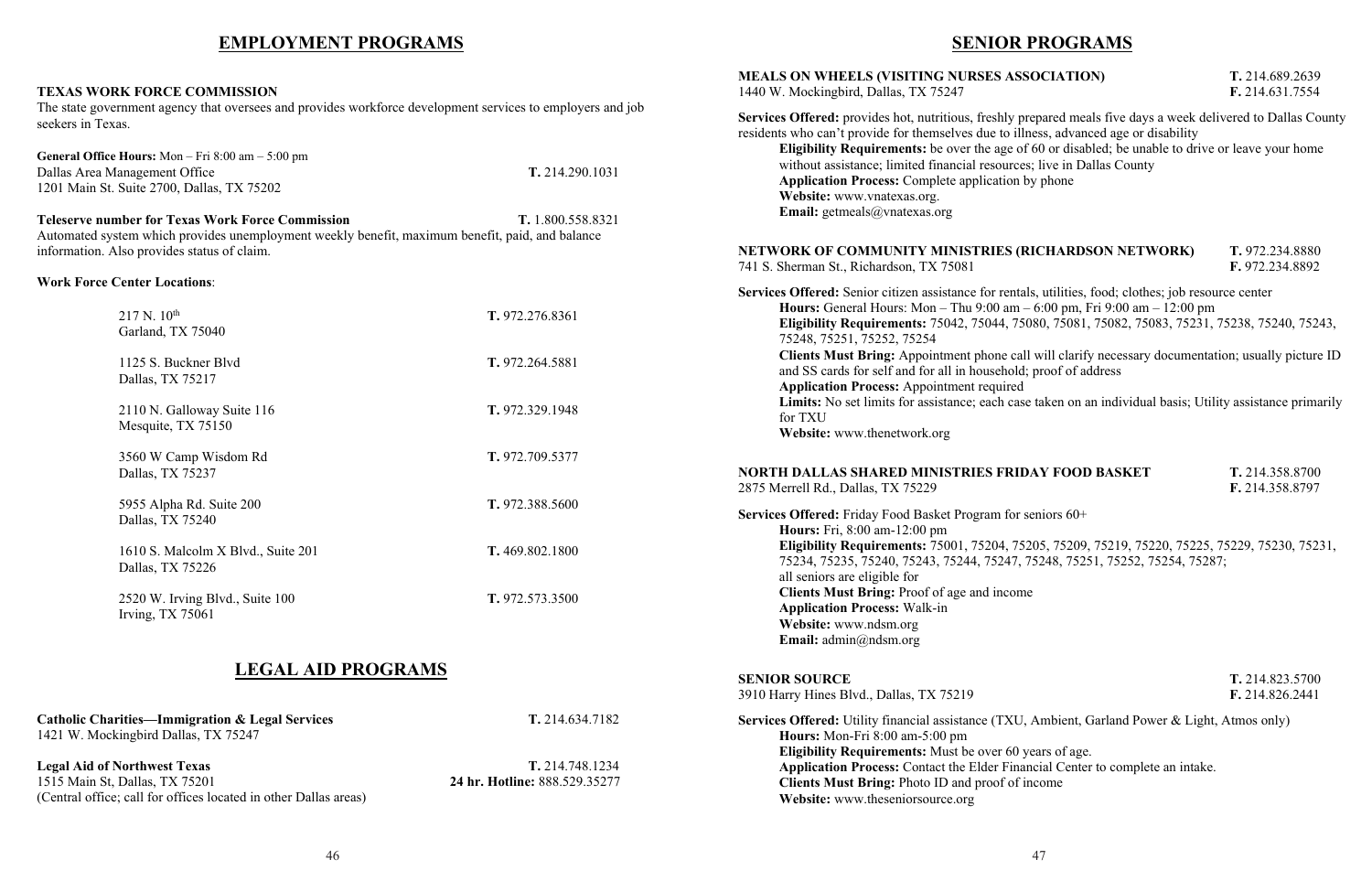## **SUBSTANCE ABUSE PROGRAMS**

| <b>APPA</b>                                                 | T. 214.634.2722 |                                                   |
|-------------------------------------------------------------|-----------------|---------------------------------------------------|
| 3116 Martin Luther King Jr Blvd, Dallas, TX 75215           |                 | <b>Aids Services of Dallas</b>                    |
|                                                             |                 | PO Box 4338, Dallas, TX 75208-0338                |
| <b>AIDS Services of Dallas</b>                              | T. 214.941.0523 |                                                   |
| PO Box 4338, Dallas, TX 75208-0338                          | F. 214.941.8144 | <b>Care Center Ministries left final vmm</b>      |
|                                                             |                 | 7912 Antoinette St., Dallas, TX 75217             |
| <b>Austin Street Centre</b>                                 | T. 214.428.4242 |                                                   |
|                                                             |                 |                                                   |
| 2929 Hickory St., Dallas, TX 75226                          | F. 214.428.8158 | Exodus Ministries (Female ex-convicts & families) |
|                                                             |                 | 4630 Munger Ave, Ste. 110, Dallas, TX 75204       |
| <b>Dallas Life</b>                                          | T. 214.421.1380 |                                                   |
| 1100 Cadiz St., Dallas, TX 75215                            | F. 214.426.5144 | <b>Housing Crisis Center</b>                      |
|                                                             |                 | 4210 Junius St., Dallas, TX 75246                 |
| <b>Dallas 24-Hour Club</b>                                  | T. 214.823.3200 |                                                   |
| 4636 Ross Ave, Dallas, TX 75204                             |                 | <b>Interfaith Family Services</b>                 |
|                                                             |                 | 5600 Ross Ave., Dallas, TX 75206                  |
|                                                             |                 |                                                   |
| <b>Homeward Bound</b>                                       | T. 214.941.3500 |                                                   |
| 2535 Lone Star Dr, Dallas, TX 75212                         |                 | <b>Jonathan's Place</b> (Young women)             |
|                                                             |                 | 6065 Duck Creek Dr, Garland, TX 75043             |
| <b>The Magdalen House</b>                                   | T. 214.324.9261 |                                                   |
| 4513 Gaston Ave., Dallas, TX 75216                          | F. 214.324.5299 | <b>Men of Nehemiah</b>                            |
|                                                             |                 | 2010 Al Lipscomb Way, Dallas, TX 75215            |
| <b>Men of Nehemiah</b>                                      | T. 214.421.6705 |                                                   |
| 2010 Al Lipscomb Way, Dallas, TX 75215                      |                 | <b>Metrocare Services</b>                         |
|                                                             |                 |                                                   |
|                                                             |                 | 1340 River Bend Dr., Dallas, TX 75247             |
| <b>My Second Chance</b>                                     | T. 214.374.1104 |                                                   |
| 3832 S Lancaster, Dallas, TX 75216                          |                 | Our Friends Place (women 18-24 yrs. of age)       |
|                                                             |                 | 6500 Greenville Ave, Ste. 620, Dallas, TX 75206   |
| <b>New Friends New Life</b>                                 | T. 214.965.0935 |                                                   |
| Mailing Address: P. O. Box 192378, Dallas, TX 75219         | F. 214.965.9561 | Promise House (youth, 10-17 yrs. of age)          |
|                                                             |                 | 224 W Page, Dallas, TX 75208                      |
| <b>Nexus Recovery Center</b>                                | T. 214.321.0156 |                                                   |
| 8733 La Prada Drive, Dallas, TX 75228                       | F. 214.321.3096 | <b>Shared Housing Center</b>                      |
|                                                             |                 | 402 N. Good Latimer, Dallas, TX 75204             |
|                                                             |                 |                                                   |
| Promise House (must be 10-17 yrs. of age)                   | T. 214.941.8578 |                                                   |
| 224 W. Page, Dallas, TX 75208                               | F. 214.941.8670 | The Turn•Around Agenda (TTA)                      |
|                                                             |                 | Outreach Center: 7125 S Polk Street Ste 1 Dallas, |
| <b>Salvation Army-Carr P. Collins Social Service Center</b> | T. 214.424.7050 | Family Services: 7140 Library Lane Dallas, TX 7:  |
| 5302 Harry Hines Blvd., Dallas, TX 75235                    | F. 214.688.5234 |                                                   |
|                                                             |                 |                                                   |
| <b>Soul's Harbor</b>                                        | T. 972.286.1940 |                                                   |
| 13134 Nile Dr, Dallas, TX 75253                             | F. 972.286.5282 |                                                   |
|                                                             |                 |                                                   |
|                                                             |                 |                                                   |
| <b>Turtle Creek Recovery Center</b>                         | T. 214.871.2483 |                                                   |
| 2707 Routh St., Dallas, TX 75201                            |                 |                                                   |

**A**:  $\overline{A}$ : 0338<br>**A**: 0338<br>**E.** 214.941.8144 F. 214.941.8144 **Cal vmm**<br> **Career 1214.824.9852**<br> **Career 1214.824.3499**<br> **Career 1214.824.3499** 7912 Antoinette St., Dallas, TX 75217 **F.** 214.824.3499  $\sum_{k=1}^{\infty}$  **Example Exconvicts & families**) **T.** 214.827.3772 **Housing Crisis Critical Crisis Critical Crisis Critical Crisis Critical Critical Critical Critical Critical Critical Critical Critical Critical Critical Critical Critical Critical** 4210 Junius St., Dallas, TX 75246 **F.** 214.828.9623 **IT.** 214.827.7220<br>**F.** 214.451.3198 5600 Ross Ave., Dallas, TX 75206 **F.** 214.451.3198 **Jonathan's Place** (Young women) **T.** 972.303.5303 **Men of Nehemiah T.** 214.421.6705 **T.** 214.743.1200<br>**F.** 214.630.3469 **F.** 214.630.3469 **Course Friends Plance <b>CO CO Friends Plance <b>Plance Plance Plance Plance Plance Plance Plance Plance Plance Plance Plance Plance Plance Plance Plance Plance Plance Plance Plan From age) House House (youth) House House House House House House House House House House House House House House House House House House House House House House House** F. 214.941.8670 **Shared Housing CENT HOUSE <b>T.** 214.821.8510<br>**F.** 214.828.1499 402 N. Good Latimer, Dallas, TX 75204 **F.** 214.828.1499 **The Turns T.** 972.228.0872 **Contract Ste 1 Dallas, TX 75232 F.** 972.228.1110 Family Services: 7140 Library Lane Dallas, TX 75232 **T.** 469.567.1793 **F.** 972.224.0090

## **TRANSITIONAL LIVING PROGRAMS**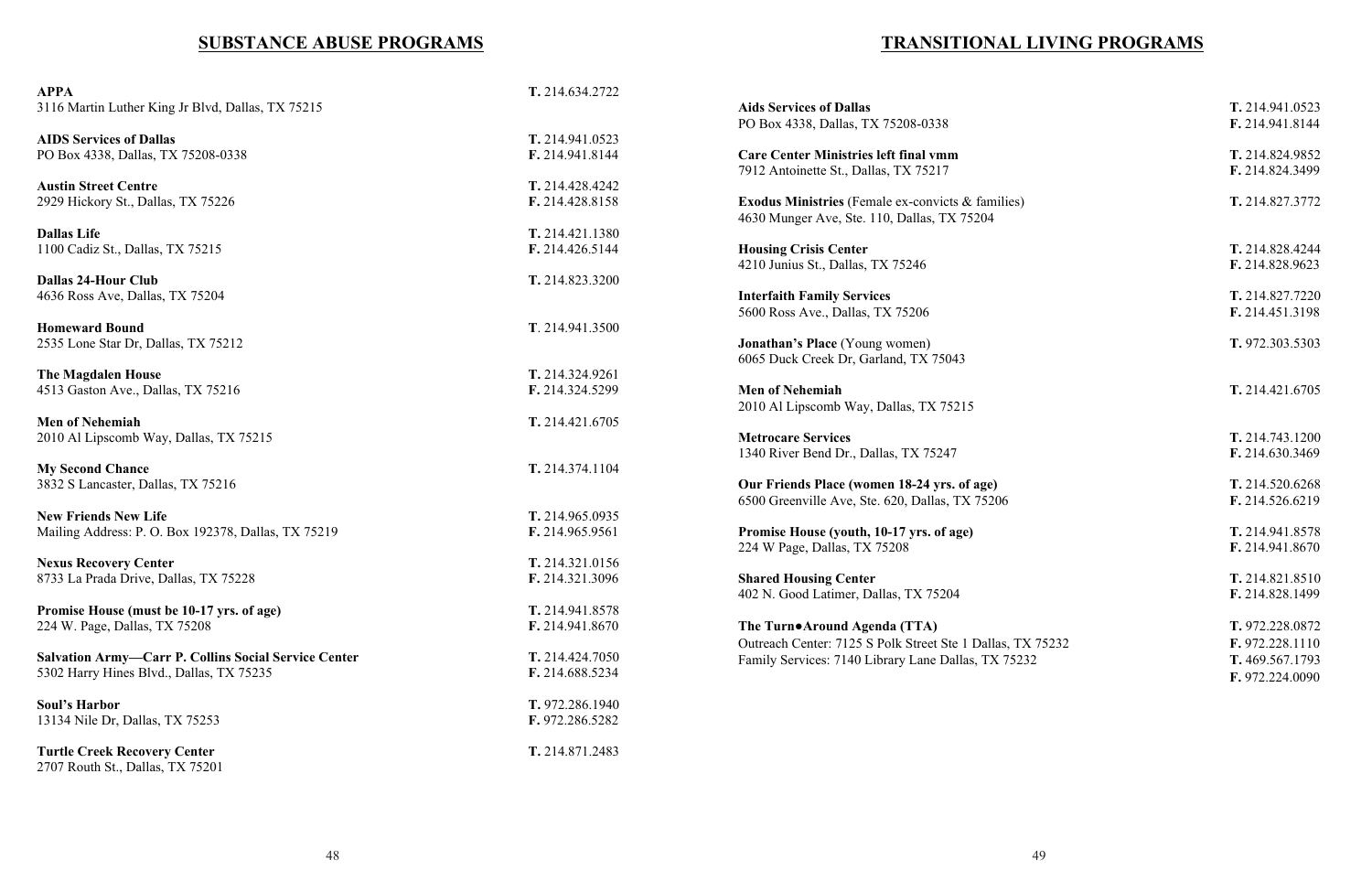### **THE BRIDGE T.** 214.670.1100

## **AGENCY DESCRIPTIONS**

Legend: SS = Social Security; BC = Birth Certificate

| <b>AIDS SERVICES OF DALLAS</b>     | T. 214.941.0523 |
|------------------------------------|-----------------|
| PO Box 4338, Dallas, TX 75208-0338 | F. 214.941.8144 |

**Services Offered:** Permanent supportive housing**:** breakfast & lunch 5 days/week; Supper Club evening meals program; housing program (including assisted living and medically supportive housing); transportation; case management; medical case management and home health care.

**Eligibility Requirements:** Individuals and families are served. At least one member of the household must be HIV Positive or have diagnosis of AIDS. Services provided to residents of: Collin, Cooke, Dallas, Denton, Ellis, Fannin, Grayson, Henderson, Hunt, Kaufman, Navarro and Rockwall counties. **Clients Must Bring:** Picture ID, if available; proof of income; letter of diagnosis **Application Process:** Appointment only. Please call or email to set up appointment and for any updates to the application process. **Limits:** No limits **Website:** www.aidsdallas.org **Email:** tclaxton@aidsdallas.org or mandrews@aidsdallas.org

### **APPA T.** 214.634.2722

3116 Martin Luther King Jr Blvd, Dallas, TX 75215

**Services Offered:** integrated health, wellness, and recovery support for co-occurring mental health and substance use challenges. **Eligibility Requirements:** None **Hours:** Mon-Fri 8:00 am -8:00 pm, Sat 10:00 am-6:00 pm **Application Process:** Please call or email to set up appointment **Website:** www.recoveryiswhy.org

• Up to 425, but can adjust within fire code compliance during an emergency • No set time limit for clients to stay at the shelter

### **AUNT BETTE'S COMMUNITY PANTRY T.** 214.753.5600

1502 Pennsylvania Ave, Dallas. TX 75215

### **Services Offered:** Food

**Eligibility Requirements:** Must live in 75215 or 75215 **Hours:** Mon. & Wed. 9:00-11:00 am by appointment **Clients Must Bring:** Picture ID & proof of residency **Application Process:** Appointment only. Please call or email to set up appointment **Limits:** Twice monthly **Website:** www.stphilips1600.org/community/foodpantry

### **AUSTIN STREET CENTER T.** 214.428.4242

2929 Hickory St, Dallas, TX 75226 **F.** 214.428.8158

**Services Offered:** Emergency overnight shelter; evening meals; showers; clean clothes; psychiatric and medical care; Work Readiness Program; Pathway House; Veterans Program; Substance Abuse Support; Women's Program

**Hours:** Mon-Fri 1:00-4 :00 pm **Eligibility Requirements:**

• Clients must be drug and alcohol free and must present legal documentation

• Clients: men - 45 and up; women - 18 and up, children - with parent or legal guardian **Clients Must Bring:** Valid state or federal ID; men-maximum of 2 bags no more than 25 lbs. each **Application Process:** Walk-in / First Come - First Serve from beginning of intake **Limits:**

**Website:** www.austinstreet.org

1818 Corsicana St, Dallas, TX 75201

**Services Offered:** Emergency and transitional shelters for both day and night, meals, health care, job assistance, legal services, benefits assistance, storage, kennel, barbershop **Hours:** 7 days per week, 24 hours; First time clients go to Welcome Building for intake process – Mon – Fri 11:00 am-2:00 pm **Eligibility Requirements:** Homeless **Website:** bridgenorthtexas.org

### **BRIGHTER TOMORROWS T. 972.254.4003**

**Shelter address confidential 24-hr** 972.262.8383 **Mailing:** 928 Bluebird Dr, Irving, TX 75061 **F.** 972.254.8086

**Services Offered:** Full-service emergency shelter for victims of domestic violence; crisis counseling; support groups; court and hospital accompaniment; community education; licensed therapy for sexual assault; protective orders; child care; assistance with employment; transitional housing **Hours:** Shelter is open 24 hours a day, 7 days a week; Resource and counseling center is open M-F,

8:00 am – 5:00 pm **Eligibility Requirements:** Client must be a victim of domestic violence or sexual assault **Application Process:** Client must call first to discuss needs. Client should call the resource and counseling center at 972.263.0506 unless experiencing a crisis, in which case the client should call the hotline 972.262.8383 (preferred) **Website:** www.brightertomorrows.net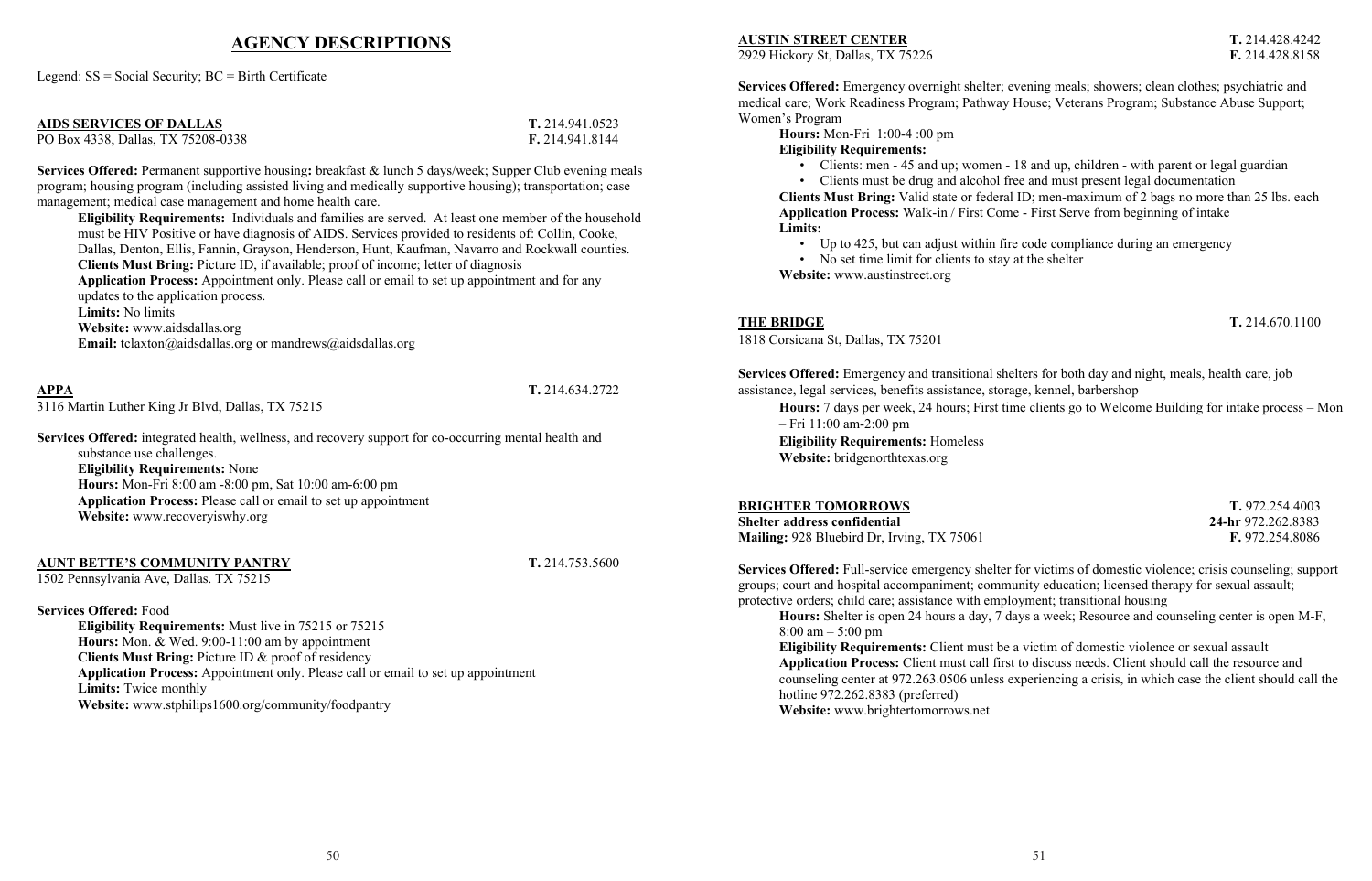### **BROTHER BILL'S HELPING HAND T.** 214.638.2196

3906 N Westmoreland, Dallas, TX 75212 **F.** 214.638.2198 **Mailing:** PO Box 565846, Dallas, TX 75356 **Clinic** 214.638.2194

**Services Offered:** Food; Medical; ESL classes; GED classes; Women's Job Training program; Bible Study in English; Back to School Event; Christmas Party; Community Clinic (adult, eye, and women's); Health Education Programs; Community Grocery Store – Appointment only; After School Program **Hours:** Mon – Thurs 8:00 am – 3:00 pm; Friday 8:00am – 12:00pm **Clients Must Bring:** Picture ID and documentation showing residence **Application Process:** Call for appointments **Limits:** Client may receive food once a month **Website:** bbhh.com **Email:** helpinghand@bbhh.org

**Hours:** Food (Walk-ins): Tue & Thu 12:00 pm –2:30pm, Wed 6:00-7:00 pm **Eligibility Requirements:** None **Clients Must Bring:** Picture ID for self; SS cards for all in household; proof of address; copy of lease for rental assistance; copy of utility bill for utility assistance; last pay stub **Application Process: Limits:** Clients may receive food once every 4 weeks **Website:** www.carechurch.org **Email**: carecorps@carechurch.org

### **BUCKNER CENTER FOR HUMANITARIAN AID T.** 214.367.8080

5405 Shoe Dr., Mesquite, TX 75149 **T.** food pantry appointment: 214-939-7177 **F.** 214.367.8093

**Services Offered:** Food pantry drive through every Thurs. morning **Hours:** Call for appointment. **Eligibility Requirements:** None **Application Process:** Call for appointment **Limits:** Food available every two weeks **Website:** www.buckner.org

### **CARE CHURCH FOOD PANTRY (formerly RICHARDSON EAST CARE CORPS)**

1504 East Campbell Rd., Richardson, TX 75081 **T.** 972.234.2273

### **Services Offered:** Food

### **CARVER HEIGHTS BAPTIST CHURCH T.** 214.917.2024

2510 E. Ledbetter Dr, Dallas, TX 75216

**Services Offered:** Food

**Hours:** Food (Walk-ins): Wed & Thu 8:00-10:00 am **Eligibility Requirements:** None **Clients Must Bring:** Picture ID and proof of address **Website:** www.carverheightsbc.net

### **CATHOLIC CHARITIES—IMMIGRATION & LEGAL SERVICES T.** 214.634.7182

1421 W. Mockingbird Dallas, TX 75247

**Services Offered:** Citizenship Programs; Immigration Seminars; Deportation Hearings; VAWA Program **Application Process:** Clients MUST visit in person to meet with a caseworker; call for appointment.

**Website:** www.ccdallas.org

### **CATHOLIC CHARITIES—REFUGEE SERVICES T.** 972.246.6010

1421 W. Mockingbird Dallas, TX 75247

**Services Offered:** ESL Classes; GED / Job Placement; Literacy & Vocational Training **Eligibility Requirements:** 75203, 75208, 75211, 75216, 75224, 75233 **Website:** www.ccdallas.org **Email:** sgilani@ccdallas.org

### **CEDAR HILL SHARES T.** 972.293.2822

403 Houston St, Cedar Hill, TX 75104

**Services Offered:** food, utility, **Hours:** Mon 10:00 am-1:00 pm, Wed 10:00 am-1:00 pm, Sat 9:00 am-12:00 pm **Eligibility:**

### **CITYSQUARE T.** 214.823.8710

**Mailing Address:** PO Box 140024, Dallas, TX 75214 **Administrative Office**: 1610 S Malcolm X Blvd, Dallas, TX 75226 **CitySquare Clinic:** 2835 Al Lipscomb Way, Dallas, TX 75215 **Food Pantry:** 1610 S Malcolm X Blvd, Dallas, TX, 75226 **Legal Clinic:** 511 N. Akard St., Ste. 302, Dallas, TX 75201

**Services Offered:** Food; workforce training; financial empowerment coaching; rental assistance; medical care; legal services; affordable housing; supportive services for foster care youth and youth experiencing homelessness

**Hours:** Mon-Fri, 9:00 am – 5:00 pm **Food Pantry (COVID HOURS):** Tues-Fri, 9:00 am – 1:00 pm **Eligibility Requirements:** No set requirements, no citizenship status necessary **Clients Must Bring:** Current picture ID; SS cards if possible **Application Process:** By appointment for medical and legal assistance; walk-ins for food pantry. **Website:** www.citysquare.org

**CORNERSTONE BAPTIST CHURCH T.** 214.426.5468 Church: 1819 Martin Luther King, Jr. Blvd, Dallas, TX 75215 Clothes & Showers: 2711 S Ervay St, Dallas, TX 75215 **Services Offered:** Meals, Clothing, & showers for homeless

**Hours:** For clothing & showers Tues, Thurs & Sat 9:00-11:00 am **Eligibility Requirements:** Homeless **Clients Must Bring:** Picture ID for self **Other Programs:** Meals served in kitchen **Website:** www.cornerstonedallas.org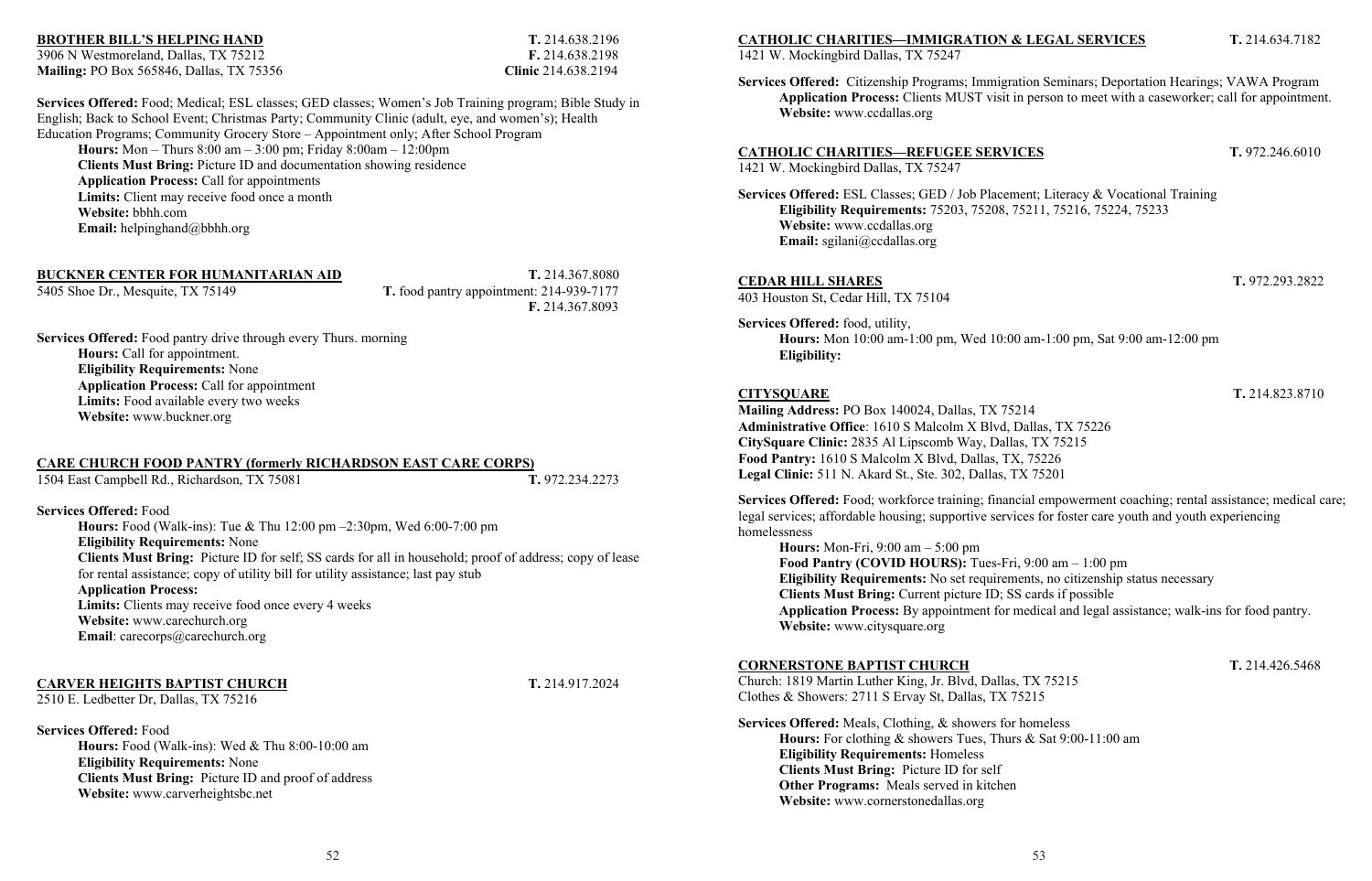## **CRISIS MINISTRIES T.** 972.254.0973

### 114 E. 2nd St., Irving, Texas 75060

**Services Offered:** Food Bank **Hours:** Mon, Tue, Wed, Fri 10:00 am  $-1:15$  pm; 10:00-11:30 2<sup>nd</sup> and 4<sup>th</sup> Saturdays **Eligibility Requirements:** Client must be an Irving resident **Clients Must Bring:** Picture ID for self and proof of residency, utility bill, lease, or other documents other than license or state ID. **Application Process:** Call to confirm. **Other Programs:** Financial and job assistance, Hygiene products, direct referrals for other local services. **Website:** www.crisis-ministries.org **Email:** information@bbmoi.org

### **CROSSROADS COMMUNITY SERVICES T**. 214.560.2511

4500 S. Cockrell Hill Road Dallas, TX 75236

**Services Offered:** Food Pantry **Hours:** Mon – Thurs 8:30 am – 1:00 pm and  $1^{st}$  &  $3^{rd}$  Saturday from 9:00 am – 12:00 pm **Eligibility Requirements:** Must reside in the following Dallas County zip codes: 75052, 75212, 75211, 75236, 75249, 75104, 75208, 75233, 75116, 75137, 75237, 75224, 75232, 75115, 75203, 75216, 75241, 75217

**Clients Must Bring:** Current original picture ID for all adults in household; original birth certificates for all children under 18 years old (or current letter from school or Medicaid); current lease (naming ALL household residents you will be registering) or tax/mortgage statement; and current proof of address (utility bill or rent receipt with apartment stamp).

**Application process**: Call for appointments. For Clients with AIDS: **T.** 214.819.1853 For Utility Assistance: **T.** 214.891.1848 For Homeless Clients: **T.** 214.819.1800 For Pregnant Clients: **T.** 214.819.1800

**Application Process:** On-site during first visit **Limits:** Clients receive food once per month **Bus Lines:** The nearest DART stop is located at Cockrell Hill & Bronze Way (Bus Route 547). **Website:** www.ccsdallas.org **Pantry Page:** https://ccsdallas.org/bulletin/

### **DALLAS BETHLEHEM CENTER T.** 214.428.5171

4410 Leland Ave., Dallas, TX 75215

**Services Offered:** Food

**Hours:** Thurs 10:30 am-1:00 pm **Eligibility Requirements:** None **Website**: www.dallasbethlehemcenter.org **Email**: admin@dallasbethlehemcenter

• Shelter is free for 3 nights and then \$12 a night after that if you do not join the program • A limited number of clients may stay free up to 30 days if they work at the center or join a faith-based drug/alcohol program requiring a 10-month commitment and desire to change.

### **DALLAS COUNTY DEPARTMENT OF HEALTH AND HUMAN SERVICES T.** 214.819.1800

2377 N. Stemmons Fwy. Suite 201, Dallas, TX 75207-2710 **F.** 214.819.1810

**Services**: Utility assistance for elderly, disabled, and working poor; housing opportunities and rent assistance for persons with AIDS or who are HIV positive; rent, utility assistance, food, and transportation for medically

impaired clients unable to work; room & board along with transportation at the Salvation Army for the homeless. rent, utility assistance, food, and transportation for pregnant female if unable to work. Must be either on bed rest; or two months before due date up to six weeks after birth of baby.

**DALLAS LIFE T.** 214.421.1380

1100 Cadiz St., Dallas, TX 75215 **F.** 214.426.5114 **Mailing:** PO Box 130116, Dallas, TX 75221

**Services Offered:** Shelter for homeless men, women and children (dorms for singles, private rooms for married couples and families); meals; Recovery Program; Job Placement Program; Dental and Medical clinic; clothing.

**Hours:** 7 days a week, check-in 4:30 pm – 8:30 pm **Clients Must Bring:** Two forms of ID (picture ID & SS card); limit 2 pieces of luggage weighing 25 pounds or less; children must have birth certificate, SS card and immunization records; married couples must have a valid marriage license to stay together **Application Process:** Walk-in **Limits:**

- 
- **Website:** www.dallaslife.org

**Email:** info@dallaslife.org

### **DALLAS 24-HOUR CLUB T.** 214.823.3200

4636 Ross Ave, Dallas, TX 75204

**Services Offered:** Provide shelter and housing for up to six months per stay for recovering alcoholics and drug addicts at a minimal cost **Hours:** 9:00 am – 4:00 pm everyday **Eligibility Requirements:** None **Application Process:** Walk-in **Website:** www.dallas24hourclub.org

### **DUNCANVILLE OUTREACH MINISTRY T.** 972.296.4986

202 E. Cherry St., Duncanville, TX 75116 **F.** 972.296.4997

**Services Offered:** Food; clothes; rent; utilities (electric and water); one-time prescription medicine **Hours:** Mon – Fri 9:30 am – 12:30 pm **Eligibility Requirements:** 75116 and 75137; 30 days proof of income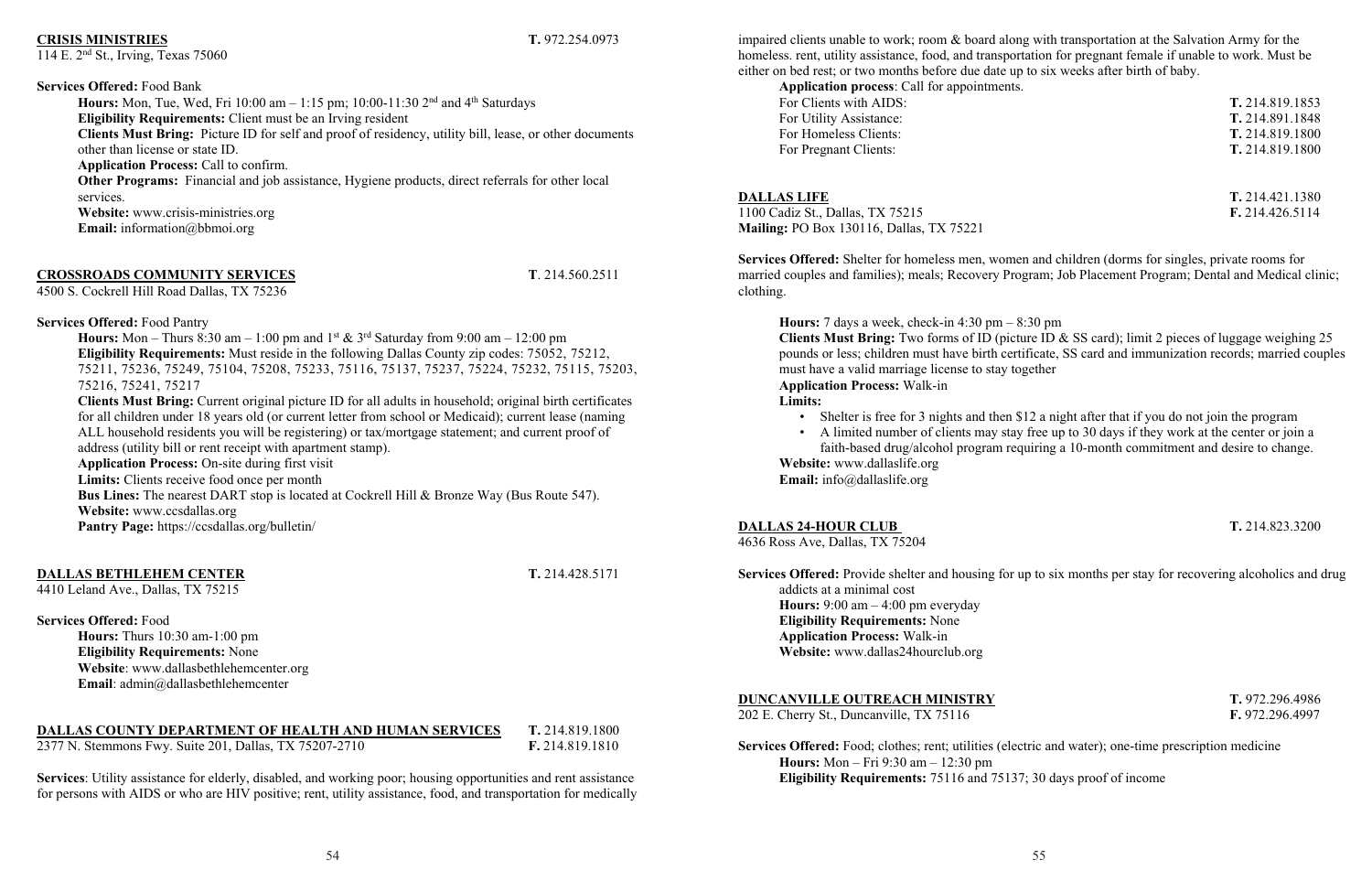**Clients Must Bring:** Picture ID (driver's license, immigration card, or ID card); proof of residence (in the form of a utility bill or a letter from the apartment manager – do not accept lease agreements) **Application Process:** Walk-in

### **Limits:**

- Clients may receive food once a month
- Clients may receive utility assistance once a year
- Clients may receive clothing once a month during first 3 months
- Clients may receive rent/mortgage assistance once a year

**Website:** www.duncanvilleoutreachministry.com **Email:** dom202@prodigy.net

### **EXODUS MINISTRIES T.** 214.827.3772

4630 Munger Ave, Ste. 110, Dallas, TX 75204

**Services Offered:** Half-way house for female ex-convicts and their families; job assessment and job counseling; classroom instruction in parenting, homemaking and budget management.

**Eligibility Requirements**: All services limited to female ex-convicts and their families.

**FAMILY GATEWAY T.** 1.888.411.6802 option 3

711 S. St. Paul St., Dallas, TX 75201 **F.** 214.884.3110

**Services Offered:** Food pantry **Hours:** Tues 1:00-4:00 pm; Wed 9:00-11:00 am and 1:30-4:00 pm; Thurs 9:00-11:00 am **Eligibility Requirements:** None **Application Process:** Call for appointment **Limits:** Clients may receive food once a week Website: www.fbcc.org **Email:** friendshiphouse@fbcc.org

**Services Offered:** Services to stabilize families without shelter if possible (known as assessment and diversion), emergency shelter, supportive housing, case management, and education programming

**Hours:** 24 hours a day, 7 days a week

**Eligibility Requirements:** Must be 18 years or older, have at least one child within your care and custody that is under the age of 18, and must be currently homeless or facing homelessness within the next 72 hours

**Clients Must Bring:** Personal documents are not required for program entry, but please bring the following if available: Texas ID, SS cards, and birth certificates for all family members, shot records, and documentation of homelessness (hotel receipts, referrals, eviction letters, etc.)

**Application Process:** Call the Homeless Crisis Helpline (1-888-411-6802 option 3) or complete the assessment on our website: https://familygateway.org/get-assistance/prescreen/

**Limits:** None

**Referral:** Send a referral letter via email

**Website:** www.familygateway.org

**Email:** assessment@familygateway.org

### **FIRST BAPTIST CARROLLTON FRIENDSHIP HOUSE T.** 972.512.3838

3733 N Josey Lane., Carrollton, TX 75007 **F.** 1.855.512.3700

### **THE FAMILY PLACE Emergency Shelter Hotline:** 214.941.1991 **Mailing:** PO Box 7999, Dallas, TX 75209 **Outreach Services:** 214.559.2170 **Batterer's Intervention:** 214.692.8295 **F.** 214.443.7797

**Services Offered:** 24-hour hotline, emergency shelter for victims of family violence (including the state's only domestic violence shelter for men and children), medical and dental care, animal shelter, transitional housing, children's educational services, community based counseling, children's counseling, prevention services, incest recovery services, supervised visitation and exchange, battering prevention and intervention, employment services, legal services, community education and case management.

**Hours:** Shelter intake and hotline: 24 hours a day/7 days a week; outreach services: Mon – Fri 9:00 am – 5:00 pm (some evening and Saturday times available)

**Eligibility Requirements:**

• Clients seeking shelter must be victims of family violence, abuse, or incest • Clients seeking outreach counseling services must be victims of family abuse, violence, or

- 
- incest

**Clients Must Bring:** Picture ID preferred, but there are no requirements to receive services. **Application Process:** Appointment necessary for outreach services; walk in appointments are available but may require a wait time based on staff availability. **Limits:** Average length of stay is 45 days; length of stay is determined on a case-by-case basis. **Website:** www.familyplace.org

### **THE FRIENDSHIP HOUSE T. 972.512.3838**

3733 N Josey Ln, Carrollton, TX 75006 **F.** 1.855.512.3700

### **Services Offered:** Food

**Hours:** Tues 1:00-4:00 pm, Wed 9:00-11:30 am & 1:00-4:00 pm, Thurs 9:00-11:30 am **Eligibility Requirements:** None **Clients Must Bring:** No requirements **Application Process:** call for appointment the following week Limits: All clients can receive food once every 30 days **Website**: www.firstfields.org **Email:** info@firstfields.org

### **GENESIS WOMEN'S SHELTER T.** 214.946.4357 **(24 hour hotline & text line) Mailing:** 4411 Lemmon Ave, Ste. 201, Dallas, TX 75219 **F:** 214.559.2361

**Services Offered:** Emergency shelter; Transitional housing; Safety planning, Domestic violence education; Crisis intervention; Counseling, Advocacy, Family Law Services, Parenting classes; Play therapy; Shelter aftercare support services.

**Hours:** Hotline and Shelter available 24 hours a day/7 days a week **Eligibility Requirements:** Clients seeking services at either the Residential or Non-Residential locations must be women (with or without children) who have been affected by intimate partner violence, which can include physical, emotional, verbal, financial, spiritual, virtual, sexual abuse, etc. **Clients Must Bring:** Documentation is not required **Application Process:** Women seeking emergency shelter need to call the 24 hotline to complete a screening. The screenings procedure is performed by phone and typically take 30 minutes. If women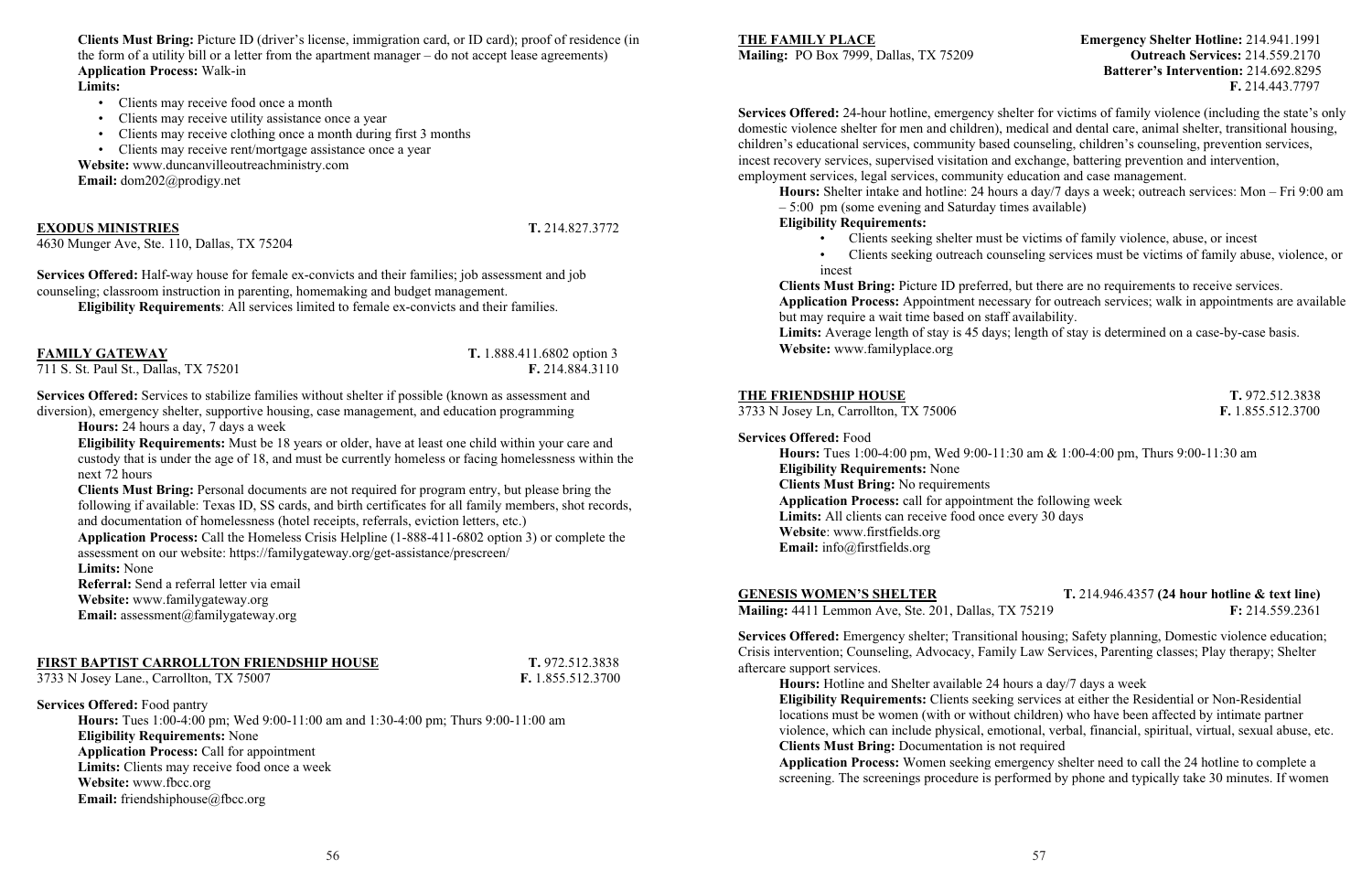| ries)  | T. 214.221.0855 |
|--------|-----------------|
|        | F. 214.221.1437 |
| 752/13 |                 |

seeking non-residential services, please call 214-389-7700 for an appointment. **Limits:** Clients may stay at the shelter up to 8 weeks; transitional housing up to 12 months **Website:** www.genesisshelter.org

### **GOOD SAMARITANS OF GARLAND T.** 972.276.2263

214 N. 12<sup>th</sup> St., Garland, TX 75040

**Services Offered:** Food

**Hours:** Mon – Fri 9:00 am – 3:30 pm (closed noon-1:00 pm). **Eligibility Requirements:** Residents of Garland, Rowlett, Sachse, GISD **Clients Must Bring:** No requirements **Application Process:** For food, call Friday morning for appointment the following week. **Limits:** All clients can receive food once every 30 days **Website**: www.goodsamofgarland.org **Email:** vicki.tumulty@goodsamofgarland.org

### **GOOD SHEPHERD LUTHERAN CHURCH FOOD PANTRY T.** 972.790.2121

2620 W. Grauwyler Rd., Irving, TX 75061

### **Services Offered:** Food

**Hours:** Sat 9:30 am – 12:30 pm **Eligibility Requirements:** Clients must be Irving residents **Clients Must Bring:** Proof of Irving address; ID for all household members **Application Process:** Walk-in Limits: Clients may receive food up to three times with at least a month between each visit **Website:** www.gslcirving.com

### **GRACE PLACE CHURCH OF CHRIST – FOOD PANTRY T.** 972.298.4656

520 Big Stone Gap Rd, Duncanville, TX 75137 **F.** 972.298.4829

### **Services Offered:** Food

**Hours:** Tues 3:00 pm – 5:00 pm, Wed 5:00-7:00 pm **Eligibility:** none **Clients Must Bring:** Picture ID **Application Process:** Walk-in **Limits:** Once in 30 days (drop in or long term) **Website:** www.ourgraceplace.org

### **GRAND PRAIRIE FOOD & CLOTHING CO-OP T.** 972.264.8540

118 NE 4th St, Grand Prairie, TX 75050

8515 Greenville Ave. Ste. N-108 Dallas, TX 75243 5750 Pineland Dr. Suites #150, 240, 260 Dallas, TX 75243 **Mailing:** P.O. Box 741524 Dallas, TX 75374

**Services Offered:** Food & clothing **Hours:** Tues-Fri 9:00-11:30 am **Eligibility:** Must be resident of Grand Prairie **Clients Must Bring:** Picture ID, proof of residency **Application Process:** Walk-in **Website:** www.grandprairiechamber.org

### **GRAND PRAIRIE UNITED CHARITIES T.** 972.262.2014

1417 Densman St., Grand Prairie, TX 75051 **F.** 972.262.4994

- **Services Offered:** Food Pantry, Rent/Mortgage/Shelter, Utility Assistance (electric, gas, water)
	- **Hours:** Mon Thurs 9:00 am 1:00 pm (closed Fridays) **Eligibility Requirements:** must be Grand Prairie resident **Clients Must Bring:** Picture ID for food. See website for required rental assistance **Application Process:** Walk-ins. No appointment needed **Limits**:
		- Clients may receive food once every 30 days
		- Clients may receive financial assistance once every 12 months
	- **Website:** www.gpuc.org

### **HARMONY COMMUNITY DEVELOPMENT CORP. T.** 214.467.6770

6969 Pastor Bailey Dr. Suite 300, Dallas, TX 75237

**Services Offered:** Food, rent, jobs **Hours : Food :** Mon 2:00–6:00pm, Tues 4:00-6:30pm, Thurs 10:00am–2:00pm **Eligibility Requirements:** None **Application Process:** Walk-ins. No appointment needed **Website:** www.harmonycdc.org

### **HAVEN CHURCH OF THE NAZARENE FOOD PANTRY T.** 972.262.7192

1513 S Beltline Rd, Grand Prairie, TX 75051

**Services Offered:** Food Pantry **Hours:** Sat 9:00 am – 12:00 pm **Eligibility Requirements:** must be Grand Prairie resident **Clients Must Bring:** Picture ID **Application Process:** Walk-ins. **Website:** www.thehavengp.org

### **HHM HEALTH (formerly Healing Hands Minist)**

**Services Offered:** Comprehensive Medical and Dental and counseling services including family practice, pediatric care, well-woman care, diabetes management and education, laboratory services, and mental health services. See website for complete list of up-to-date services. Medicare and Medicaid accepted. **Hours:** Greenville location**-**Mon – Fri 7:00am – 6:00pm, Pineland location-Mon-Fri 8:00am-5:00pm

**Eligibility Requirements:** None **Clients Must Bring:** Photo ID from any country, must not be expired more than 10 years, proof of insurance if any, 3-4 recent pay stubs of everyone in household plus any other income such as food stamps or child support, certified disability letter or section 8 housing documentation, or food stamp letter, completed enrollment forms (available on website or at the clinic)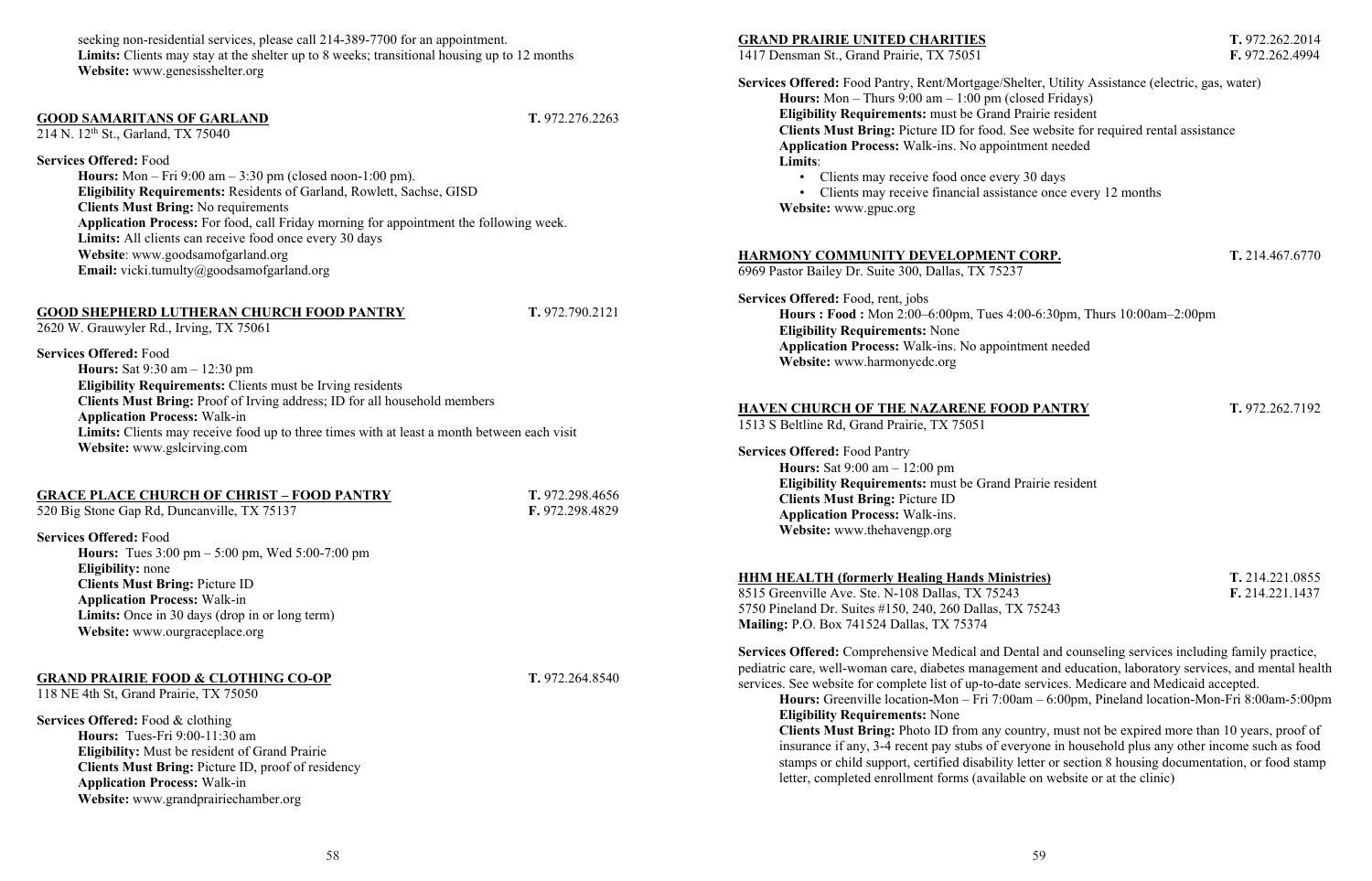**Application Process:** Must go through enrollment process and make an appointment to be seen. **Limits:** No limits **Website:** www.hhmhealth.org

| <b>HOLY CROSS CATHOLIC CHURCH SPECIAL FUND</b> | T. 214.375.3715 |
|------------------------------------------------|-----------------|
| 4906 Bonnie View, Dallas, TX 75241             | F. 214.375.2511 |

**Services Offered:** Food

**Hours:** Mon, Tues, Thurs. 10:00 am – 1:00 pm **Eligibility Requirements:** 75216, 75241; homeless clients are served **Clients Must Bring:** Picture ID with zip code, proof of income (including benefits); proof of address (utility bill, lease agreement, etc.), social security cards for all in household **Application Process:** Walk-ins for homeless clients; clients in zip codes must make appointment **Limits:** Clients may receive food 6 times a year

| <b>HOLY TRINITY CENTER</b>          | T. 214.521.3719 |
|-------------------------------------|-----------------|
| 3826 Gilbert Ave., Dallas, TX 75219 | F. 214.521.3724 |

**Services Offered:** Food; referrals

**Hours:** Tue and Thu 9:00 am – 12:00 pm; Sat 10:00 am – 12:00 pm **Eligibility Requirements:** 75201, 75204, 75205, 75209, 75219, 75223, 75226, 75235, 75246 **Clients Must Bring:** Photo ID; BCs for all children; proof of income; original utility bills; current lease

**Limits:**

• Clients may receive food assistance once a month

• Seniors or disabled persons may receive food assistance every 2 weeks

### **HOMELESS VETERANS SERVICES OF DALLAS T.** 214.372.8822

4900 S. Lancaster, Dallas, TX 75216

**Services Offered:** day center services, benefit assessment, housing assistance, training | education, peer support, suicide prevention

**Hours**: Mon-Fri 8:00 am- 2:00 pm **Application**: Call for appointment or walk-in **Eligibility**: Must be a veteran **Clients Must Bring:** Veteran ID **Website:** http://hvsd.org/

### **HOMEWARD BOUND T.** 214.941.3500

2535 Lone Star Dr., Dallas, TX 75212

**Services Offered:** Residential treatment center for substance use disorder and mental health **Hours:** Mon-Fri 8:00 am-4:00 pm **Eligibilty:** 18 years and older **Application Process:** Walk-ins accepted

### **HOPE'S DOOR NEW BEGINNING CENTER T.** 972.276.0423

218 N. 10th St., Garland, TX 75040 **24-hr** 972.276.0057

**F.** 972.423.4154

• No limits for telephone counseling or legal workshop **Requirements:** For financial assistance for rent and utilities: Applicants must have a proven financial emergency; have income to pay their bills in the month(s) following; Current Picture ID & Social Security cards for all family members; Proof of income from employment or award letter; apartment/housing lease; utility bill and disconnect notice for utility assistance. Applicants may also receive short term case management. **Website:** www.hccdallas.org

Email: info@hccdallas.org or hcclegal@hccdallas.org.

**Services Offered:** Shelter for abused women and their children; counseling for victims and batterers am – 5:00 pm; Counseling for batterers: Mon – Fri. 8:00 am – 5:00 pm. **Eligibility Requirements:** Client must be an abused woman **Application Process:** Client should call hotline available for up to 24 months **Website:** www.hopesdoorinc.org

**Hours:** Hotline and shelter: 24 hours every day of the week; Counseling for victims: Mon – Thu 8:00 **Limits:** Clients may stay at the shelter for up to 30 days; rental assistance for transitional housing

• Number of rent or utility payment(s) decided on an individual basis and funding availability

### **HOUSING CRISIS CENTER T.** 214.828.4244

P.O. Box 141177, 4210 Junius St, Dallas, TX 75214 **F.** 469.329.3113

**Services Offered:** Homeless Assistance - Short and long-term housing programs and support services for all of the various homeless populations transitioning from homeless and domestic violence shelters within the Homeless Collaborative of Dallas & Collin Counties. By referral ONLY. Homelessness Prevention - Free, advice-only landlord/tenant legal workshops; rent/mortgage assistance; utility assistance. Call or email for additional program and or service information. Telephone counseling for tenant/landlord issues. **Hours:** Mon – Fri 9:00 am – 5:00 pm; Landlord/tenant legal workshops on 2nd and 4th Wed, 6 - 8

pm. or

**Application Process:** Rental and utility assistance by appointment only. Housing program walk- ins are prohibited and during the pandemic, no walk-ins for prevention services are being accepted. **Language Options:** Spanish translator may be available upon request, but not guaranteed. **Limits:**

### **HUMAN RIGHTS INITIATIVE OF NORTH TEXAS T.** 214.855.0520

2801 Swiss Ave, Dallas, TX 75204

**Services Offered:** Free legal services for immigrants who have been victims of violence in US or abroad; assistance in asylum cases; help for immigrant children who have been abused or neglected. **Hours:** Mon – Fri 9:00 am – 12:00 pm, 1:00 pm – 5:00 pm **Application Process:** Call to make appointment **Website:** www.hrionline.org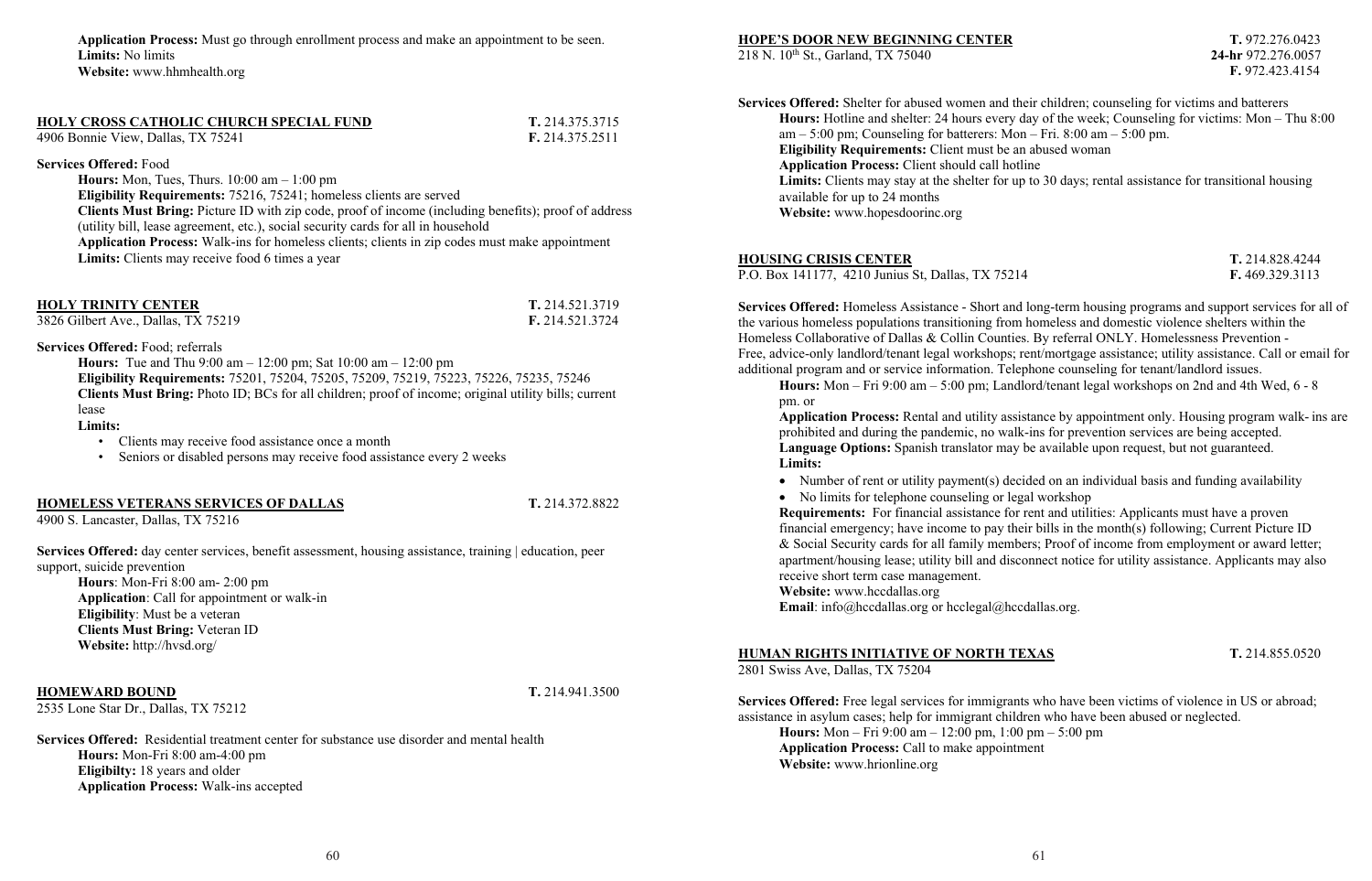### **IN MY SHOES T.** 469.857.3264

Mailing address: P. O. Box 227301, Dallas, TX 75222

**Services Offered:** houses homeless pregnant and parenting women from before the birth of their children to nine months after delivery. **Hours:** Call at 9:00 am on Monday to schedule an intake **Eligibilty:** Must be 18 yrs or older; must be pregnant; not domestic violence **Application Process:** Call to make appointment **Website:** www.liveinmyshoes.org

**INTERFAITH FAMILY SERVICES** T. 214.827.7220 Ext. 100

5600 Ross Ave, Dallas, TX 75206 **F.** 214.451.3198

**Services Offered:** Transitional housing, rent, utilities, child care. program for working poor families who are homeless and willing to work toward long-term self-sufficiency. Services include: housing, job search and career planning, vocational training and GED assistance, financial literacy training and budget mentoring; after school and summer camp that provide tutoring for children grades K-6; teen program for grades 7-12; counseling for all ages.

 **Hours:** Mon – Fri 9:00 am – 5:00 pm

**Home & Hope Eligibility Requirements:**

 **Application Process:** Applicants complete initial screening for eligibility. Eligible applicants only are scheduled for application completion and in-office interview.

**Program Length:** Program duration varies. Average length of stay is 7-12 months.

**Website:** www.interfaithdallas.org

**Email:** scoordinator@interfaithdallas.org

| <b>IRVING CARES</b>                             | T. 972.721.9181 |
|-------------------------------------------------|-----------------|
| 440 South Nursery Rd. Ste 101, Irving, TX 75060 | F. 972.438.7345 |

**Services Offered:** Food pantry; limited rent and utilities assistance; employment services

**Hours:** Monday, Tuesday and Friday – 9 am to noon (or first 20 families); Monday, Tuesday, Thursday, Friday – 1 pm to 3 :30 pm (or first 20 families) ; Job Search Seminar every Wed 10:00 am - 12:00 pm

**Eligibility Requirements:** Client must be Irving resident; for financial assistance, client must have lived in Irving for 6 months and in specific location for 3 months; client needs to have earned income (can be Social Security, worker's comp, etc)

**Clients Must Bring:** Picture ID for all in household For 19 years and older proof of Irving residency; SS card not required. For 18 years or younger need one of the following: birth certificate, immunization records, school records, or insurance card with child's name on it.

**Application Process:** Walk-in for food; telephone screening required financial assistance

**Limits:** Clients may receive food 9 times from 4/1 to 4/1

**Website:** irvingcares.org

**Email:** icares@irvingcares.org

### **JAN PRUITT COMMUNITY PANTRY T.** 972.246.6027

123 Alexander Ave., Lancaster, TX 75146

**Services Offered:** Food pantry **Hours**: Tues- Sat 9:00 am-1:00 pm; Fri 1:00-4:30 pm **Eligibilty**: No requirements **Application**: Walk in **Website:** www.ccdallas.org

### **JEWISH FAMILY SERVICES OF GREATER DALLAS T.** 972.437.9950

5402 Arapaho Rd., Dallas, TX 75248 **F.** 972.437.1988

**Services Offered:** Food; job counseling services including: Job Resource Center, Networking Group, Employment Resource Group, career workshops

**Hours:** Mon-Wed 8 :30am-7 :00 pm, Thurs 8 :30 am-6 :00pm, Fri 8 :30 am-5 :00 pm **Eligibility Requirements:** Must live in 75209, 75220, 75225, 75229, 75230, 75231, 75234, 75238, 75240, 75243, 75244, 75248, 75252, 75254, 75287, 75001, 75006, 75007, 75010, 75011, 75042, 75080, 75081

**Clients Must Bring:** Picture ID and SS cards for self and all in household; lease agreement; utility bill; proof of income

**Application Process:** Appointments required **Language Options:** Spanish speakers available **Limits:** Clients may receive food once a month **Website:** www.jfsdallas.org

### **JONATHAN'S PLACE T.** 972.303.5303 6065 Duck Creek Dr., Garland, TX 75043 **F.** 972.303.5346 Text 'Safe' & current location to 4HELP

**Services**: temporary residential care and specialized services to children who have been abandoned or removed from their homes.

**Hours**: Mon-Fri 9:00 am-5:00 pm **Eligibilty**: Newborns-18 year olds. Transitional living program for young women out of foster care 17-23. **Website:** www.jpkids.org

### **LEGAL AID OF NORTHWEST TEXAS T.** 214.748.1234

1515 Main St, Dallas, TX 75201 **Hotline:** 888.529.35277 (Central office; call for offices located in other Dallas areas)

**Services:** Offers variety of free civil legal services/clinics. **Hours:** Mon-Fri, 9:00 am-4:00 pm. No walk-ins. Appointments only arranged by phone or online at this time. **Website:** www.internet.lanwt.org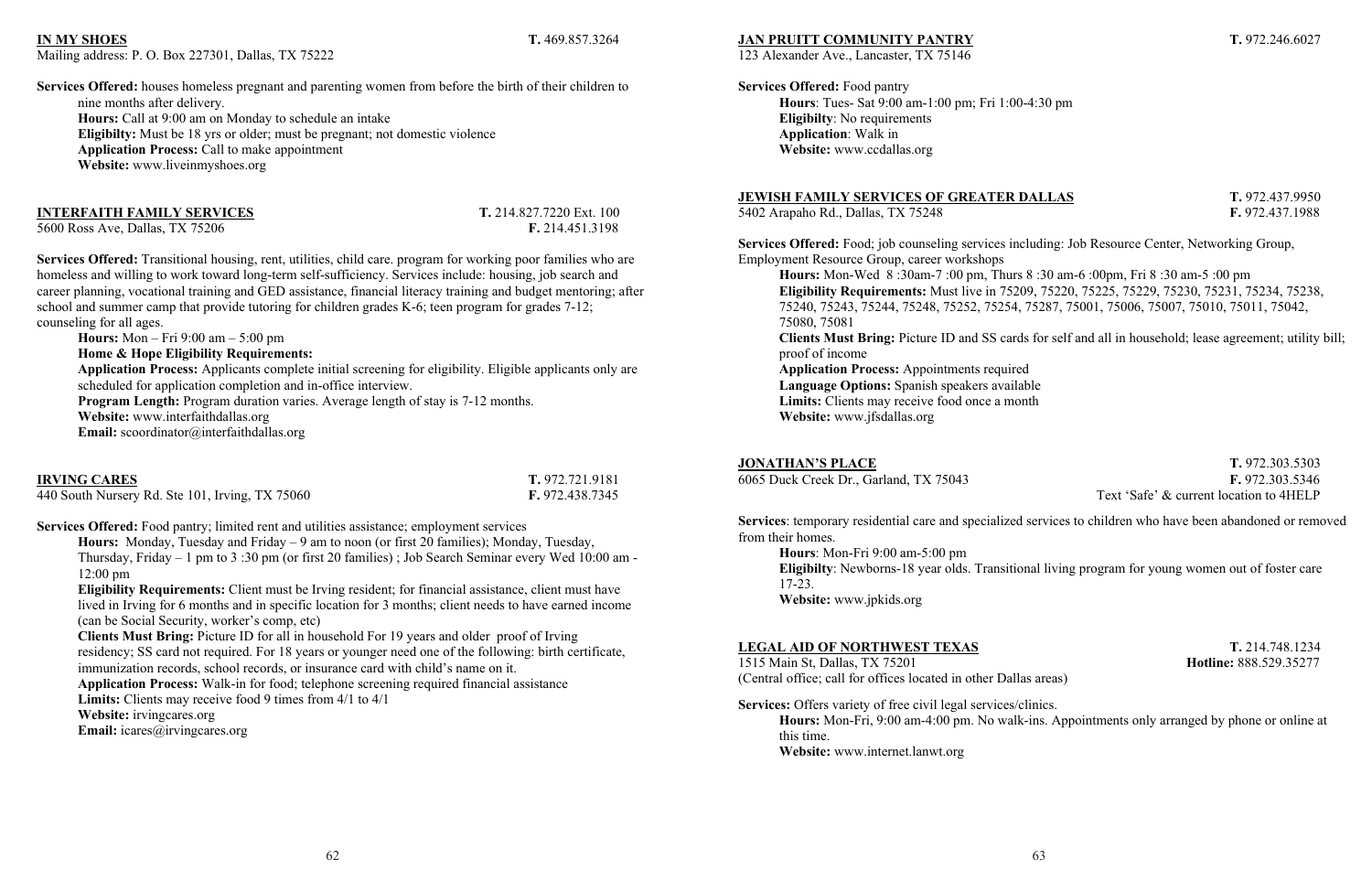### **LIFELINE FOR FAMILIES T.** 972.237.5546

2341 South Belt Line Rd, Grand Prairie, TX 75051

referred to us by GPISD Connections Program. **Hours:** Mon-Fri 9:00 am-5:00 pm

**Eligibity:** Must be Grand Prairie resident with child(ren) enrolled in GP schools.

**Website:** lifelineforfamilies.org

**LIFE MESSAGE T.** 972.475.9800

4501 Rowlett Rd, Rowlett, TX 75088

**Services Offered:** Food

**Hours:** Mon, Wed, Fri 12:00-4:00 pm; Thurs 11:00 am-1:00 pm for Seniors over 60 only

**Eligibilty:** Open to anyone. Bring Photo ID.

**Website**: www.lifemessage.org

**THE MAGDALEN HOUSE T.** 214.324.9261

Services: provides three months of apartment rent for homeless or near homeless families that have been

4513 Gaston Ave., Dallas, TX 75216 **F.** 214.324.5299 **Services Offered:** A 14-day non-medical detox program that provides women addicted to alcohol a safe place

to withdraw and introduces them to a 12-step recovery program. **Hours:** Mon - Sun 9:00 am – 7:00 pm for admissions, Mon – Sun 9:00 am – 7:00 pm for screenings

**Eligibility Requirements:** Client must be a woman who desires to be sober; client must have consumed alcohol within past 72 hours; Magdalen House serves all women from all states. **Clients Must Bring:** 3-4 outfits; no alcohol products

**Application Process:** Client must call first for intake screening process; no walk-ins taken **Website:** www.magdalenhouse.org

### **MARTIN LUTHER KING, JR. COMMUNITY CENTER For Appts.** 214.670.8416

2922 MLK Jr. Blvd., Dallas, TX 75215 **T.** 214.670.8442

**F.** 214.670.8522

**Services Offered:** Food; rent and utilities assistance; counseling and referral services; educational programs

(computer technology program, GED); Thanksgiving baskets; Christmas toys **Hours:** For appointments, call Monday-Friday 9:00 am-2:00 pm **Eligibility Requirements:** Clients must live in the City of Dallas for rent assistance **Clients Must Bring:** Current Texas ID for self and all adults in household; SS cards for all in household; proof of income; bill for which assistance is needed; proof of emergency need (eviction or termination notice); lease agreement; receipts for other expenses **Application Process:** Client to call in advance to make appointment **Limits:** Must live in the City of Dallas for rental assistance

Email: info@magdalenhouse.org

### **MEALS ON WHEELS (VISITING NURSES ASSOCIATION) T.** 214.689.2639

1440 W. Mockingbird, Dallas, TX 75247 **F:** 214.631.7554

**Services Offered:** provides hot, nutritious, freshly prepared meals five days a week delivered to Dallas County residents who can't provide for themselves due to illness, advanced age or disability **Eligibility Requirements:** be over the age of 60 or disabled; be unable to drive or leave your home without assistance; limited financial resources; live in Dallas County **Application Process:** Complete application by phone **Website:** www.vnatexas.org. **Email:** getmeals@vnatexas.org

### **MEN OF NEHEMIAH T.** 214.421.6705

2010 Al Lipscomb Way, Dallas, TX 75215

**Services Offered:** Residential accommodations for homeless and previously incarcerated men. **Hours:** Mon-Fri 8:00 am-5:30 pm **Eligibilty Requirements:** Must be a male over 18 years of age **Application Process:** Call for appointment **Website**: www.menofnehemiah.org

### **MESQUITE CHURCH OF CHRIST FOOD PANTRY T.** 972.288.7637

400 W Davis, Mesquite, TX 75149

**Services Offered:** Food **Hours:** Tue, Wed, Thu 10:00 am -2:00 pm **Eligibility Requirements:** None **Clients Must Bring:** Provide name and address; number of family members **Application Process:** Call first **Limits:** Clients may return for food once a week or as needed

**METROCARE SERVICES T.** 214.743.1200 **F.** 214.630.3469

1345 River Bend Dr., Ste. 200, Dallas, TX 75247 **Toll Free:** 1.877.283.2121 (call for other locations) **24-hr Hotline:** 214 743 1215

**Services Offered:** Metrocare provides services and support for children and adults dealing with mental illness and/or developmental disabilities. Early childhood intervention; transitional and permanent housing; hospital transition services; service coordination; vocational training; supported employment; psychiatric evaluation; behavioral interventions; treatment for foster care, family preservation, autism services, medication monitoring; onsite pharmacy services; PTSD Veteran services & support for veteran families, rehabilitation services; housing services and assistance; intensive outpatient services

**Hours:** Mon – Fri 8:00 am – 5:00 pm **Eligibility Requirements:** Client must live in Dallas, Collin, Ellis, Hunt, Kaufman, Navarro, or Rockwall Counties **Clients Must Bring:** Photo ID; proof of residence, proof of income, SS card, insurance if applicable **Application Process:** Call for appointment. Walk-ins also accepted. **Website:** www.metrocaresservices.org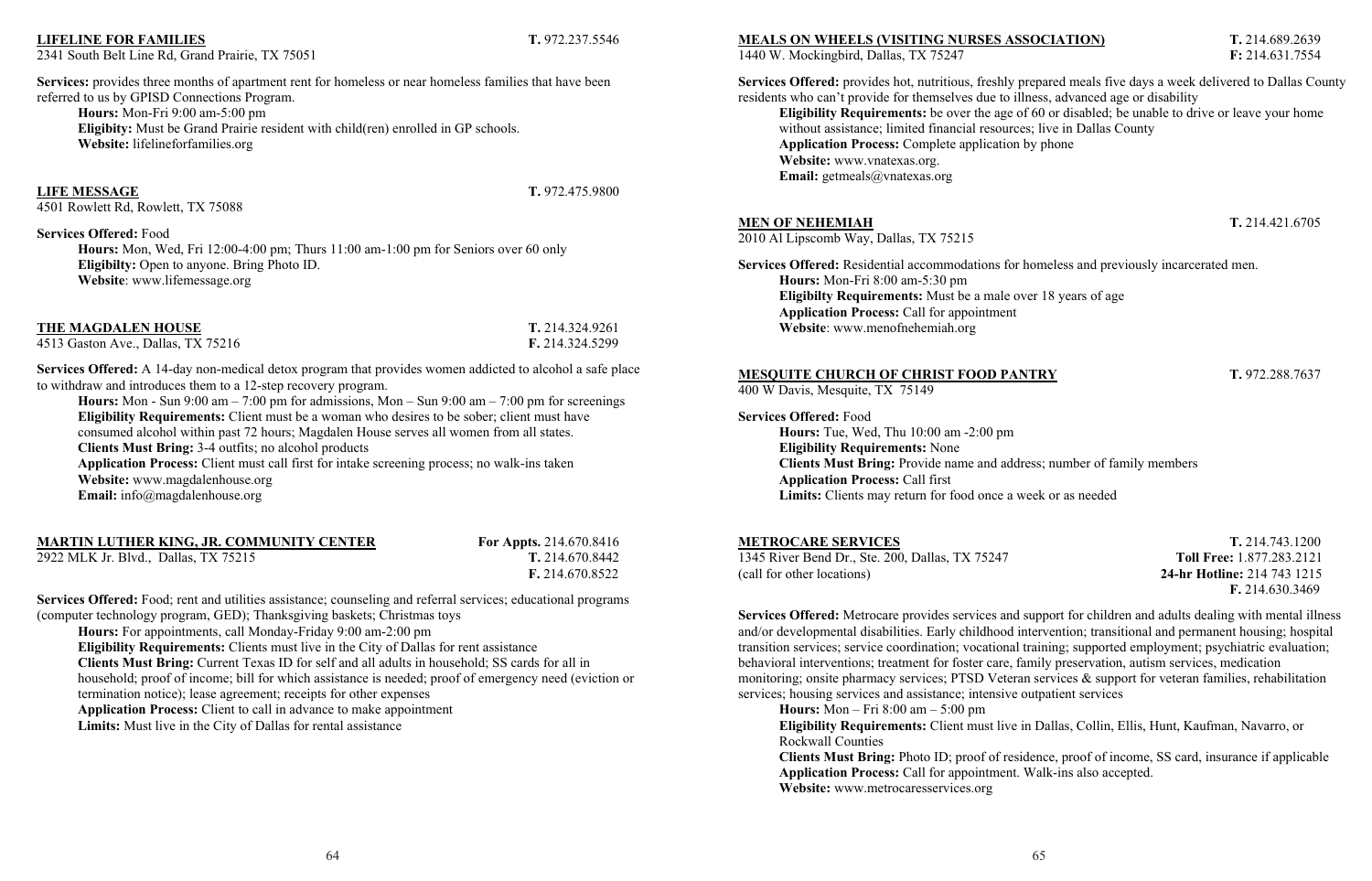### **METROCREST SERVICES T.** 972.446.2100

13801 Hutton Dr., Suite 150, Farmers Branch, TX 75234 **F.** 214.694.2171

**Services Offered:** Short term emergency assistance includes: rent, utilities, some medical assistance; employment program, thrift store, food pantry, and food stamp sign-up

**Hours:** Office: Mon – Fri 8:30am – 5:00pm; pantry Mon-Fri 8:30am-2:00 pm, Sat. 9:00am-Noon **Eligibility Requirements:** Residents of Carrollton, Farmers Branch, Addison, Coppell, 75287 in Denton County

**Clients Must Bring:** Picture ID or Birth Certificate for all in household, proof of address (lease, hotel room receipt or mortgage), current utility bill/insurance and proof of income

**Application Process:** Appointments preferred; walk-ins taken (call to confirm priority and need) **Website:** www.metrocrestservices.org

### **THE M.I.N.T. FOUNDATION T.** 972.224.7200

1604 Falcon Dr, DeSoto, TX 75115

**Services Offered:** Food, rent & utilities

**Hours:** Food Tues-Thurs 10:00 am-1:00 pm. Office 9:00 am-5:00 pm **Eligibility**: Open to all residents of Dallas County. Bring photo ID **Website**: www.mintcares.org

### **MISSION OAK CLIFF T.** 214.942.6407

111 S. Beckley, Dallas, TX 75208 **F.** 214.942.8606

**Services Offered:** Client-choice food pantry; clothing; counseling

**Application Process:** Call for appointment **Website:** www.mosaicservices.org Email: sumayyahc@mosaicservices.org

**Hours:** Pantry: Monday- Friday, 1:00- 3:00 pm; clothing: Thursday, 12:00- 1:00 pm; Homeless Welcome Center: Thursday 12:00-1:00 pm

**Eligibility Requirements:** Must be resident of one of the following zip codes: 75203, 75208, 75211, 75216, 75224

**Clients Must Bring:** ID for adults (picture ID preferred), documentation for children (SS, BC, school ID, shot record, Medicaid card, report card, baptismal certificate all acceptable), proof of address **Application Process:** Walk-in

**Limits:** once per month for a total of 6 times in a calendar year. Extra service times can be earned by completing classes

**Website:** clifftemple.org

### **MOSAIC FAMILY SERVICES T.** 214.821.5393

12225 Greenville Ave., Suite 800, Dallas, TX 75243 **24-hr Hotlines:**

 **Domestic Violence:** 214.823.4434 **Human Trafficking:** 214.823.1911 **Shelter:** 214.823.4434 **F.** 214.821.0810

**Services Offered:** Shelter, legal representation, counseling, education & support services in more than 25 languages; 24-hour hotlines for domestic violence & human trafficking victims

**Hours:** Shelter: 24/7; Office: Mon – Fri 9:00 am – 5:00 pm; Weekends as needed **Eligibility Requirements:** Youth substance abuse prevention program clients must live in Dallas County; All others must be victim of domestic violence or human trafficking

### **MT. OLIVE LUTHERAN CHURCH FOOD PANTRY T.** 214.428.2892

3100 MLK Boulevard, Dallas, TX 75215 **F.** 214.428.2892

**Services Offered:** Food; snack packs for homeless **Hours:** Wednesdays, 11:00 am – 2:00 pm **Eligibility Requirements:** 75210, 75215 **Clients Must Bring:** Valid ID; proof of address; proof of income; (no credentials are needed for the homeless); SS cards for everyone in the household needing assistance **Application Process:** Must call for appointment **Limits:** Clients may receive food once a month for 3 months and then must stop services for 3 months before being eligible for 3 more months of service

**MT. TABOR BAPTIST CHURCH T.** 972.225.1704

3700 Simpson Stuart Rd, Dallas, TX 75241 **F.** 972.225.4811

## **Services Offered:** Food; clothes

**Hours:** Food Pantry Wed 9:00 am – 11:00 pm; Clothes Closet: 3rd Saturday of each month, 10:00 am – 2:00 pm **Eligibility Requirements:** None **Application Process:** Walk-in for food and clothes **Website:** www.mttaborbc.org

### **MY SECOND CHANCE T.** 214.374.1104

3832 S. Lancaster Rd, Dallas, TX 75216

**Services Offered:** support services for recovery from addiction for women and men 18 and above **Hours:** Mon-Fri 8:00 am-4:00 pm **Eligibility Requirements:** None other than victim as listed above **Application Process:** Call to for appointment

### **NEW FRIENDS NEW LIFE T.** 214.965.0935 Mailing Address: P. O. Box 192378, Dallas, TX 75219 **National Hotline T.** 1.888.373.7888 or text BeFree 233 **F.** 214.965.9561

**Services Offered:** provides access to education, job training, interim financial assistance, mental health and spiritual support, New Friends New Life helps women and their children overcome backgrounds of abuse, addiction, poverty and limited opportunities.

**Hours**: Mon-Thurs 9:00 am-5:00 pm, 9:00 am-3:00pm **Eligibility Requirements:** None other than victim as listed above **Application Process:** Call to for appointment **Website:** www.newfriendsnewlife.org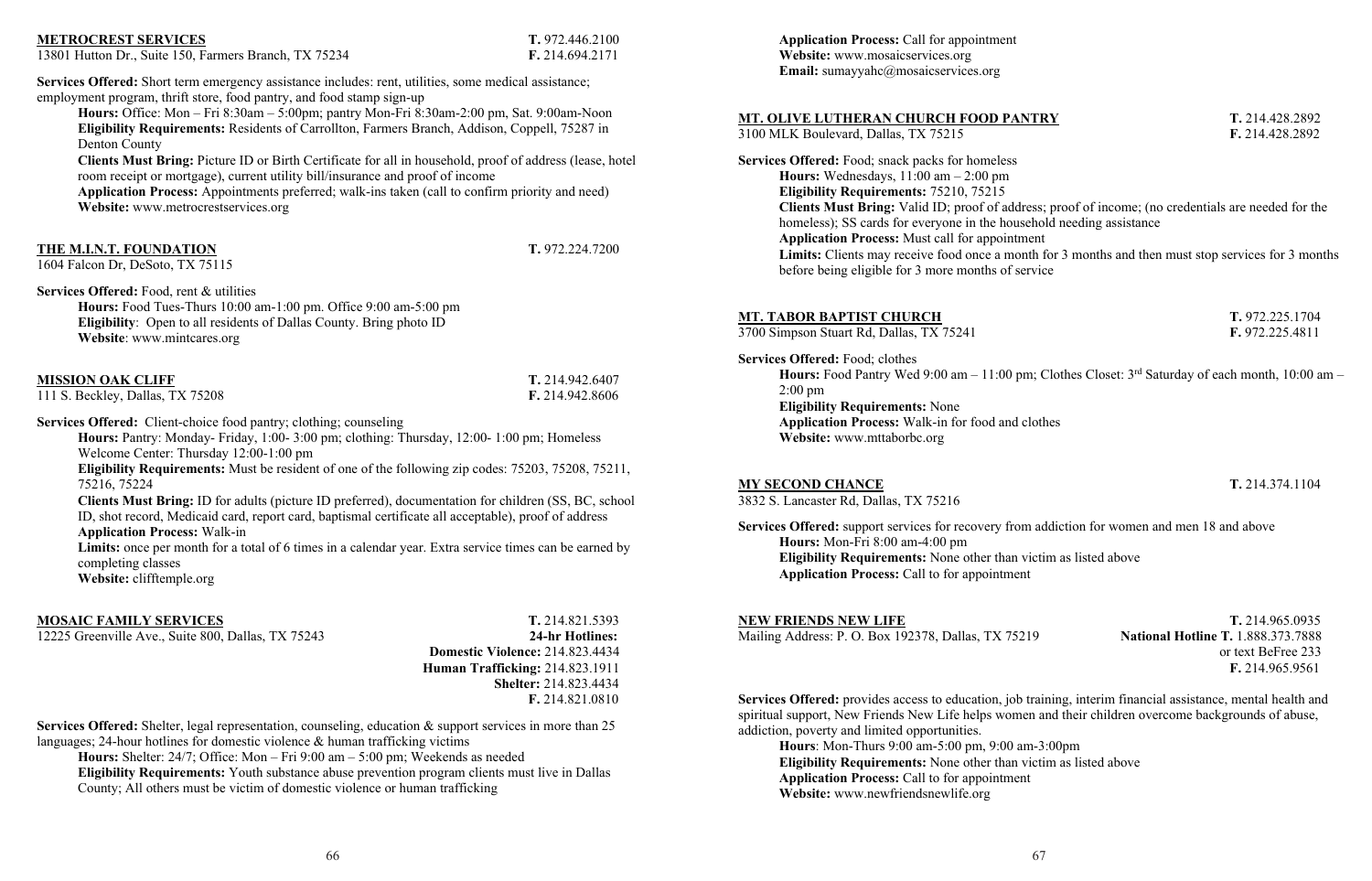### **NETWORK OF COMMUNITY MINISTRIES (RICHARDSON NETWORK) T.** 972.234.8880

1500 International Parkway, Richardson, TX 75081 **F.** 972.234.8892

**Services Offered:** Food; clothes; utilities assistance; adolescents'/children's referrals; prescriptions; dental referrals; senior citizen aid; job resource center; apply for health & human services onsite

**Hours:** General Hours: Mon – Thu 8:00 am – 4:00 pm, Fri 9:00 am – 3:00 pm; Adolescents' and Children's Clinic: Wed  $6:00 \text{ pm} - 8:00 \text{ pm}$  during the school year (must make appt. through school counselor)

**Eligibility Requirements:** 75042, 75044, 75080, 75081, 75082, 75083, 75231, 75238, 75240, 75243, 75248, 75251, 75252, 75254

**Services Offered:** Nexus serves low-income women age 13 and older who are addicted to drugs and alcohol, along with their accompanying children. Clients served come from Dallas, Collin, Ellis, Kaufman, Rockwall, Ellis, Hunt, and Navarro counties. Please call for more information on their programs.

**Clients Must Bring:** Appointment phone call will clarify necessary documentation; usually picture ID and SS cards for self and for all in household; proof of address

**Application Process:** Appointment required

**Limits:** No set limits for assistance; each case taken on an individual basis

**Website:** www.thenetwork.org

| <b>NEXUS RECOVERY CENTER</b>          | T. 214.321.0156 |
|---------------------------------------|-----------------|
| 8733 La Prada Drive, Dallas, TX 75228 | F. 214.321.3096 |

Limits: Clients may return to Nexus after initial treatment; eligibility is on a case-by-case basis **Website:** www.nexusrecovery.org

**Hours:** Admissions hours are Mon – Fri 8:00 am – 4:00 pm

Food, school supplies and uniforms and tax preparation assistance programs are not zip code restricted. Food Distribution: Monday-Thursday 8:30 am – 12:00 noon Friday FoodBasket Food Distribution for Seniors 60+ Friday 8:00 am – 12:00 noon Financial Assistance – on line application only – see www.ndsm.org for English or Spanish application Clothes Closet – See www.ndsm.org for hours of operation Medical Care – Monday-Friday 7:00 am – 7:00 pm walk-in or by appointment 214-235-8705 Dental Care – Monday-Friday 8:30 am – 5:00 pm by appointment 214-358-8729 Mental Health Counseling - by appointment 214-258-8705-must be referred through the Medical Clinic Vision Care –on –line application – English or Spanish – www,ndsm.org Tax Preparation Assistance – see www.ndsm.org for dates and hours of operation School Supplies and Uniforms – on-line application only – see www.ndsm.org for dates **Website**: www.ndsm.org **Email**: admin@ndsm.org

**Eligibility Requirements:** Most insurance plans are accepted and many clients are eligible for government support such as NorthSTAR and Medicaid; will accept pregnant women and women with children outside of areas serviced

**Clients Must Bring:** Clients should call for appointment and be told what to bring; items usually consist of: picture ID (if available); proof of residency (required by NorthSTAR and DSHS); SS card (if available); proof of income (required by NorthSTAR and DSHS if client is employed)

**Application Process:** Clients should call 214.321.0156, ext. 3118 to make an appointment

**Language Options:** Spanish speakers available

**Email:** help@nexusrecovery.org

| <b>NORTH DALLAS SHARED MINISTRIES</b> | T. 214.358.8700 |
|---------------------------------------|-----------------|
| 2875 Merrell Rd., Dallas, TX 75230    | F. 469.466.9980 |

**Services Offered: Services Offered: Services Offered:** Food; clothes; financial assistance for rent and utilities (electric, gas and water); bus tokens; eye exams and glasses; school supplies and school uniforms; Friday Food Basket Program for seniors 60+; People and Nutrition (PAN) site; medical care for adults and children without insurance; dental care for adults and children ; income tax preparation; mental health counseling.

Zip Codes Served: 75001, 75115, 75116, 75204, 75205, 75209, 75219, 75220, 75225, 75229, 75230, 75231, 75234, 75235, 75240, 75243, 75244, 75247, 75248, 75251, 75252, 75254, 75287 and the homeless

### **OURCALLING T.** 214.444.8796

1702 S Cesar Chavez Blvd, Dallas, TX 75215

**Services Offered:** food, clothes, showers **Hours:** Mon-Fri 9:00 am-5:00 pm, Sat 9:00 am-1:00 pm **Eligibility**: Must be homeless **Website:** www.ourcalling.org

**OUR DAILY BREAD** (Community Outreach Connection, Inc.) **T.** 214.371.2633 6960 S. Polk St. Dallas, TX 75232 **F.** 214.372.2454

**Services Offered:** Food; clothes

**Hours:** Sat 9:00 am – 12:45 pm (clients must arrive 15 minutes before closing to receive service) **Eligibility Requirements:** 75216, 75224, 75232, 75237, 75241 **Clients Must Bring:** TX ID or driver's license for adults; Green Card (if necessary); proof of address, proof of income, for children BC, Medicaid, and/or school records **Application Process:** Walk-in **Language Options:** No Spanish speakers available; translation assistance can be provided **Limits:** Clients eligible to receive food and clothes once every 30 days

**OUR FRIENDS PLACE T.** 214.520.6268

6500 Greenville Ave Suite 620, Dallas, TX 75206 **F.** 214.526.6219

**Services Offered:** Transitional Living Center (TLC) for young women ages 18-24 who are not yet pregnant or parenting; must be willing to obtain a job and continue education; each have their own bedroom in a shared apt. living situation; receive ongoing case management: life & job skills training, employment assistance, assistance in enrolling in education or vocational program; each young woman pays affordable rent based on working part-time or full-time and 10% for a deposit/savings account; young women are responsible for their own food, clothing, and personal care items; may remain as long as they are meeting program expectations, progressing in education, and are employed.

**Hours:** Office: Mon – Fri 9:00 am – 5:00 pm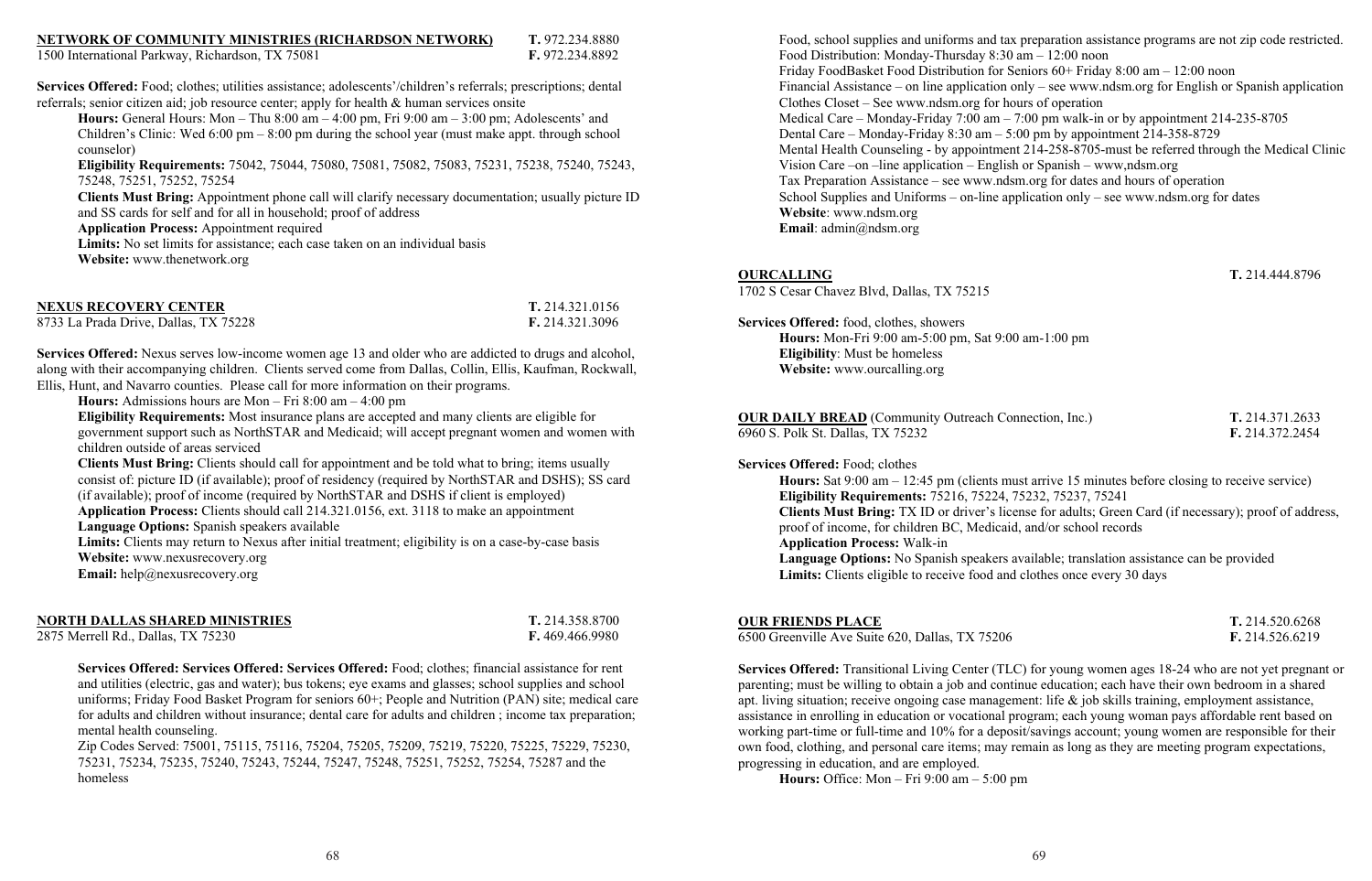**Eligibility Requirements:** Young women ages 18-24; must be able to be legally employable in US and willing and able to enroll in an education or vocational program; must be able to pass a drug test and not be pregnant or parenting.

**Clients Must Bring:** Must bring or obtain shortly after entering - picture ID, SS card, birth certificate **Application Process:** No walk-ins; call in to complete phone application, followed by face-to-face assessment scheduled at office **Website:** www.OurFriendsPlace.org

**Email:** info@OurFriendsPlace.org

### **PILGRIM REST BAPTIST CHURCH CRISIS MINISTRY T.** 214.823.7308

1819 N Washington, Dallas, TX 75204 **F.** 214.823.9720

**Services Offered:** Food, Rent, Utility assistance **Hours:** Mon – Thu: 11:00 am – 4:00 pm **Eligibility Requirements:** Income Crisis **Clients Must Bring:** Picture ID; Income Verification, Late Payment Notice **Application Process:** Appointment only

**Eligibility Requirements:** For youth shelter, need to be  $10 - 17$  years old; runaway/homeless/serious family conflict; voluntary entrance with parental consent; unless in CPS custody, legal guardian must participate

| <b>PROMISE HOUSE</b>          | T. 214.941.8578        |
|-------------------------------|------------------------|
| 224 W. Page, Dallas, TX 75208 | <b>F.</b> 214.941.8670 |

**Services Offered (youth shelter):** 24-hour emergency/crisis intervention; on site DISD school for youth; therapeutic groups; psychiatric services; recreational programs, case management and positive incentive' transitional living; Wesley Inn maternity shelter

**Hours:** Shelter Hours: 24 hours a day/7 days a week, intake between the hours of 8:00 am and 5:30 pm; Office Hours: Mon – Fri 8:30 am – 5:30 pm

**Application Process:** Walk-in basis for shelter

**Limits:** Clients may stay in shelter for up to 30 days; if suicide attempt in last 30 days and serious violence problems, client will be referred for psychiatric evaluation; Transitional Living for single males and females ages  $18 - 21$  with no probation. Transitional Living for parents with children also available.

**Website:** www.promisehouse.org

|--|

| 2701 Reagan St., Dallas, TX 75219-0869 |  |  |  |
|----------------------------------------|--|--|--|
|                                        |  |  |  |

**RESOURCE CENTER OF DALLAS T.** 214.528.0144 2701 Reagan St., Dallas, TX 75219-0869 **F.** 214.522.4604

**Services Offered:** Hot meals; food pantry; insurance assistance; dental; blood work; drug trials; education. **Hours:** Mon – Fri 9:00 am – 6:00 pm

**Eligibility Requirements:** Clients must be HIV positive to qualify for assistance.

**Clients Must Bring:** Proof that HIV positive; proof of address; proof of income; referral documents from caseworker.

**Renewing Clients Must Bring:** Photo ID; current proof of address; current proof of income. **Application Process:** Appointment Only: Mon – Fri 9:00 am – 4:00 pm. **Website:** www.myresourcecenter.org

### **SALVATION ARMY—CARR P. COLLINS SOCIAL SERVICE CENTER T.** 214.424.7050

5302 Harry Hines Blvd., Dallas, TX 75235 **F.** 214.688.5234 **Mailing:** PO Box 35928, Dallas, TX 75235-0928

**Services Offered:** Food; clothes; summer heat relief; men's and women's shelter; substance abuse programs; life-skills classes; veteran's programs. No utility assistance at this location.

**Hours:** Shelter: open 24 hours a day, 7 days a week; Shelter Intake hours: Daily on a first come basis beginning at 8:00 am; Social Service office hours: Mon – Fri 8:00 am – 4:30 pm; Food Pantry hours: Mon – Fri 8:30-10:00 (or until all slots are filled) **Clients Must Bring:** Picture ID for all household members; proof of all household income; proof of address (mortgage or lease agreement only) **Eligibility Requirements:** Clothing is only given to victims of domestic violence, fire, flood, or individuals who have been released from incarceration within the last 30 days. Services all of Dallas County excluding Garland and Irving residents (see Garland Salvation Army and Irving Salvation Army for assistance). Substance Abuse Program accepts court ordered referrals only **Application Process:** Walk-in for food; call for financial assistance appointment **Limits:**

- Clients may receive food once weekly
- Clients may receive financial assistance once every 12 months
- Call for information regarding shelter limitations

### **SALVATION ARMY—GARLAND T.** 972.272.4531

451 W. Ave. D, Garland, TX 75040 **F.** 972.276.2766

**Services Offered:** Food; rent and utilities assistance; Angel Tree at Christmas **Hours: Food** Mon 10:30, Tues-Fri 9-11:30, 1:30-3:00; rent & utilities call for appointment **Eligibility Requirements:**

• Garland resident to receive food or be in zip codes 75040, 75041, 75042, 75043, 75044, 75046,

• Client must be a resident of the City of Garland or Rowlett for rent. Some services are

- 75047, 75048, 75049, 75088, 75089
- available to zip codes listed above.

**Clients Must Bring:** Picture ID and SS cards for self and all in household; proof of income; copy of electric bill; lease

**Application Process:** Walk-ins. Application online. **Limits:**

- Clients may receive food once a week
- Clients may receive financial assistance every 12 months
- Utility assistance for TXU & Garland Power & Light only
- Cooling shelter available during triple digit temperatures

### **SALVATION ARMY—IRVING T.** 972.438.6553

250 E. Grauwyler Rd., Irving, TX 75061 **F.** 972.554.8123

**Services Offered:** Food and rent. **Hours: Food-** Mon – Thurs 9:00-11:00 am; Emergency financial by appointment **Eligibility Requirements:** None **Application Process:** Walk in for food. Rental assistance by appointment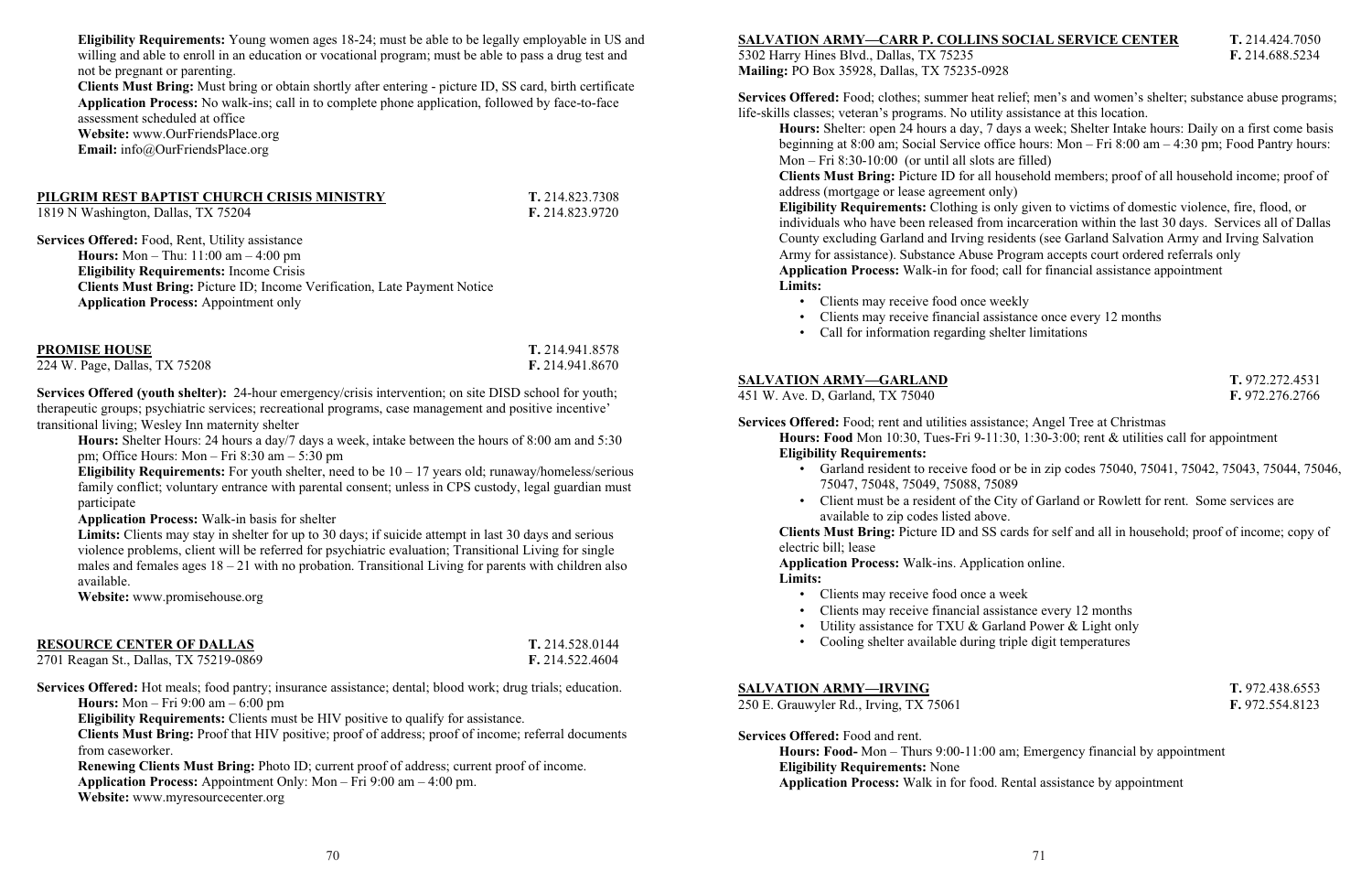### **Limits:**

- Clients may receive food once weekly
- Clients may receive financial assistance once a year

### **SALVATION ARMY PLEASANT GROVE T**. 214.398.6619

8341 Elam Rd., Dallas, TX 75217

**Services Offered:** Food

**Hours :** Wed 1:00 pm – 2:00 pm **Eligibility Requirements:** None **Clients Must Bring:** Valid picture ID **Application Process:** Walk-in **Limits:** Clients may receive food every week

**SALVATION ARMY OAK CLIFF T.** 214.941.5911

1617 West Jefferson Blvd, Dallas, TX 75208 **F.** 214.941.9146

**Services Offered:** Food; senior program; after school program; summer day camp **Hours :** Tues & Thurs 9:00-11:45 am and 1:00-1:30 pm **Eligibility Requirements:** Walk-in **Clients Must Bring:** Valid picture ID **Application Process:** Walk-in to fill out application **Limits:** Clients may receive food weekly

| <b>SENIOR SOURCE</b>                     | T. 214.823.5700 |
|------------------------------------------|-----------------|
| 3910 Harry Hines Blvd., Dallas, TX 75219 | F. 214.826.2441 |

**Services Offered:** Utility financial assistance (TXU, Ambient, Garland Power & Light, Atmos only) **Hours:** Mon-Fri 8:00-5:00 **Eligibility Requirements:** Must be over 60 years of age. **Application Process:** Contact the Elder Financial Center to complete an intake. **Clients Must Bring:** Photo ID and proof of income **Website:** www.theseniorsource.org

| <b>SHARED HOUSING CENTER</b>          | T. 214.821.8510 |
|---------------------------------------|-----------------|
| 402 N. Good Latimer, Dallas, TX 75204 | F. 214.828.1499 |

**Services Offered:** Transitional housing for older adults and homeless single parent families; Homeshare program; counseling

**Services Offered:** recovery home where men can learn tools to fight their addiction issues, or life affecting issues and live in a clean, sober and functional environment each day. **Hours:** 7:30 am-5:30 pm **Eligibility Requirements:** None **Application Process:** Call for appointment **Website:** www.soulsharbordallas.org **Email**: contact@soulsharbordallas.org

**Hours:** Office Hours: Mon – Thu 9:00 am – 5:00 pm; Applications: Mon – Thu 9:00 am – 4:00 pm **Eligibility Requirements:** Homeshare program for those over 21; for transitional housing: women must be at least 21, no felonies, no pregnant women, single parent families can have no more than 3 children, and children cannot be older than 10; serves all of Dallas County

**Clients Must Bring:** Clients should call to be told what to bring (generally bring photo ID and social security number)

**Application Process:** Application online or call for information **Limits:** Individuals/families can stay in transitional housing program for one year **Website:** www.sharedhousing.org **Email:** info@sharedhousing.org

### **SHARING LIFE COMMUNITY OUTREACH T.** 972.285.5819

3544 E. Emporium Circle, Mesquite, TX 75150 **F.** 972.285.0329

**Services Offered:** Food; rental; clothes; utilities (Atmos Gas, TXU, Ambient & TriEagle only), medical aid supplies; Outreach programs: school supplies, education and health fairs, Thanksgiving Basket Distribution, Holiday Fair; senior commodity distribution

**Hours:** Mon-Fri 9:00 am – 5:00 pm; additional food drive-through Tues & Thurs. 5:00-7:00 pm **Eligibility Requirements:** 75043, 75126, 75149, 75150, 75159, 75180, 75181, 75182, 75217, 75218, 75227, 75228, 75253

**Clients Must Bring:** Picture ID; proof of address; proof of income **Limits:**

• Clients may receive food every other week

• Other services are usually determined on case-by-case basis

**Website:** www.sharinglifeoutreach.org

### **SOUL FOR CHRIST MINISTRY T.** 214.641.4577

2402 S Beckley, Dallas, TX 75224

**Services Offered:** Food pantry **Hours:** Wed, 12:00 pm **Eligibility:** Open to everyone **Website:** www.soulforchristministry.org

### **SOUL'S HARBOR T.** 972.286.1940

13134 Nile Dr, Dallas, TX 75253 **F.** 972.286.5282

### **ST. PATRICK CATHOLIC CHURCH T.** 214.221.8882

9643 Ferndale Rd, Dallas, TX 75238

**Services Offered:** Food, rent & utilities **Hours:** Food Mon -Fri 9:30 am- 12:00 pm **Eligibility Requirements:** None for food. Zip code requirement for rental & utilities 75238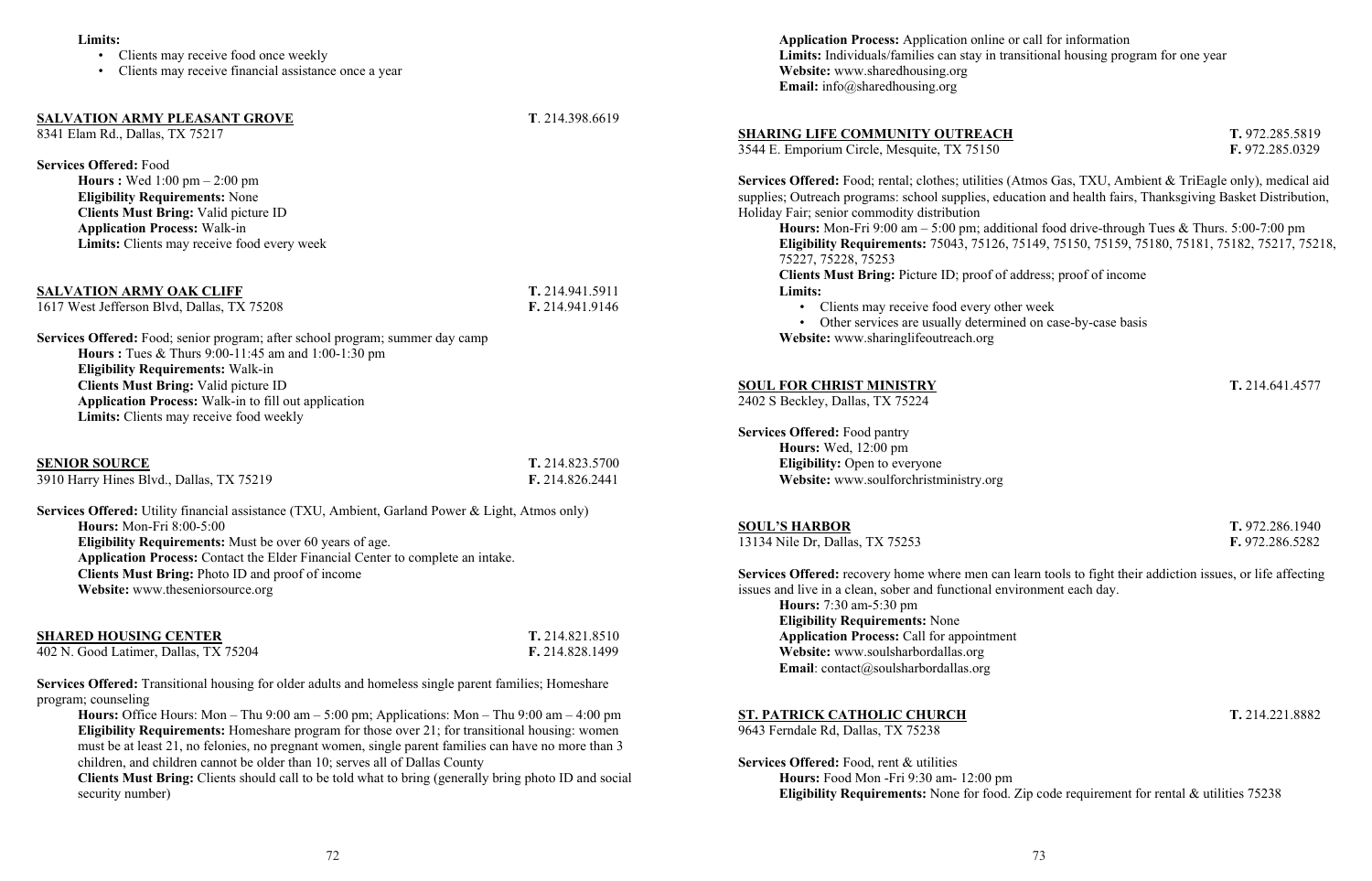### **ST. VINCENT DE PAUL T.** 469.607.0909

3052 W Northwest Hwy, Dallas, TX 75220

**Services Offered:** Food, clothing, prescriptions, pharmacy, low-interest loans, rental, utility **Hours:** Mon- Fri 9:00 am-4:00 pm **Application Process:** Call for appointment **Website:** svdpdallas.org **Email:** helpme@svdpdallas.org

**THE STEWPOT OF FIRST PRESBYTERIAN CHURCH T.** 214.746.2785

1822 Young St., Dallas, TX 75201 **F.** 214.746.2791

**Services Offered:** Casework assistance; peer monitoring; clothing; mail services; identification cards; assistance with state identification, birth certificates and other vital records; dental clinic; AA/NA Meetings weekdays 10:30 am; personal grooming needs; eye and medical clinics: Representative Payee Services; children, youth & family programs

**Hours:** Appointments are made at the front desk Mon- Fri at 8:00 am and 1:00 pm for same day appointments; Closed each day 12:00 pm – 1:00 pm

**Application Process:** Appointments for assistance are made in person on a first come basis **Website:** www.thestewpot.org

| THE TURN•AROUND AGENDA (TTA)                               | T. 972.228.0872            |
|------------------------------------------------------------|----------------------------|
| Outreach Center: 7125 S Polk Street Ste 1 Dallas, TX 75232 | $\mathbf{F.}$ 972.228.1110 |
| Family Services: 7140 Library Lane Dallas, TX 75232        | T. 469.567.1793            |
|                                                            | F. 972.224.0090            |

**Services Offered**: Must be enrolled in program to receive food; clothes; rent and utilities (electric, gas, water) assistance; Housing referral and Transitional Housing; Pregnancy Test, Sonograms, STD/STI Screening Treatment, HIV screening, Medical/Parenting/Budgeting/Life Skill Classes (men, women, couples); job assistance, counseling; ESL/Adult Literacy/Microsoft Certification/Computer classes; GED prep and testing, authorized Certiport Center offering certifications in Microsoft®, Adobe®, Internet and Computing Core Certification® (IC3), Intuit QuickBooks and CompTia Strata. Approved testing site for Pearson VUE, School based mentoring and programs in Dallas (Carter & Kimball), Duncanville, Lancaster school clusters, Athletic and summer program - Basketball League, and Summer Program, and Volunteer Intern Program (VIP)

**Hours**: Outreach Center: Mon-Fri 8:30 am – 5:00 pm **Eligibility Requirements:** Most programs are not zip code specific, but have different criteria (call or go online for specific details) Financial Assistance is limited to parents of kids in our partnering schools Food pantry limited to 75134, 75216, 75224, 75232, 75241 Our pregnancy services, Resale store, Technology and Career Services are open to the public. **Clients Must Bring:** Picture ID and SS cards for all in household; BCs for children not born in US; proof of address; proof of income; phone number of employer; receipts of recent expenses; utility bills; late notice from landlord **Application Process:** Walk-in and Appointments Limits:

 $\Box$  Limits vary based on the service. Please call or visit our website  $\Box$  Clients may receive food 3 times in a three-month period and recertify to extend  $\Box$  Clients may receive clothing once in a 12-month period  $\Box$  Clients may receive financial assistance once in a 12-month period

**Website**: http://www.turnaroundagenda.org

### **TURTLE CRFEK RECOVERY CENTER T.** 214.871.2483

2707 Routh St., Dallas, TX 75201

**Services**: serving both men and women who have co-occurring disorders of severe mental illness and alcohol or drug addiction.

**Eligibility**: 18-65 years-of age with mental and/or substance abuse disorders. Call for appointment. **Hours**: Mon-Fri 8:00 am-2:00 pm **Website**: tcrerecovery.org **Email**: hope@tcrecovery.org

### **UNION GOSPEL MISSION (Men) T.** 214.637.6117

3211 Irving Blvd., Dallas, TX 75247 **F.** 214.634.8340

**Services Offered:** Shelter for homeless men which provides food; clothes; medical care; discipleship/rehabilitation; education and computer training; GED preparation; work experience; Bible studies; chapel services; transitional housing

**Hours:** Shelter: 24/7; Intake at the Bridge 1818 Corsicana: Mon-Sun 3:00-5:00 pm; **Eligibility Requirements:** Homeless men **Clients Must Bring:** SS card or some form of picture ID **Application Process:** Clients should walk-in to intake office at 1818 Corsicana (The Bridge) **Website:** www.ugmdallas.org

**UNION GOSPEL MISSION CENTER OF HOPE (Women) T.** 214.638.2988

4815 Cass St., Dallas, TX 75235 **F.** 214.637.2790

**Services Offered:** Shelter for homeless women and their children providing food, clothes, access to primary medical care and tuberculosis screening; chapel services; Bible study; Discipleship Program, includes: parenting skills, job skills, Christian living, literacy and GED training, computer education, academic training, counseling, mentoring; Child Development Center

**Hours:** Mon – Fri 10:00 am – 12:00 pm, 2:00 pm **Eligibility Requirements:** Homeless women or homeless women and their children **Clients Must Bring:** All individuals must have a valid, government-issued photo ID; women bringing children must have a birth certificate for each child. **Application Process:** Walk-in